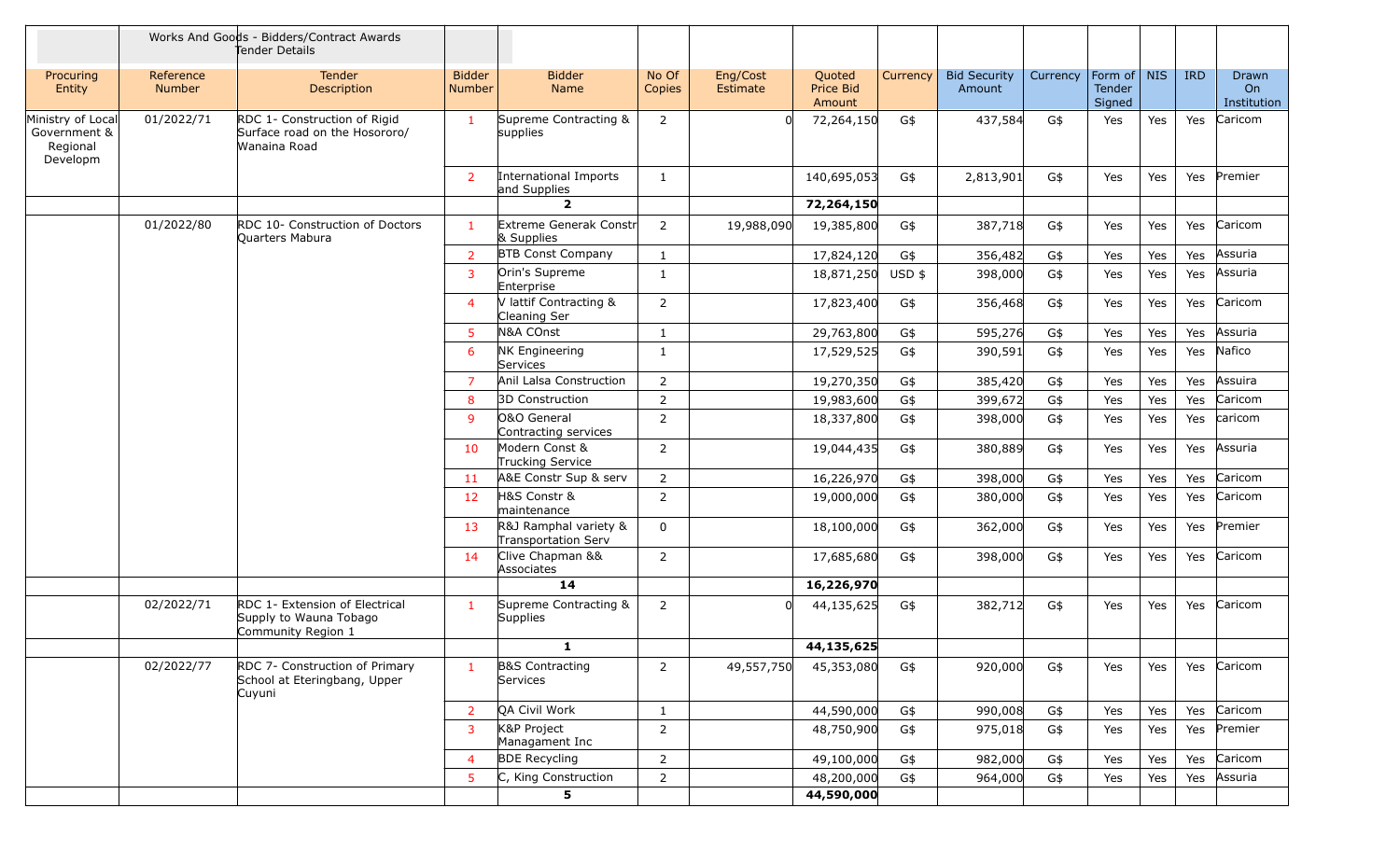|                     |                            | Works And Goods - Bidders/Contract Awards<br>Tender Details           |                                |                                                     |                 |                      |                               |          |                               |          |                                   |     |            |                            |
|---------------------|----------------------------|-----------------------------------------------------------------------|--------------------------------|-----------------------------------------------------|-----------------|----------------------|-------------------------------|----------|-------------------------------|----------|-----------------------------------|-----|------------|----------------------------|
| Procuring<br>Entity | Reference<br><b>Number</b> | <b>Tender</b><br>Description                                          | <b>Bidder</b><br><b>Number</b> | <b>Bidder</b><br>Name                               | No Of<br>Copies | Eng/Cost<br>Estimate | Quoted<br>Price Bid<br>Amount | Currency | <b>Bid Security</b><br>Amount | Currency | Form of   NIS<br>Tender<br>Signed |     | <b>IRD</b> | Drawn<br>On<br>Institution |
|                     | 02/2022/80                 | Upgrading of Drainage System &<br>Associated Structures, Purple Heart | $\mathbf{1}$                   | Modern Construction &<br>trucking Serv              | 2               | 18,491,723           | 14,632,740                    | G\$      | 352,655                       | G\$      | Yes                               | Yes | Yes        | Assuria                    |
|                     |                            |                                                                       | $\overline{2}$                 | Energy Empire                                       | $\mathbf 0$     |                      | 16,952,762                    | G\$      |                               |          | Yes                               | Yes | Yes        |                            |
|                     |                            |                                                                       | $\overline{3}$                 | Say Investments                                     |                 |                      | 16,952,767                    | G\$      |                               |          | Yes                               | Yes | Yes        |                            |
|                     |                            |                                                                       | $\overline{4}$                 | Morris Jeffrey enterprise                           | $\overline{2}$  |                      | 14,778,148                    | G\$      | 368,000                       | G\$      | Yes                               | Yes | Yes        | Caricom                    |
|                     |                            |                                                                       | 5                              | O&O General<br>Contracting Serv                     | 2               |                      | 16,522,776                    | G\$      | 368,000                       | G\$      | Yes                               | Yes | Yes        | Caricom                    |
|                     |                            |                                                                       | 6                              | <b>Associated Construction</b><br>Ser               | 2               |                      | 17,133,246                    | G\$      | 342,665                       | G\$      | Yes                               | Yes | Yes        | Premier                    |
|                     |                            |                                                                       | $\overline{7}$                 | DN & D Civil Eng<br>Services                        | 2               |                      | 17,002,074                    | G\$      | 438,804                       | G\$      | Yes                               | Yes | Yes        | Caricom                    |
|                     |                            |                                                                       | 8                              | V lattif Contracting &<br>Cleaning Serv             | $\overline{2}$  |                      | 16,498,602                    | G\$      | 329,972                       | G\$      | Yes                               | Yes | Yes        | Caricom                    |
|                     |                            |                                                                       | 9                              | JJ Mining &<br>Construction                         | 2               |                      | 17,900,000                    | G\$      | 358,000                       | G\$      | Yes                               | Yes | Yes        | Caricom                    |
|                     |                            |                                                                       | 10                             | Orin's Supreme<br>Enterprise                        | 2               |                      | 16,729,428                    | G\$      | 368,000                       | G\$      | Yes                               | Yes | Yes        | Assuria                    |
|                     |                            |                                                                       | 11                             | Avinash Contracting &<br>Scrap metal Inc            | $\overline{2}$  |                      | 15,289,392                    | G\$      | 368,000                       | G\$      | Yes                               | Yes | Yes        | Caricom                    |
|                     |                            |                                                                       |                                | 11                                                  |                 |                      | 14,632,740                    |          |                               |          |                                   |     |            |                            |
|                     | 03/2022/71                 | RDC 1- Construction of Primary<br>School at Oronoque, Port Kaituma    | $\mathbf{1}$                   | International Imports &<br>Supplies                 | 2               | 25,164,850           | 55,120,472                    | G\$      | 1,102,409                     | G\$      | Yes                               | Yes | Yes        | Premier                    |
|                     |                            |                                                                       | $\overline{2}$                 | Caribbean Const Consult<br>& international Supplies | $\overline{2}$  |                      | 2,488,108                     | G\$      | 480,000                       | G\$      | Yes                               | Yes | Yes        | Assuira                    |
|                     |                            |                                                                       |                                | $\overline{\phantom{a}}$                            |                 |                      | 2,488,108                     |          |                               |          |                                   |     |            |                            |
|                     | 03/2022/77                 | RDC 7- Construction of Primary<br>School at Kaikan Upper Mazaruni     | $\mathbf{1}$                   | R&D Wellington Gen<br>store                         | 2               | 45,457,100           | 42,987,200                    | G\$      | 879,000                       | G\$      | Yes                               | Yes | Yes        | Premier                    |
|                     |                            |                                                                       | 2                              | <b>CK Constr</b>                                    | $\overline{2}$  |                      | 43,600,400                    | G\$      | 872,000                       | G\$      | Yes                               | Yes | Yes        | assuria                    |
|                     |                            |                                                                       | 3                              | QA Civil Works                                      | $\mathsf{2}\,$  |                      | 40,489,250                    | G\$      | 970,008                       | G\$      | Yes                               | Yes | Yes        | Caricom                    |
|                     |                            |                                                                       | $\overline{4}$                 | Jay's General Store &<br>Const Company              | 2               |                      | 42,951,300                    | G\$      | 859,026                       | G\$      | Yes                               | Yes | Yes        | Caricom                    |
|                     |                            |                                                                       | 5                              | B&S Contracting Service                             | 2               |                      | 43,130,780                    | G\$      | 876,000                       | G\$      | Yes                               | Yes | Yes        | Caricom                    |
|                     |                            |                                                                       | 6                              | <b>BDE Recycling</b>                                | 2               |                      | 44,400,000                    | G\$      | 888,000                       | G\$      | Yes                               | Yes | Yes        | Caricom                    |
|                     |                            |                                                                       | $\overline{7}$                 | Dukhand Trading                                     | $\overline{2}$  |                      | 41,652,340                    | G\$      | 833,047                       | G\$      | Yes                               | Yes | Yes        | Assuria                    |
|                     |                            |                                                                       | 8                              | K&P Project<br>management Inc                       | 2               |                      | 44,861,400                    | G\$      | 909,000                       | G\$      | Yes                               | Yes | Yes        | Premier                    |
|                     |                            |                                                                       |                                | 8                                                   |                 |                      | 40,489,250                    |          |                               |          |                                   |     |            |                            |
|                     | 03/2022/80                 | Rehabilitation of Linden Foundation<br>Secondary School               | $\mathbf{1}$                   | <b>BTB</b> Construction<br>Company                  | $\mathbf{1}$    | 29,997,608           | 26,643,020                    | G\$      | 532,986                       | G\$      | Yes                               | Yes | Yes        | Assuira                    |
|                     |                            |                                                                       | $\overline{2}$                 | Modern Construction &<br>Trucking Ser               | $\overline{2}$  |                      | 27,470,940                    | G\$      | 549,419                       | G\$      | Yes                               | Yes | Yes        | Assuria                    |
|                     |                            |                                                                       | 3                              | N&S Gen Engineering<br>Contracting Ser              | $\overline{2}$  |                      | 27,994,313                    | G\$      | 559,886                       | G\$      | Yes                               | Yes | Yes        | Caricom                    |
|                     |                            |                                                                       | $\overline{4}$                 | D&R Constr &<br>machinery Rental                    | $\overline{2}$  |                      | 25,894,958                    | G\$      | 598,000                       | G\$      | Yes                               | Yes | Yes        | Caricom                    |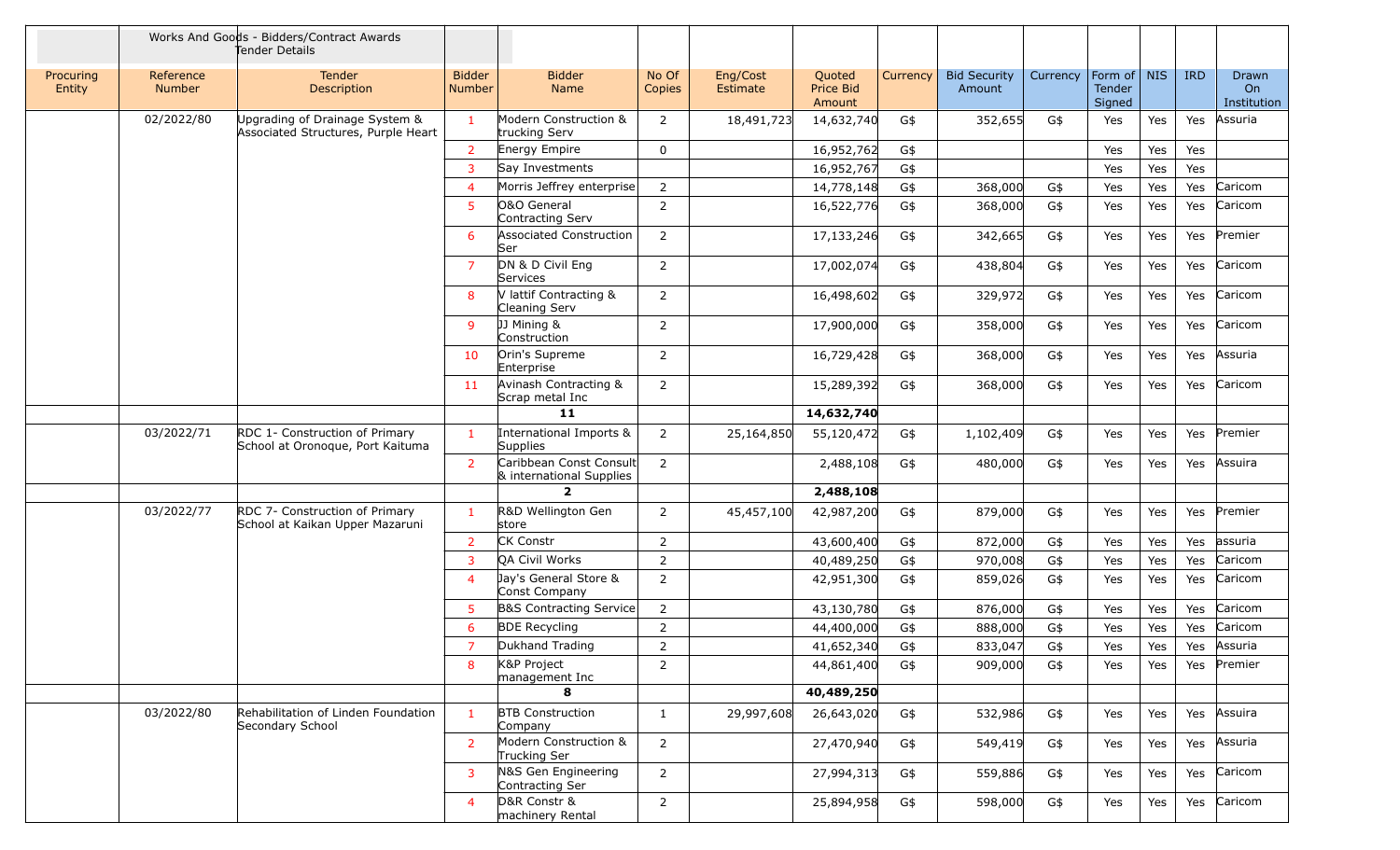|                     |                            | Works And Goods - Bidders/Contract Awards<br>Tender Details |                         |                                                 |                 |                      |                               |          |                               |          |                                   |     |            |                            |
|---------------------|----------------------------|-------------------------------------------------------------|-------------------------|-------------------------------------------------|-----------------|----------------------|-------------------------------|----------|-------------------------------|----------|-----------------------------------|-----|------------|----------------------------|
| Procuring<br>Entity | Reference<br><b>Number</b> | <b>Tender</b><br>Description                                | <b>Bidder</b><br>Number | <b>Bidder</b><br>Name                           | No Of<br>Copies | Eng/Cost<br>Estimate | Quoted<br>Price Bid<br>Amount | Currency | <b>Bid Security</b><br>Amount | Currency | Form of   NIS<br>Tender<br>Signed |     | <b>IRD</b> | Drawn<br>On<br>Institution |
|                     | 03/2022/80                 |                                                             | 5                       | CB Housing<br>Development Inc                   | $\overline{2}$  |                      | 29,717,468                    | G\$      | 598,000                       | G\$      | Yes                               | Yes | Yes        | Nafico                     |
|                     |                            |                                                             | 6                       | Orins Supreme<br>Enterprise                     | $\overline{2}$  |                      | 29,989,649                    | G\$      | 598,000                       | G\$      | Yes                               | Yes | Yes        | Assuria                    |
|                     |                            |                                                             | $\overline{7}$          | Clive Chapman &<br>Associates                   | 2               |                      | 31,272,570                    | G\$      | 598,000                       | G\$      | Yes                               | Yes | Yes        | Caricom                    |
|                     |                            |                                                             | 8                       | <b>NK Engineering</b><br>Services               | 2               |                      | 24,037,912                    | G\$      | 522,758                       | G\$      | Yes                               | Yes | Yes        | nafico                     |
|                     |                            |                                                             | 9                       | Avinash Contracting &<br>scrap metal            | $\overline{2}$  |                      | 27,636,053                    | G\$      | 598,000                       | G\$      | Yes                               | Yes | Yes        | Caricom                    |
|                     |                            |                                                             | 10                      | Anil Lalsa Construction                         | $\overline{2}$  |                      | 26,146,890                    | G\$      | 522,940                       | G\$      | Yes                               | Yes | Yes        | Assuira                    |
|                     |                            |                                                             | 11                      | Brick and Mortar Constr<br>Serv & Gen Sup       | 2               |                      | 28,302,876                    | G\$      |                               |          | Yes                               | Yes | Yes        |                            |
|                     |                            |                                                             | 12                      | 3D Construction                                 | $\overline{2}$  |                      | 28,721,280                    | G\$      | 574,426                       | G\$      | Yes                               | Yes | Yes        | Caricom                    |
|                     |                            |                                                             | 13                      | <b>SC Construction</b>                          | $\overline{2}$  |                      | 28,900,000                    | G\$      | 578,000                       | G\$      | Yes                               | Yes | Yes        | Caricom                    |
|                     |                            |                                                             | -14                     | Andy Construction                               | 1               |                      | 28,617,876                    | G\$      |                               |          | Yes                               | Yes | Yes        |                            |
|                     |                            |                                                             |                         | 14                                              |                 |                      | 24,037,912                    |          |                               |          |                                   |     |            |                            |
|                     | 04/2022/80                 | Construction of Teachers Quarters<br>(Quadraplex), 58 Miles | $\mathbf{1}$            | Anil Lalsa Construction                         | $\overline{2}$  | 32,000,000           | 39,268,695                    | G\$      | 785,380                       | G\$      | Yes                               | Yes | Yes        | Assuria                    |
|                     |                            |                                                             | $\overline{2}$          | N&S General<br>engineering &<br>Contracting Ser | $\overline{2}$  |                      | 36,661,130                    | G\$      | 733,222                       | G\$      | Yes                               | Yes | Yes        | Caricom                    |
|                     |                            |                                                             | 3                       | O&O Gen Contracting<br>Serv                     | $\overline{2}$  |                      | 28,399,440                    | G\$      | 640,000                       | G\$      | Yes                               | Yes | Yes        | Caricom                    |
|                     |                            |                                                             | $\overline{4}$          | Avvinash Contracts &<br>scrap Metal Inc         | $\overline{2}$  |                      | 32,375,690                    | G\$      | 640,000                       | G\$      | Yes                               | Yes | Yes        | caricom                    |
|                     |                            |                                                             | $5\phantom{.0}$         | 3D Construction                                 | 2               |                      | 36,805,480                    | G\$      | 796,590                       | G\$      | Yes                               | Yes | Yes        | Caricom                    |
|                     |                            |                                                             | 6                       | Clive Chapamn &<br>Associates                   | $\overline{2}$  |                      | 29,203,000                    | G\$      | 640,000                       | G\$      | Yes                               | Yes | Yes        | Caricom                    |
|                     |                            |                                                             | 7                       | Exteme Gen<br>Construction & Supplies           | 2               |                      | 31,441,190                    | G\$      | 628,824                       | G\$      | Yes                               | Yes | Yes        | Caricom                    |
|                     |                            |                                                             | 8                       | <b>SC Construction</b>                          | 2               |                      | 31,500,000                    | G\$      | 630,000                       | G\$      | Yes                               | Yes | Yes        | Caricom                    |
|                     |                            |                                                             | 9                       | NK engineering<br>Services                      | 2               |                      | 41,570,530                    | G\$      | 331,411                       | G\$      | Yes                               | Yes | Yes        | Nafico                     |
|                     |                            |                                                             | 10                      | R&J ramphal Var. Store<br>& Trans. Serv         | 0               |                      | 30,100,000                    | G\$      | 608,000                       | G\$      | Yes                               | Yes |            | Yes Premier                |
|                     |                            |                                                             | -11                     | Orins Supreme<br>Enterprise                     | $\overline{2}$  |                      | 31,703,670                    | G\$      | 640,000                       | G\$      | Yes                               | Yes |            | Yes Assuria                |
|                     |                            |                                                             | 12                      | N&A Construction                                | $\overline{2}$  |                      | 51,721,050                    | G\$      | 1,034,421                     | G\$      | Yes                               | Yes | Yes        | Assuira                    |
|                     |                            |                                                             |                         | 12                                              |                 |                      | 28,399,440                    |          |                               |          |                                   |     |            |                            |
|                     | 05/2022/80                 | Construction of Muritaro Health<br>Centre                   | $\mathbf{1}$            | JJ Mining &<br>Construction                     | $\overline{2}$  | $\Omega$             | 15,000,000                    | G\$      | 300,000                       | G\$      | Yes                               | Yes |            | Yes Caricom                |
|                     |                            |                                                             |                         | $\mathbf{1}$                                    |                 |                      | 15,000,000                    |          |                               |          |                                   |     |            |                            |
|                     | 06/2022/80                 | Supply and Delivery of One New All<br>Terrain Ambulance     | $\mathbf{1}$            | beharry Automotive<br>Limited                   | $\mathbf{1}$    | $\mathbf{0}$         | 19,920,800                    | G\$      | 398,416                       | G\$      | Yes                               | Yes |            | Yes Nafico                 |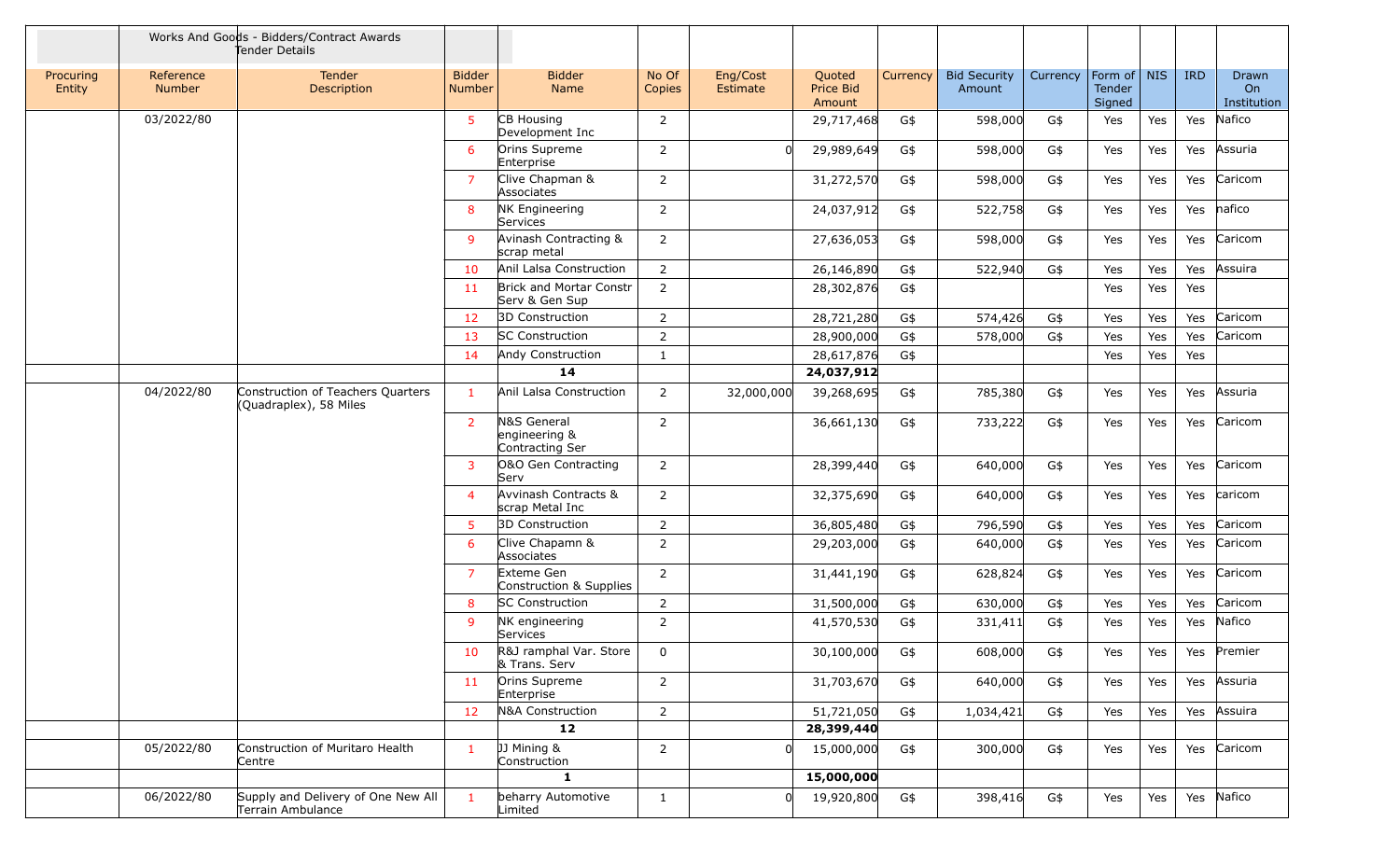|                     |                     | Works And Goods - Bidders/Contract Awards<br>Tender Details                           |                                |                                                         |                 |                      |                                      |          |                               |             |                                 |     |            |                            |
|---------------------|---------------------|---------------------------------------------------------------------------------------|--------------------------------|---------------------------------------------------------|-----------------|----------------------|--------------------------------------|----------|-------------------------------|-------------|---------------------------------|-----|------------|----------------------------|
| Procuring<br>Entity | Reference<br>Number | Tender<br>Description                                                                 | <b>Bidder</b><br><b>Number</b> | <b>Bidder</b><br>Name                                   | No Of<br>Copies | Eng/Cost<br>Estimate | Quoted<br><b>Price Bid</b><br>Amount | Currency | <b>Bid Security</b><br>Amount | Currency    | Form of NIS<br>Tender<br>Signed |     | <b>IRD</b> | Drawn<br>On<br>Institution |
|                     | 06/2022/80          |                                                                                       | $\overline{2}$                 | FH Computer & General<br>Merchandise                    | 1               |                      | 12,995,000                           | G\$      | 259,000                       | G\$         | Yes                             | Yes | Yes        | Assuira                    |
|                     |                     |                                                                                       | 3                              | Car Clean Enterprise                                    | 1               |                      | 12,000,000                           | G\$      | 300,000                       | G\$         | Yes                             | Yes | Yes        | hand In<br>hand            |
|                     |                     |                                                                                       |                                | 3                                                       |                 |                      | 12,000,000                           |          |                               |             |                                 |     |            |                            |
|                     | 07/2022/80          | Construction of Falmout Health Post<br>Essequibo River                                | $\mathbf{1}$                   | Brick and Mortar<br>Construction Serv & gen<br>Supplies | 1               | 24,997,340           | 23,067,203                           | G\$      |                               | $\mathbf 0$ | Yes                             | Yes | Yes        | 10                         |
|                     |                     |                                                                                       | $\overline{2}$                 | Andy Const Company                                      | $\mathbf{1}$    |                      | 23,667,203                           | G\$      |                               |             | Yes                             | Yes | Yes        |                            |
|                     |                     |                                                                                       | 3                              | <b>BDE Recycling</b>                                    | $\overline{2}$  |                      | 32,900,000                           | G\$      | 458,000                       | G\$         | Yes                             | Yes | Yes        | Caricom                    |
|                     |                     |                                                                                       | $\overline{4}$                 | Orins Supreme<br>Enterprise                             | $\mathbf{1}$    |                      | 24,859,640                           | G\$      | 498,000                       | G\$         | Yes                             | Yes | Yes        | Assuria                    |
|                     |                     |                                                                                       |                                | 4                                                       |                 |                      | 23,067,203                           |          |                               |             |                                 |     |            |                            |
|                     | 08/2022/80          | Construction of Perimeter Fence,<br>Trestle & Outdoor Toilet, Mabura<br>Health Centre | $\mathbf{1}$                   | <b>BTB Construction</b><br>Company                      | $\mathbf{1}$    | 22,713,400           | 28,199,281                           | G\$      | 563,986                       | G\$         | Yes                             | Yes | Yes        | Assuria                    |
|                     |                     |                                                                                       | $\overline{2}$                 | Extreme General<br>Construction & supplies              | $\overline{2}$  |                      | 24,695,172                           | G\$      | 493,903                       | G\$         | Yes                             | Yes | Yes        | Caricom                    |
|                     |                     |                                                                                       | 3                              | H&S Construction &<br>Maintenance                       | 2               |                      | 26,484,351                           | G\$      | 528,687                       | G\$         | Yes                             | Yes | Yes        | Caricom                    |
|                     |                     |                                                                                       | $\overline{4}$                 | Rising Son<br>Transportation & gen<br>Const             | $\overline{2}$  |                      | 25,283,094                           | G\$      | 278,000                       | G\$         | Yes                             | Yes | Yes        | Caricom                    |
|                     |                     |                                                                                       | 5                              | 3D Construction                                         | $\overline{2}$  |                      | 26,497,801                           | G\$      | 529,966                       | G\$         | Yes                             | Yes | Yes        | Caricom                    |
|                     |                     |                                                                                       | 6                              | Delta Services &<br>maintenance                         | $\overline{2}$  |                      | 27,590,734                           | G\$      | 551,815                       | G\$         | Yes                             | Yes | Yes        | <b>GTM</b>                 |
|                     |                     |                                                                                       | $\overline{7}$                 | V Lattif Contracting &<br>Cleaning Serv                 | $\overline{2}$  |                      | 25,549,353                           | G\$      | 510,987                       | G\$         | Yes                             | Yes | Yes        | Caricom                    |
|                     |                     |                                                                                       | 8                              | Modern Constr &<br>Trucking Service                     | $\overline{2}$  |                      | 26,685,575                           | G\$      | 533,716                       | G\$         | Yes                             | Yes | Yes        | Assuria                    |
|                     |                     |                                                                                       | 9                              | N&S Gen engineering &<br>Constracting Service           | 2               |                      | 16,342,543                           | G\$      | 327,514                       | G\$         | Yes                             | Yes | Yes        | Caricom                    |
|                     |                     |                                                                                       | 10                             | N&A Construction                                        | 2               |                      | 28,498,326                           | G\$      | 569,966                       | G\$         | Yes                             | Yes | Yes        | Caricom                    |
|                     |                     |                                                                                       | 11                             | Orin's Supreme<br>Enterprise                            | $\mathbf{1}$    |                      | 27,322,985                           | G\$      | 578,000                       | G\$         | Yes                             | Yes | Yes        | Assuria                    |
|                     |                     |                                                                                       | 12                             | QA Civil Works                                          | $\overline{2}$  |                      |                                      | G\$      | 566,002                       | G\$         | No                              | Yes | Yes        | Caricom                    |
|                     |                     |                                                                                       | 13                             | NK engineering Services                                 | $\mathbf{1}$    |                      | 22,818,381                           | G\$      | 520,568                       | G\$         | Yes                             | Yes | Yes        | nafico                     |
|                     |                     |                                                                                       | 14                             | Anil lalsa Construction                                 | $\mathbf{1}$    |                      | 25,873,547                           | G\$      | 517,500                       | G\$         | Yes                             | Yes | Yes        | Assuira                    |
|                     |                     |                                                                                       | 15                             | Liverpool Construction                                  | $\overline{2}$  |                      | 22,669,400                           | G\$      | 453,364                       | G\$         | Yes                             | Yes | Yes        | Nafico                     |
|                     |                     |                                                                                       |                                | 15                                                      |                 |                      | $\mathbf{0}$                         |          |                               |             |                                 |     |            |                            |
|                     | 09/2022/80          | Supply and Delivery of New School<br>Combination Sets                                 | $\mathbf{1}$                   | Say Investments                                         | 0               | <sub>0</sub>         | 21,000,000                           | G\$      |                               | $USD$ \$    | Yes                             | Yes | Yes $ 0 $  |                            |
|                     |                     |                                                                                       | $\overline{2}$                 | Energy Empire                                           |                 |                      | 21,000,000                           | G\$      |                               |             | Yes                             | Yes | Yes        |                            |
|                     |                     |                                                                                       | 3                              | Modern Const &<br>Trucking Servcie                      | $\overline{2}$  |                      | 21,000,000                           | G\$      | 420,000                       | G\$         | Yes                             | Yes | Yes        | Assuira                    |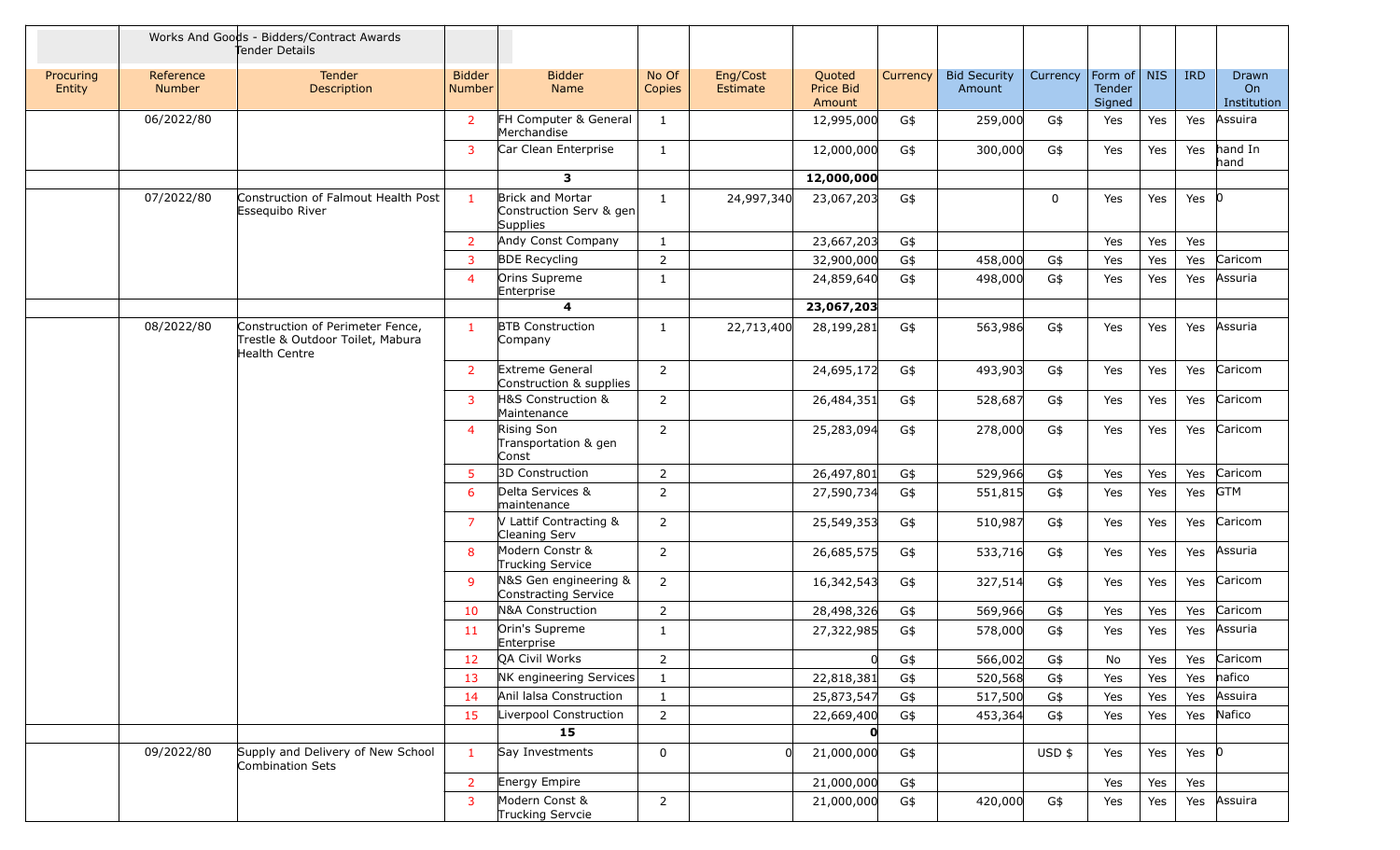|                     |                            | Works And Goods - Bidders/Contract Awards<br>Tender Details |                                |                                                   |                 |                      |                               |          |                               |          |                                   |     |            |                            |
|---------------------|----------------------------|-------------------------------------------------------------|--------------------------------|---------------------------------------------------|-----------------|----------------------|-------------------------------|----------|-------------------------------|----------|-----------------------------------|-----|------------|----------------------------|
| Procuring<br>Entity | Reference<br><b>Number</b> | <b>Tender</b><br>Description                                | <b>Bidder</b><br><b>Number</b> | <b>Bidder</b><br>Name                             | No Of<br>Copies | Eng/Cost<br>Estimate | Quoted<br>Price Bid<br>Amount | Currency | <b>Bid Security</b><br>Amount | Currency | Form of   NIS<br>Tender<br>Signed |     | <b>IRD</b> | Drawn<br>On<br>Institution |
|                     | 09/2022/80                 |                                                             | $\overline{4}$                 | Giftland Office Max                               | -1              |                      | 17,850,000                    | G\$      | 357,000                       | G\$      | Yes                               | Yes | Yes        | Nafico                     |
|                     |                            |                                                             | 5                              | <b>J&amp;R Sheperd Invesment</b><br>(Alternative) |                 |                      | 13,500,000                    | G\$      |                               |          | Yes                               | Yes | Yes        |                            |
|                     |                            |                                                             | 5                              | <b>J&amp;R Sheperd</b><br>Invesment               | $\overline{2}$  |                      | 13,566,000                    | G\$      | 271,320                       | G\$      | Yes                               | Yes | Yes        | Hand in<br>Hand            |
|                     |                            |                                                             | 6                              | A&S Wood working Est<br>(Alternative)             |                 |                      | 12,369,000                    | G\$      |                               |          | Yes                               | Yes | Yes        |                            |
|                     |                            |                                                             | 6                              | A&S Wood working Est                              | -1              |                      | 13,965,000                    | G\$      | 279,300                       | G\$      | Yes                               | Yes | Yes        | Bank of<br>Boroda          |
|                     |                            |                                                             | 7                              | Starcomm Office<br>Furnitture Inc                 | $\mathbf{1}$    |                      | 18,200,000                    | G\$      | 364,000                       | G\$      | Yes                               | Yes | Yes        | Demerara<br>Bank           |
|                     |                            |                                                             | 8                              | Orin's Supreme<br>Enterprise                      | $\mathbf{1}$    |                      | 19,950,000                    | G\$      | 450,000                       | G\$      | Yes                               | Yes | Yes        | assuira                    |
|                     |                            |                                                             |                                | 10                                                |                 |                      | 12,369,000                    |          |                               |          |                                   |     |            |                            |
|                     | 10/2022/80                 | Extension of Linden Foundation<br>Secondary School          | -1                             | Andy Construction<br>Company                      | $\mathbf{0}$    | 34,929,713           | 32,129,814                    | G\$      |                               | $\Omega$ | Yes                               | Yes | Yes $ 0$   |                            |
|                     |                            |                                                             | $\overline{2}$                 | <b>NK Engineering</b><br>Services                 | 2               |                      | 28,014,976                    | G\$      | 626,299                       | G\$      | Yes                               | Yes | Yes        | Nafico                     |
|                     |                            |                                                             | $\overline{3}$                 | Spectre Construction                              | $\mathbf{1}$    |                      | 32,752,434                    | G\$      | 614,000                       | G\$      | Yes                               | Yes | Yes        | Nafico                     |
|                     |                            |                                                             | $\overline{4}$                 | Clive Chapman &<br>Associates                     | $\overline{2}$  |                      | 32,264,358                    | G\$      | 698,000                       | G\$      | Yes                               | Yes | Yes        | Caricom                    |
|                     |                            |                                                             | 5                              | Avinash Contracting<br>Scrap metal inc            | $\overline{2}$  |                      | 28,783,800                    | G\$      | 698,000                       | G\$      | Yes                               | Yes | Yes        | Caricom                    |
|                     |                            |                                                             | -6                             | D&R Construction<br>Machinery Rental              | 2               | $\Omega$             | 30,692,222                    | G\$      | 698,000                       | G\$      | Yes                               | Yes | Yes        | Caricom                    |
|                     |                            |                                                             | $\overline{7}$                 | Advance Engineering                               | 2               |                      | 34,649,230                    | G\$      | 840,000                       | G\$      | Yes                               | Yes | Yes        | Premier                    |
|                     |                            |                                                             | 8                              | Anil Lalsa Construction                           | $\overline{2}$  |                      | 28,999,669                    | G\$      | 578,000                       | G\$      | Yes                               | Yes | Yes        | Assuria                    |
|                     |                            |                                                             | 9                              | Modern Constr &<br>Trucking Serv                  | $\overline{2}$  |                      | 34,146,733                    | G\$      | 6,828,935                     | G\$      | Yes                               | Yes | Yes        | Assuria                    |
|                     |                            |                                                             | 10                             | Brick and Mortar Const<br>Ser & Gem Sup           | $\overline{2}$  |                      | 31,249,884                    | G\$      |                               |          | Yes                               | Yes | Yes        |                            |
|                     |                            |                                                             | 11                             | CB Hosuing<br>Development Inc                     | 2               |                      | 34,240,360                    | G\$      | 698,000                       | G\$      | Yes                               | Yes | Yes        | Nafico                     |
|                     |                            |                                                             | 12                             | N&S gen Engineering &<br>Contracting Ser          | 2               |                      | 36,344,165                    | G\$      | 726,883                       | G\$      | Yes                               | Yes | Yes        | Caricom                    |
|                     |                            |                                                             | 13                             | O&O General<br>Contracting Services               | $\overline{2}$  |                      | 31,715,750                    | G\$      | 698,000                       | G\$      | Yes                               | Yes | Yes        | Caricom                    |
|                     |                            |                                                             | 14                             | <b>BDE Recycling</b>                              | $\overline{2}$  |                      | 32,563,531                    | G\$      | 651,271                       | G\$      | Yes                               | Yes | Yes        | Caricom                    |
|                     |                            |                                                             | 15                             | 3D Construction                                   | $\overline{2}$  |                      | 39,149,614                    | G\$      | 602,992                       | G\$      | Yes                               | Yes | Yes        | Caricom                    |
|                     |                            |                                                             | 16                             | Orin's Supreme<br>Enterprise                      | 1               |                      | 32,939,764                    | G\$      | 698,000                       | G\$      | Yes                               | Yes | Yes        | Assuira                    |
|                     |                            |                                                             |                                | 16                                                |                 |                      | 28,014,976                    |          |                               |          |                                   |     |            |                            |
|                     | 14/2022/73                 | RDC 3- Rehabilitation of Sluice at<br>Zeelandia             | $\mathbf{1}$                   | <b>AMIC Gen Contracting</b><br>Ser.               | $\overline{2}$  | 20,002,600           | 18,598,900                    | G\$      | 371,978                       | G\$      | Yes                               | Yes | Yes        | Nafico                     |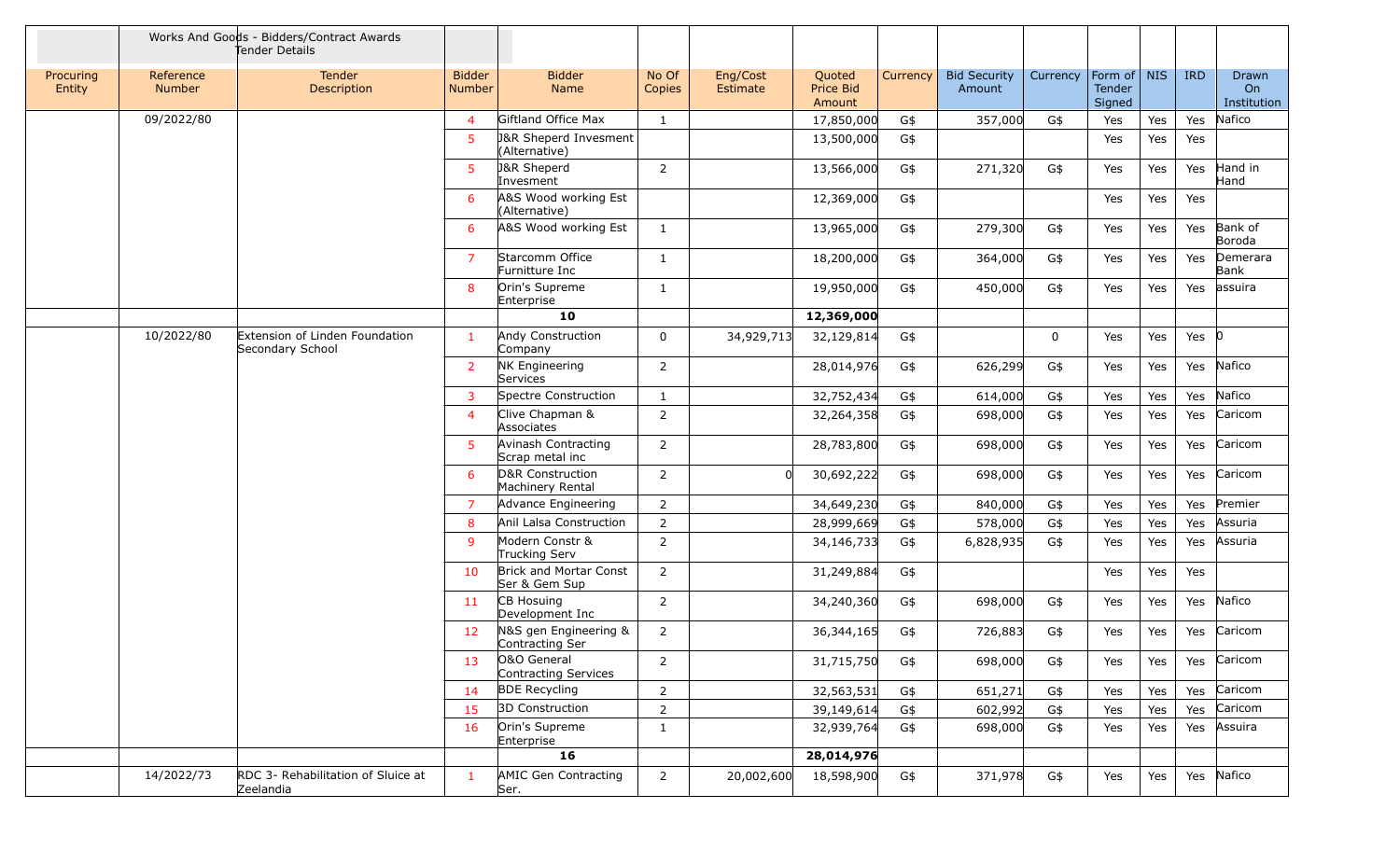|                             |                            | Works And Goods - Bidders/Contract Awards<br>Tender Details                                                                                                                                                                                                                    |                                |                                         |                 |                      |                               |          |                               |          |                                 |     |            |                            |
|-----------------------------|----------------------------|--------------------------------------------------------------------------------------------------------------------------------------------------------------------------------------------------------------------------------------------------------------------------------|--------------------------------|-----------------------------------------|-----------------|----------------------|-------------------------------|----------|-------------------------------|----------|---------------------------------|-----|------------|----------------------------|
| Procuring<br>Entity         | Reference<br><b>Number</b> | Tender<br>Description                                                                                                                                                                                                                                                          | <b>Bidder</b><br><b>Number</b> | <b>Bidder</b><br><b>Name</b>            | No Of<br>Copies | Eng/Cost<br>Estimate | Quoted<br>Price Bid<br>Amount | Currency | <b>Bid Security</b><br>Amount | Currency | Form of NIS<br>Tender<br>Signed |     | <b>IRD</b> | Drawn<br>On<br>Institution |
|                             | 14/2022/73                 |                                                                                                                                                                                                                                                                                | $\overline{2}$                 | C. Persaud & Son Const<br>& Supply Ser. | 2               |                      | 18,024,900                    | G\$      | 360,498                       | G\$      | Yes                             | Yes | Yes        | Caricom Ins                |
|                             |                            |                                                                                                                                                                                                                                                                                | 3                              | GD's Constr & Supplies                  | 2               |                      | 17,948,000                    | G\$      | 400,000                       | G\$      | Yes                             | Yes | Yes        | Assuria                    |
|                             |                            |                                                                                                                                                                                                                                                                                | $\overline{4}$                 | Ferouk Construction                     | $\overline{2}$  |                      | 17,497,500                    | G\$      | 360,000                       | G\$      | Yes                             | Yes | Yes        | Assuria                    |
|                             |                            |                                                                                                                                                                                                                                                                                |                                | 4                                       |                 |                      | 17,497,500                    |          |                               |          |                                 |     |            |                            |
| Ministry of<br>Public Works | 56/2022/31                 | Miscellaneous Roads, Regions 2&5<br>(Phase 3) Lot 89:<br>Construction/Rehabilitation of Long<br>Dam, Perservance, Reg 2, Lot 90:<br>Construction/Rehabilitation of 2nd<br>Cross Street, Charity, Reg 2<br>,Lot 91: Construction/Rehabilitation<br>of 5th East Street, Zorg, Re | $\mathbf{1}$                   | T & R Construction<br>Services L142     |                 |                      | 19,620,450                    | G\$      | 437,500                       | G\$      |                                 |     |            | Premier<br>Insurance       |
|                             |                            |                                                                                                                                                                                                                                                                                | -1                             | T & R Construction<br>Services L141     |                 | $\Omega$             | 108,803,830                   | G\$      | 1,977,500                     | G\$      |                                 |     |            | Premier<br>Insurance       |
|                             |                            |                                                                                                                                                                                                                                                                                | $\mathbf{1}$                   | T & R Construction<br>Services L137     | 2               |                      | 58,363,120                    | G\$      | 1,050,000                     | G\$      | Yes                             | Yes | Yes        | Premier<br>Insurance       |
|                             |                            |                                                                                                                                                                                                                                                                                | 1                              | T & R Construction<br>Services L146     |                 | 16,114,780           | 15,263,050                    | G\$      | 297,500                       | G\$      |                                 |     |            | Premier<br>Insurance       |
|                             |                            |                                                                                                                                                                                                                                                                                | $\mathbf{1}$                   | T & R Construction<br>Services L138     |                 |                      | 58,363,120                    | G\$      | 1,050,000                     | G\$      |                                 |     |            | Premier<br>Insurance       |
|                             |                            |                                                                                                                                                                                                                                                                                | 1                              | T & R Construction<br>Services L140     |                 |                      | 90,022,000                    | G\$      | 1,610,000                     | G\$      |                                 |     |            | Premier<br>Insurance       |
|                             |                            |                                                                                                                                                                                                                                                                                | $\mathbf{1}$                   | T & R Construction<br>Services L144     |                 |                      | 54,653,700                    | G\$      | 980,000                       | G\$      |                                 |     |            | Premier<br>Insurance       |
|                             |                            |                                                                                                                                                                                                                                                                                | $\mathbf{1}$                   | T & R Construction<br>Services L139     |                 |                      | 39,642,300                    | G\$      | 735,000                       | G\$      |                                 |     |            | Premier<br>Insurance       |
|                             |                            |                                                                                                                                                                                                                                                                                | $\overline{2}$                 | Navin & Sons<br>Construction L144       |                 | 55,952,100           | 42,004,400                    | G\$      | 980,010                       | G\$      |                                 |     |            | Assuria                    |
|                             |                            |                                                                                                                                                                                                                                                                                | $\overline{2}$                 | Navin & Sons<br>Construction L142       |                 | 24,807,345           | 17,000,841                    | G\$      | 437,500                       | G\$      |                                 |     |            | Assuria                    |
|                             |                            |                                                                                                                                                                                                                                                                                | $\overline{2}$                 | Navin & Sons<br>Construction L138       |                 | 59,884,560           | 55,822,350                    | G\$      | 1,050,000                     | G\$      |                                 |     |            | Assuria                    |
|                             |                            |                                                                                                                                                                                                                                                                                | 2                              | Navin & Sons<br>Construction L139       |                 | 41,526,940           | 37,816,800                    | G\$      | 735,000                       | G\$      |                                 |     |            | Assuria                    |
|                             |                            |                                                                                                                                                                                                                                                                                | $\mathbf{2}$                   | Navin & Sons<br>Construction L140       |                 | 91,567,940           | 85,849,200                    | G\$      | 1,610,000                     | G\$      |                                 |     |            | Assuria                    |
|                             |                            |                                                                                                                                                                                                                                                                                | $\overline{2}$                 | Navin & Sons<br>Construction L141       |                 |                      | 112,257,490 105,319,250       | G\$      | 1,977,500                     | G\$      |                                 |     |            | Assuria                    |
|                             |                            |                                                                                                                                                                                                                                                                                | $\overline{2}$                 | Navin & Sons<br>Construction L137       | 2               | 59,884,560           | 55,822,350                    | G\$      | 1,050,000                     | G\$      | Yes                             | Yes | Yes        | Assuria                    |
|                             |                            |                                                                                                                                                                                                                                                                                | 3                              | United Contracting &<br>Supplies L99    |                 |                      | 59,298,750                    | G\$      | 1,067,500                     | G\$      |                                 |     |            | Caricom                    |
|                             |                            |                                                                                                                                                                                                                                                                                | 3                              | United Contracting &<br>Supplies L98    |                 |                      | 38,297,343                    | G\$      | 700,000                       | G\$      |                                 |     |            | Caricom                    |
|                             |                            |                                                                                                                                                                                                                                                                                | 3                              | United Contracting &<br>Supplies L91    |                 |                      | 25,649,253                    | G\$      | 490,000                       | G\$      |                                 |     |            | Caricom                    |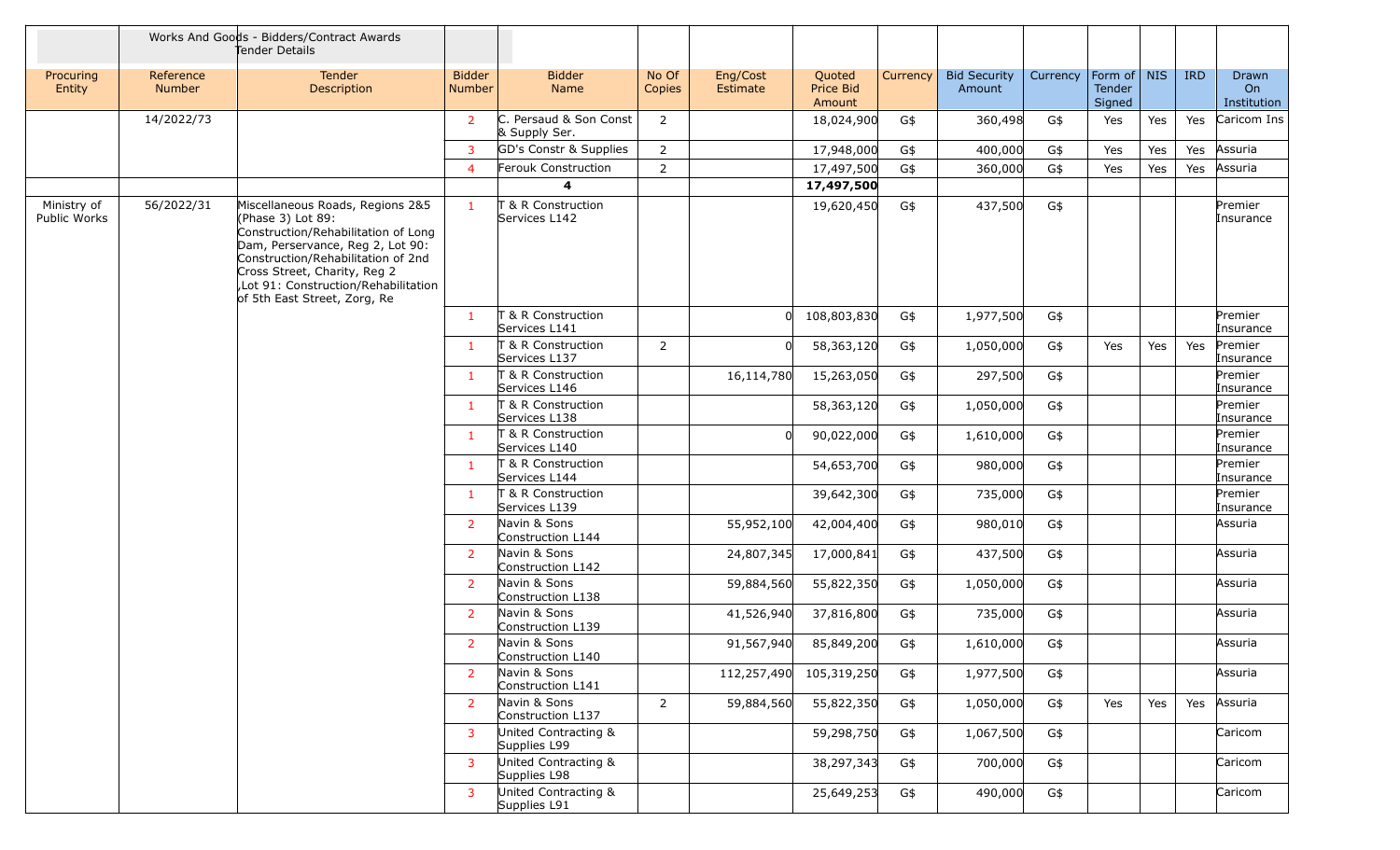|                     |                            | Works And Goods - Bidders/Contract Awards<br>Tender Details |                         |                                                      |                 |                      |                               |          |                               |          |                                   |     |            |                            |
|---------------------|----------------------------|-------------------------------------------------------------|-------------------------|------------------------------------------------------|-----------------|----------------------|-------------------------------|----------|-------------------------------|----------|-----------------------------------|-----|------------|----------------------------|
| Procuring<br>Entity | Reference<br><b>Number</b> | <b>Tender</b><br>Description                                | <b>Bidder</b><br>Number | <b>Bidder</b><br>Name                                | No Of<br>Copies | Eng/Cost<br>Estimate | Quoted<br>Price Bid<br>Amount | Currency | <b>Bid Security</b><br>Amount | Currency | Form of   NIS<br>Tender<br>Signed |     | <b>IRD</b> | Drawn<br>On<br>Institution |
|                     | 56/2022/31                 |                                                             | $\mathbf{3}$            | United Contracting &<br>Supplies L89                 | $\overline{2}$  |                      | 36,330,000                    | G\$      | 665,000                       | G\$      | Yes                               | Yes | Yes        | Caricom                    |
|                     |                            |                                                             | $\mathbf{3}$            | United Contracting &<br>Supplies L93                 |                 |                      | 66,673,320                    | G\$      | 1,207,500                     | G\$      |                                   |     |            | Caricom                    |
|                     |                            |                                                             | $\overline{4}$          | Vijay Persaud & Sons<br>Contracting Services<br>L91  |                 | 27,066,386           | 21,173,866                    | G\$      | 490,000                       | G\$      |                                   |     |            | Caricom                    |
|                     |                            |                                                             | $\overline{4}$          | Vijay Persaud & Sons<br>Contracting Services<br>L90. |                 | 23,548,021           | 21,847,670                    | G\$      | 420,000                       | G\$      |                                   |     |            | Caricom                    |
|                     |                            |                                                             | $\overline{4}$          | Vijay Persaud & Sons<br>Contracting Services<br>L99  |                 | 59,744,214           | 56,136,949                    | G\$      | 1,067,500                     | G\$      |                                   |     |            | Caricom                    |
|                     |                            |                                                             | $\overline{4}$          | Vijay Persaud & Sons<br>Contracting Services<br>L89  | $\overline{2}$  | 37,516,492           | 34,767,908                    | G\$      | 665,000                       | G\$      |                                   |     |            | Caricom                    |
|                     |                            |                                                             | $\overline{4}$          | Vijay Persaud & Sons<br>Contracting Services<br>-96  |                 | 26,866,000           | 25,151,000                    | G\$      | 472,500                       | G\$      |                                   |     |            | Caricom                    |
|                     |                            |                                                             | $\overline{4}$          | Vijay Persaud & Sons<br>Contracting Services<br>L97  |                 | 21,098,920           | 19,988,800                    | G\$      | 385,000                       | G\$      |                                   |     |            | Caricom                    |
|                     |                            |                                                             | $\overline{4}$          | Vijay Persaud & Sons<br>Contracting Services<br>-98  |                 | 39,715,118           | 36,039,064                    | G\$      | 700,000                       | G\$      |                                   |     |            | Caricom                    |
|                     |                            |                                                             | $\overline{4}$          | Vijay Persaud & Sons<br>Contracting Services<br>L93  |                 | 66,281,000           | 63,036,000                    | G\$      | 1,207,500                     | G\$      |                                   |     |            | Caricom                    |
|                     |                            |                                                             | $\overline{4}$          | Vijay Persaud & Sons<br>Contracting Services<br>L95  |                 | 15,402,000           | 14,623,000                    | G\$      | 280,000                       | G\$      |                                   |     |            | Caricom                    |
|                     |                            |                                                             | $\overline{4}$          | Vijay Persaud & Sons<br>Contracting Services<br>L94  |                 | 19,011,992           | 18,325,352                    | G\$      | 350,000                       | G\$      |                                   |     |            | Caricom                    |
|                     |                            |                                                             | $\overline{4}$          | Vijay Persaud & Sons<br>Contracting Services<br>L92  |                 | 22,731,278           | 21,855,234                    | G\$      | 402,500                       | G\$      |                                   |     |            | Caricom                    |
|                     |                            |                                                             | 5.                      | Guycanada<br>Infrastructure Services<br>Inc. L144    |                 |                      | 58,551,000                    | G\$      | 980,010                       | G\$      |                                   |     |            |                            |
|                     |                            |                                                             | 5 <sup>1</sup>          | Guycanada<br>Infrastructure Services<br>Inc. L140    |                 |                      | 96,814,200                    | G\$      | 1,610,000                     | G\$      |                                   |     |            |                            |
|                     |                            |                                                             | 5 <sup>1</sup>          | Guycanada<br>Infrastructure Services<br>Inc. L142    |                 |                      | 24,794,100                    | G\$      | 437,500                       | G\$      |                                   |     |            |                            |
|                     |                            |                                                             | 5                       | Guycanada<br>Infrastructure Services<br>Inc. L138    |                 |                      | 68,089,620                    | G\$      | 1,050,000                     | G\$      |                                   |     |            |                            |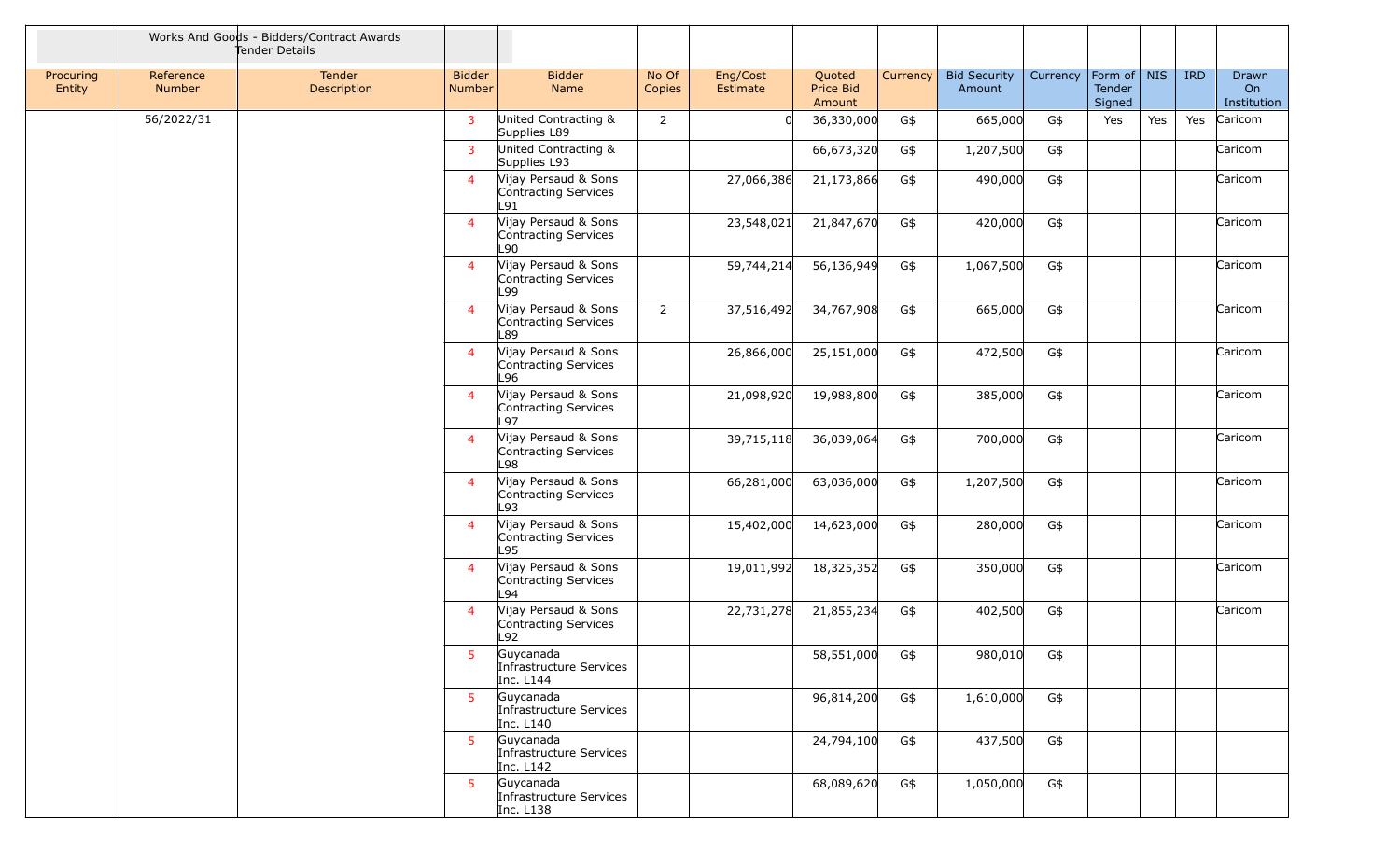|                     |                            | Works And Goods - Bidders/Contract Awards<br>Tender Details |                                |                                                   |                 |                      |                               |          |                               |          |                                   |     |            |                            |
|---------------------|----------------------------|-------------------------------------------------------------|--------------------------------|---------------------------------------------------|-----------------|----------------------|-------------------------------|----------|-------------------------------|----------|-----------------------------------|-----|------------|----------------------------|
| Procuring<br>Entity | Reference<br><b>Number</b> | Tender<br>Description                                       | <b>Bidder</b><br><b>Number</b> | <b>Bidder</b><br>Name                             | No Of<br>Copies | Eng/Cost<br>Estimate | Quoted<br>Price Bid<br>Amount | Currency | <b>Bid Security</b><br>Amount | Currency | Form of   NIS<br>Tender<br>Signed |     | <b>IRD</b> | Drawn<br>On<br>Institution |
|                     | 56/2022/31                 |                                                             | 5 <sup>1</sup>                 | Guycanada<br>Infrastructure Services<br>Inc. L141 |                 |                      | 118,761,950                   | G\$      | 1,977,500                     | G\$      |                                   |     |            |                            |
|                     |                            |                                                             | 5 <sup>1</sup>                 | Guycanada<br>Infrastructure Services<br>Inc. L139 |                 |                      | 41,919,200                    | G\$      | 735,000                       | G\$      |                                   |     |            |                            |
|                     |                            |                                                             | 5 <sup>1</sup>                 | Guycanada<br>Infrastructure Services<br>Inc. L137 |                 |                      | 63,089,620                    | G\$      | 1,050,000                     | G\$      | Yes                               | Yes | Yes        | Caricom                    |
|                     |                            |                                                             | 6                              | Associate Construction<br>Service L146            |                 |                      | 23,029,680                    | G\$      | 297,500                       | G\$      |                                   |     |            | Caricom                    |
|                     |                            |                                                             | 6                              | Associate Construction<br>Service L142            |                 |                      | 24,721,600                    | G\$      | 437,500                       | G\$      |                                   |     |            | Caricom                    |
|                     |                            |                                                             | 6                              | Associate Construction<br>Service L140            |                 |                      | 94,160,300                    | G\$      | 1,610,000                     | G\$      |                                   |     |            | Caricom                    |
|                     |                            |                                                             | 6                              | Associate Construction<br>Service L139            |                 |                      | 41,243,400                    | G\$      | 735,000                       | G\$      | Yes                               |     |            | Caricom                    |
|                     |                            |                                                             | 6                              | Associate Construction<br>Service L137            | $\overline{2}$  |                      | 60,952,440                    | G\$      | 1,050,000                     | G\$      | Yes                               | Yes | Yes        | Caricom                    |
|                     |                            |                                                             | 6                              | Associate Construction<br>Service L138            |                 |                      | 60,952,440                    | G\$      | 1,050,000                     | G\$      |                                   |     |            | Caricom                    |
|                     |                            |                                                             | $\overline{7}$                 | K & J Persaud<br>Contracting Service L89          | $\overline{2}$  |                      | 34,678,000                    | G\$      | 665,000                       | G\$      | Yes                               | Yes | Yes        | Caricom                    |
|                     |                            |                                                             | $\overline{7}$                 | K & J Persaud<br>Contracting Service L98          |                 |                      | 36,559,845                    | G\$      | 700,000                       | G\$      |                                   |     |            | Caricom                    |
|                     |                            |                                                             | $\overline{7}$                 | K & J Persaud<br>Contracting Service L96          |                 |                      | 24,190,600                    | G\$      | 472,500                       | G\$      |                                   |     |            | Caricom                    |
|                     |                            |                                                             | $\overline{7}$                 | K & J Persaud<br>Contracting Service L92          |                 |                      | 21,110,000                    | G\$      | 402,500                       | G\$      |                                   |     |            | Caricom                    |
|                     |                            |                                                             | $\overline{7}$                 | K & J Persaud<br>Contracting Service L91          |                 |                      | 26,393,115                    | G\$      | 490,000                       | G\$      |                                   |     |            | Caricom                    |
|                     |                            |                                                             | $\overline{7}$                 | K & J Persaud<br>Contracting Service L93          |                 |                      | 63,467,670                    | G\$      | 1,207,500                     | G\$      |                                   |     |            | Caricom                    |
|                     |                            |                                                             | 8                              | KP Jagdeo General<br>Contractor L144              |                 |                      | 55,637,760                    | G\$      | 980,010                       | G\$      |                                   |     |            | Premier<br>Insurance       |
|                     |                            |                                                             | 8                              | KP Jagdeo General<br>Contractor L141              |                 |                      | 107,951,005                   | G\$      | 1,977,500                     | G\$      |                                   |     |            | Premier<br>Insurance       |
|                     |                            |                                                             | 8                              | KP Jagdeo General<br>Contractor L146              |                 |                      | 15,780,920                    | G\$      | 297,500                       | G\$      |                                   |     |            | Premier<br>Insurance       |
|                     |                            |                                                             | 8                              | KP Jagdeo General<br>Contractor L142              |                 |                      | 19,668,450                    | G\$      | 437,500                       | G\$      |                                   |     |            | Premier<br>Insurance       |
|                     |                            |                                                             | 8                              | KP Jagdeo General<br>Contractor L139              |                 |                      | 39,193,500                    | G\$      | 735,000                       | G\$      |                                   |     |            | Premier<br>Insurance       |
|                     |                            |                                                             | 8                              | KP Jagdeo General<br>Contractor L140              |                 |                      | 88,428,600                    | G\$      | 1,610,000                     | G\$      |                                   |     |            | Premier<br>Insurance       |
|                     |                            |                                                             | 8                              | KP Jagdeo General<br>Contractor L137              | $\overline{2}$  |                      | 57,552,670                    | G\$      | 1,050,000                     | G\$      | Yes                               | Yes | Yes        | Premier<br>Insurance       |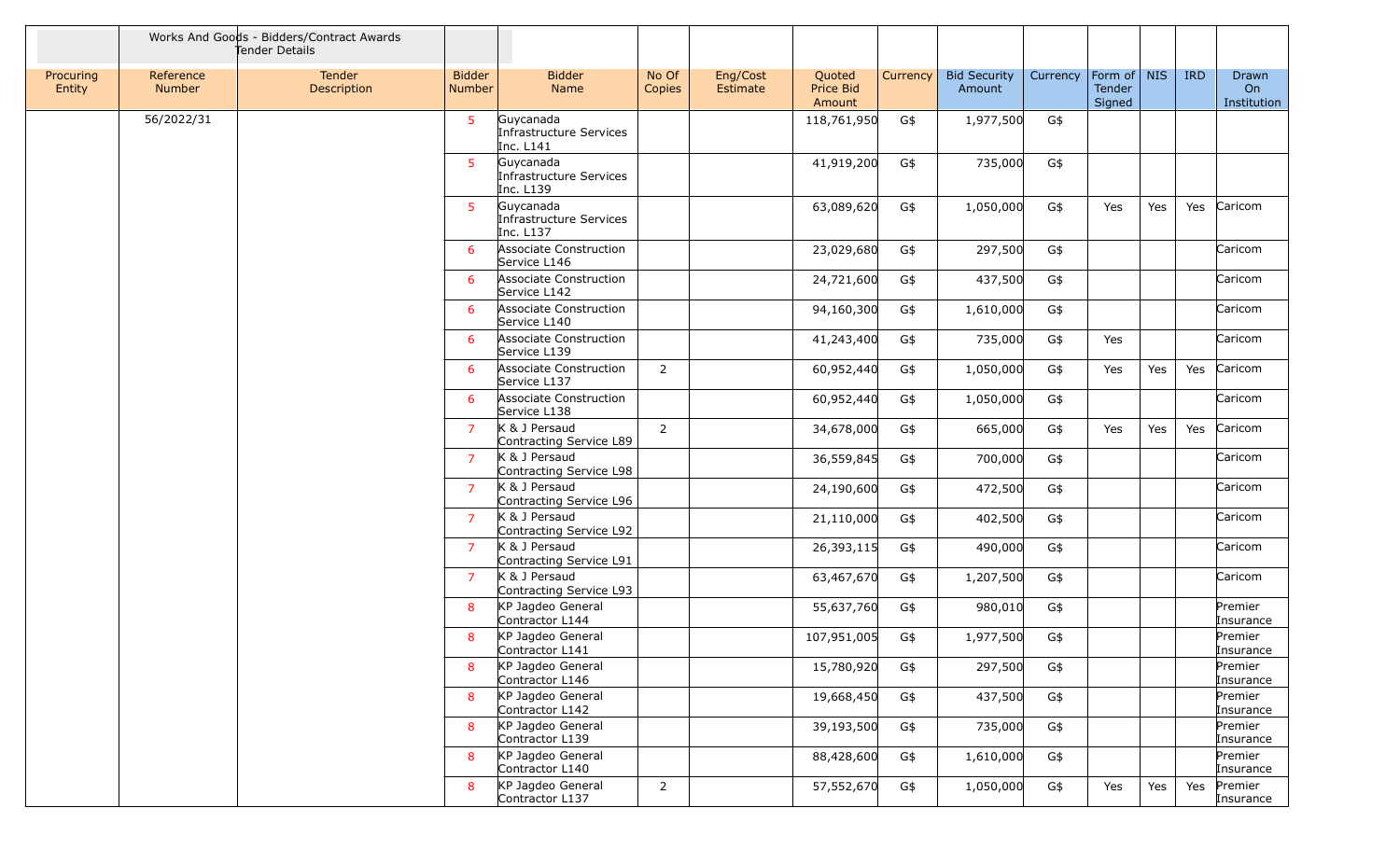|                     |                            | Works And Goods - Bidders/Contract Awards<br>Tender Details |                                |                                              |                 |                      |                               |          |                               |          |                                   |     |            |                                        |
|---------------------|----------------------------|-------------------------------------------------------------|--------------------------------|----------------------------------------------|-----------------|----------------------|-------------------------------|----------|-------------------------------|----------|-----------------------------------|-----|------------|----------------------------------------|
| Procuring<br>Entity | Reference<br><b>Number</b> | <b>Tender</b><br>Description                                | <b>Bidder</b><br><b>Number</b> | <b>Bidder</b><br>Name                        | No Of<br>Copies | Eng/Cost<br>Estimate | Quoted<br>Price Bid<br>Amount | Currency | <b>Bid Security</b><br>Amount | Currency | Form of   NIS<br>Tender<br>Signed |     | <b>IRD</b> | Drawn<br>O <sub>n</sub><br>Institution |
|                     | 56/2022/31                 |                                                             | 8                              | KP Jagdeo General<br>Contractor L138         |                 |                      | 57,552,670                    | G\$      | 1,050,000                     | G\$      |                                   |     |            | Premier<br>Insurance                   |
|                     |                            |                                                             | 9                              | Advanced Environmental<br>Solution L140      |                 |                      | 87,867,400                    | G\$      | 1,610,000                     | G\$      |                                   |     |            | Assuria                                |
|                     |                            |                                                             | 9                              | Advanced Environmental<br>Solution L141      |                 |                      | 107,504,200                   | G\$      | 1,977,500                     | G\$      |                                   |     |            | Assuria                                |
|                     |                            |                                                             | 9                              | Advanced Environmental<br>Solution L137      | 2               |                      | 57,454,000                    | G\$      | 1,050,000                     | G\$      | Yes                               | Yes | Yes        | Assuria                                |
|                     |                            |                                                             | 9                              | Advanced Environmental<br>Solution L138      |                 |                      | 57,454,000                    | G\$      | 1,050,000                     | G\$      |                                   |     |            | Assuria                                |
|                     |                            |                                                             | 9                              | Advanced Environmental<br>Solution L142      |                 |                      | 18,525,500                    | G\$      | 437,500                       | G\$      |                                   |     |            | Assuria                                |
|                     |                            |                                                             | 9                              | Advanced Environmental<br>Solution L139      |                 |                      | 39,563,000                    | G\$      | 735,000                       | G\$      |                                   |     |            | Assuria                                |
|                     |                            |                                                             | $\mathbf{q}$                   | Advanced Environmental<br>Solution L146      |                 |                      | 15,075,900                    | G\$      | 297,500                       | G\$      |                                   |     |            | Assuria                                |
|                     |                            |                                                             | 10                             | VALS Construction L140                       |                 |                      | 96,037,650                    | G\$      | 1,610,000                     | G\$      |                                   |     |            | Nafico                                 |
|                     |                            |                                                             | 10                             | VALS Construction L138                       |                 |                      | 64,274,200                    | G\$      | 1,050,000                     | G\$      |                                   |     |            | Nafico                                 |
|                     |                            |                                                             | 10                             | VALS Construction L141                       |                 |                      | 113,217,650                   | G\$      | 1,977,500                     | G\$      |                                   |     |            | Nafico                                 |
|                     |                            |                                                             | 10                             | VALS Construction L137                       | 2               |                      | 64,194,200                    | G\$      | 1,050,000                     | G\$      | Yes                               | Yes | Yes        | Nafico                                 |
|                     |                            |                                                             | 11                             | PEAS Enterprise Inc.<br>L138                 | 2               |                      | 54,528,000                    | G\$      | 1,050,000                     | G\$      | Yes                               | Yes | Yes        | Premier<br>Insurance                   |
|                     |                            |                                                             | 11                             | PEAS Enterprise Inc.<br>L144                 |                 |                      | 53,869,550                    | G\$      | 980,010                       | G\$      |                                   |     |            | Premier<br>Insurance                   |
|                     |                            |                                                             | 12                             | B. Narine & Sons<br>Investment L94           |                 |                      | 18,028,440                    | G\$      | 350,000                       | G\$      |                                   |     |            | Caricom                                |
|                     |                            |                                                             | 12                             | B. Narine & Sons<br>Investment L91           |                 |                      | 26,112,597                    | G\$      | 490,000                       | G\$      |                                   |     |            | Caricom                                |
|                     |                            |                                                             | 12 <sup>2</sup>                | B. Narine & Sons<br>Investment L96           |                 |                      | 25,392,970                    | G\$      | 472,500                       | G\$      |                                   |     |            | Caricom                                |
|                     |                            |                                                             | 12                             | B. Narine & Sons<br>Investment L95           |                 |                      | 14,998,400                    | G\$      | 280,000                       | G\$      |                                   |     |            | Caricom                                |
|                     |                            |                                                             | 12 <sup>2</sup>                | B. Narine & Sons<br>Investment L92           |                 |                      | 26,614,500                    | G\$      | 402,500                       | G\$      |                                   |     |            | Caricom                                |
|                     |                            |                                                             | 12                             | B. Narine & Sons<br>Investment L89           | 2               |                      | 34,211,200                    | G\$      | 665,000                       | G\$      | Yes                               | Yes |            | Yes Caricom                            |
|                     |                            |                                                             | 13                             | Logistics GyExpress Inc.<br>L142             |                 |                      | 28,074,300                    | G\$      | 437,500                       | G\$      |                                   |     |            | Caricom                                |
|                     |                            |                                                             | 13                             | Logistics GyExpress Inc.<br>L146             |                 |                      | 15,682,520                    | G\$      | 297,500                       | G\$      |                                   |     |            | Caricom                                |
|                     |                            |                                                             | 13                             | Logistics GyExpress Inc.<br>L144             |                 |                      | 57,578,600                    | G\$      | 980,010                       | G\$      |                                   |     |            | Caricom                                |
|                     |                            |                                                             | 13                             | Logistics GyExpress Inc.<br>L <sub>141</sub> |                 |                      | 115,153,380                   | G\$      | 1,977,500                     | G\$      |                                   |     |            | Caricom                                |
|                     |                            |                                                             | 13                             | Logistics GyExpress Inc.<br>L <sub>140</sub> |                 |                      | 92,572,940                    | G\$      | 1,610,000                     | G\$      |                                   |     |            | Caricom                                |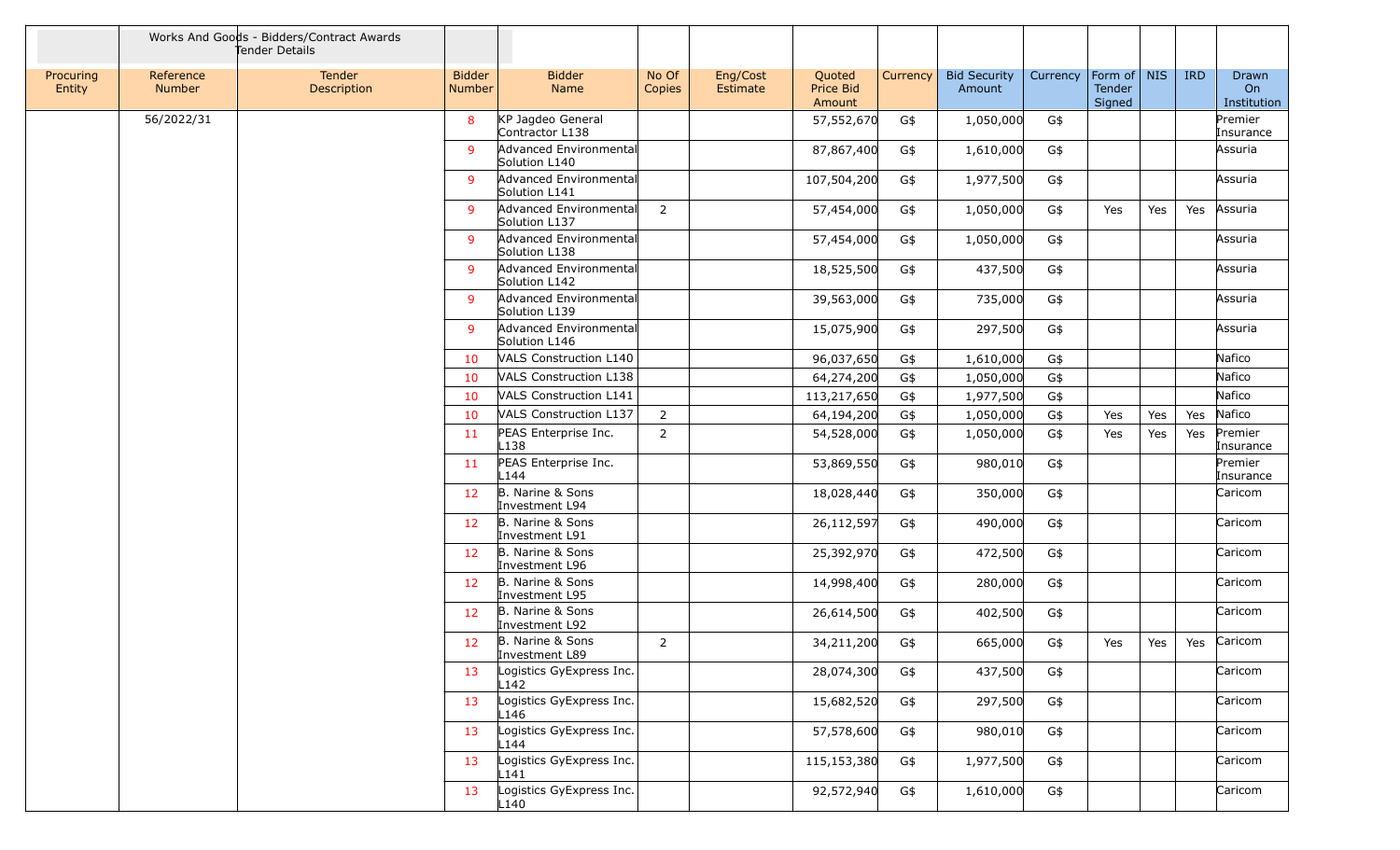|                     |                     | Works And Goods - Bidders/Contract Awards<br>Tender Details |                                |                                                        |                 |                      |                               |          |                               |          |                                 |     |            |                            |
|---------------------|---------------------|-------------------------------------------------------------|--------------------------------|--------------------------------------------------------|-----------------|----------------------|-------------------------------|----------|-------------------------------|----------|---------------------------------|-----|------------|----------------------------|
| Procuring<br>Entity | Reference<br>Number | <b>Tender</b><br>Description                                | <b>Bidder</b><br><b>Number</b> | <b>Bidder</b><br>Name                                  | No Of<br>Copies | Eng/Cost<br>Estimate | Quoted<br>Price Bid<br>Amount | Currency | <b>Bid Security</b><br>Amount | Currency | Form of NIS<br>Tender<br>Signed |     | <b>IRD</b> | Drawn<br>On<br>Institution |
|                     | 56/2022/31          |                                                             | 13                             | Logistics GyExpress Inc.<br>L139                       |                 |                      | 41,270,700                    | G\$      | 735,000                       | G\$      |                                 |     |            | Caricom                    |
|                     |                     |                                                             | 13                             | Logistics GyExpress Inc.<br>L138                       |                 |                      | 59,156,670                    | G\$      | 1,050,000                     | G\$      |                                 |     |            | Caricom                    |
|                     |                     |                                                             | 13                             | Logistics GyExpress Inc.<br>L137                       | 1               |                      | 59,156,670                    | G\$      | 1,050,000                     | G\$      | Yes                             | Yes | Yes        | Caricom                    |
|                     |                     |                                                             | -14                            | Vish Turbo Contracting<br>& General Supplies L93       |                 |                      | 69,478,605                    | G\$      | 1,207,500                     | G\$      |                                 |     |            | Nafico                     |
|                     |                     |                                                             | 14                             | Vish Turbo Contracting<br>& General Supplies L98       |                 |                      | 35,452,410                    | G\$      | 700,000                       | G\$      |                                 |     |            | Nafico                     |
|                     |                     |                                                             | 14                             | Vish Turbo Contracting<br>& General Supplies L97       |                 |                      | 20,883,400                    | G\$      | 385,000                       | G\$      |                                 |     |            | Nafico                     |
|                     |                     |                                                             | 14                             | Vish Turbo Contracting<br>& General Supplies L96       |                 |                      | 24,907,800                    | G\$      | 472,500                       | G\$      |                                 |     |            | Nafico                     |
|                     |                     |                                                             | 14                             | Vish Turbo Contracting<br>& General Supplies L95       |                 |                      | 14,792,800                    | G\$      | 280,000                       | G\$      |                                 |     |            | Nafico                     |
|                     |                     |                                                             | -14                            | Vish Turbo Contracting<br>& General Supplies L94       |                 |                      | 20,027,050                    | G\$      | 350,000                       | G\$      |                                 |     |            | Nafico                     |
|                     |                     |                                                             | 14                             | Vish Turbo Contracting<br>& General Supplies L92       |                 |                      | 22,795,040                    | G\$      | 402,500                       | G\$      |                                 |     |            | Nafico                     |
|                     |                     |                                                             | 14                             | Vish Turbo Contracting<br>& General Supplies L91       |                 |                      | 31,464,090                    | G\$      | 490,000                       | G\$      |                                 |     |            | Nafico                     |
|                     |                     |                                                             | 14                             | Vish Turbo Contracting<br>& General Supplies L90       |                 |                      | 23,576,500                    | G\$      | 420,000                       | G\$      |                                 |     |            | Nafico                     |
|                     |                     |                                                             | 14                             | Vish Turbo Contracting<br>& General Supplies L89       | 2               |                      | 36,157,760                    | G\$      | 665,000                       | G\$      | Yes                             | Yes | Yes        | Nafico                     |
|                     |                     |                                                             | 14                             | Vish Turbo Contracting<br>& General Supplies L99       |                 |                      | 64,562,295                    | G\$      | 1,067,500                     | G\$      |                                 |     |            | Nafico                     |
|                     |                     |                                                             | 15                             | <b>VN Contracting Services</b><br>L146                 |                 |                      | 14,947,050                    | G\$      |                               |          |                                 |     |            |                            |
|                     |                     |                                                             | 15                             | VN Contracting Services<br>L142                        | $\overline{2}$  |                      | 21,754,445                    | G\$      |                               |          |                                 |     |            |                            |
|                     |                     |                                                             | 16                             | Bench Mark<br>Construction L142                        |                 |                      | 28,084,060                    | G\$      | 437,500                       | G\$      | Yes                             | Yes | Yes        | Caricom                    |
|                     |                     |                                                             | 16                             | Bench Mark<br>Construction L139                        | 2               |                      | 46,528,800                    | G\$      | 735,000                       | G\$      | Yes                             | Yes | Yes        | Caricom                    |
|                     |                     |                                                             | 17                             | Romel Jagroop General<br>Construction Services<br>L146 |                 |                      | 16,796,750                    | G\$      | 297,500                       | G\$      |                                 |     |            | Caricom                    |
|                     |                     |                                                             | 17                             | Romel Jagroop General<br>Construction Services<br>L142 |                 |                      | 24,348,200                    | G\$      | 437,500                       | G\$      |                                 |     |            | Caricom                    |
|                     |                     |                                                             | 17                             | Romel Jagroop General<br>Construction Services<br>L141 |                 |                      | 121,687,500                   | G\$      | 1,977,500                     | G\$      |                                 |     |            | Caricom                    |
|                     |                     |                                                             | 17                             | Romel Jagroop General<br>Construction Services<br>L140 |                 |                      | 103,574,200                   | G\$      | 1,610,000                     | G\$      |                                 |     |            | Caricom                    |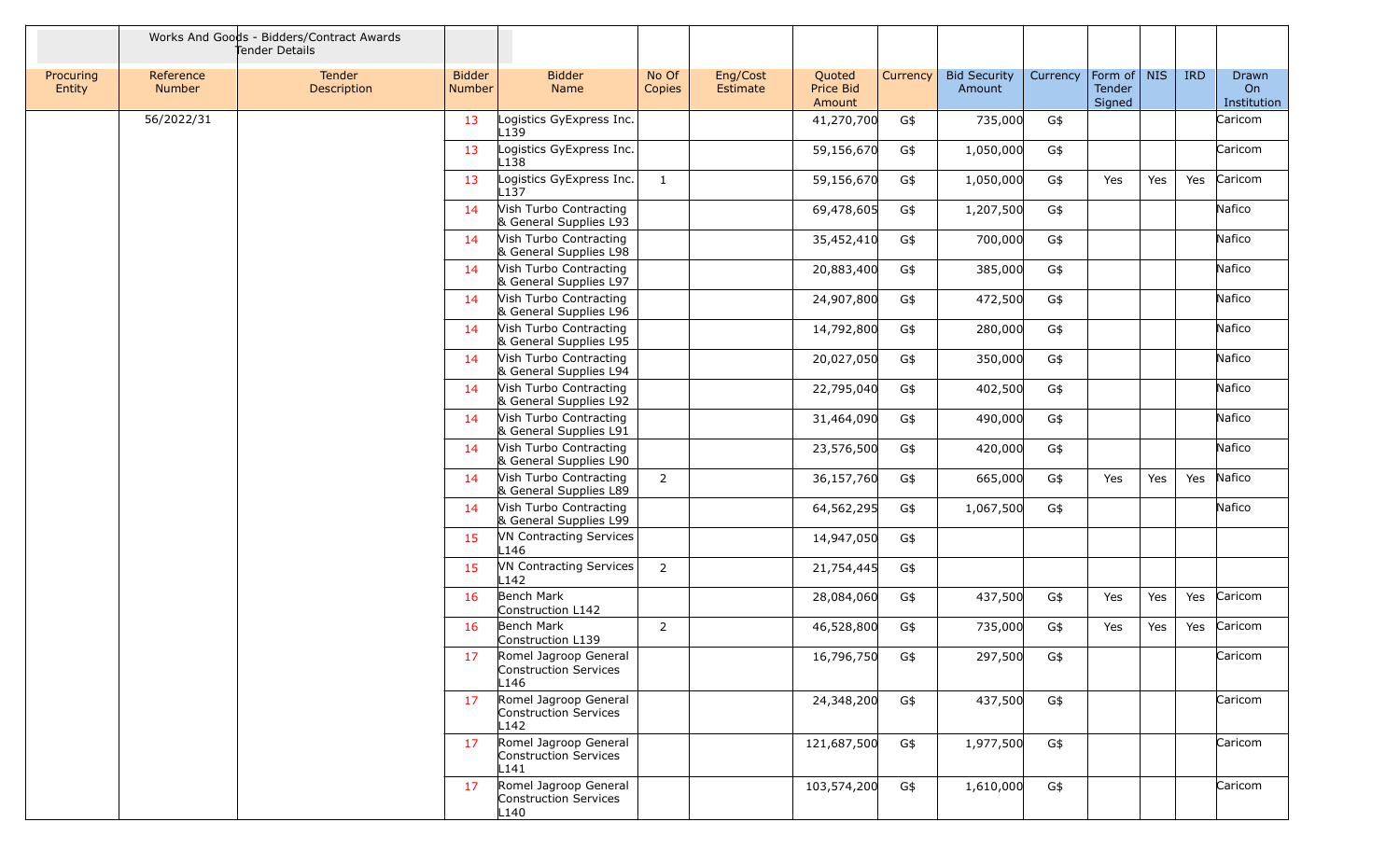|                     |                            | Works And Goods - Bidders/Contract Awards<br>Tender Details |                                |                                                         |                 |                      |                               |          |                               |          |                                   |     |            |                                        |
|---------------------|----------------------------|-------------------------------------------------------------|--------------------------------|---------------------------------------------------------|-----------------|----------------------|-------------------------------|----------|-------------------------------|----------|-----------------------------------|-----|------------|----------------------------------------|
| Procuring<br>Entity | Reference<br><b>Number</b> | Tender<br>Description                                       | <b>Bidder</b><br><b>Number</b> | <b>Bidder</b><br>Name                                   | No Of<br>Copies | Eng/Cost<br>Estimate | Quoted<br>Price Bid<br>Amount | Currency | <b>Bid Security</b><br>Amount | Currency | Form of   NIS<br>Tender<br>Signed |     | <b>IRD</b> | Drawn<br>O <sub>n</sub><br>Institution |
|                     | 56/2022/31                 |                                                             | 17                             | Romel Jagroop General<br>Construction Services<br>L138  |                 |                      | 67,607,500                    | G\$      | 1,050,000                     | G\$      |                                   |     |            | Caricom                                |
|                     |                            |                                                             | 17                             | Romel Jagroop General<br>Construction Services<br>L137  | $\overline{2}$  |                      | 68,764,300                    | G\$      | 1,050,000                     | G\$      | Yes                               | Yes | Yes        | Caricom                                |
|                     |                            |                                                             | 17                             | Romel Jagroop General<br>Construction Services<br>L144  |                 |                      | 61,871,650                    | G\$      | 980,010                       | G\$      |                                   |     |            | Caricom                                |
|                     |                            |                                                             | 17                             | Romel Jagroop General<br>Construction Services<br>L139  |                 |                      | 49,162,400                    | G\$      | 735,000                       | G\$      |                                   |     |            | Caricom                                |
|                     |                            |                                                             | 18                             | Keystone Industrial<br>L142                             |                 |                      | 26,957,900                    | G\$      | 437,500                       | G\$      |                                   |     |            | Caricom                                |
|                     |                            |                                                             | 18                             | Keystone Industrial<br>L139                             | $\overline{2}$  |                      | 42,799,300                    | G\$      | 735,000                       | G\$      | Yes                               | Yes | Yes        | Caricom                                |
|                     |                            |                                                             | 19                             | Premium Asphalt L146                                    |                 |                      | 15,710,300                    | G\$      | 297,500                       | G\$      |                                   |     |            | Premier<br>Insurance                   |
|                     |                            |                                                             | 19                             | Premium Asphalt L144                                    |                 |                      | 52,647,790                    | G\$      | 980,010                       | G\$      |                                   |     |            | Premier<br>Insurance                   |
|                     |                            |                                                             | 19                             | Premium Asphalt L142                                    |                 |                      | 19,977,000                    | G\$      | 437,500                       | G\$      |                                   |     |            | Premier<br>Insurance                   |
|                     |                            |                                                             | 19                             | Premium Asphalt L141                                    |                 |                      | 108,145,850                   | G\$      | 1,977,500                     | G\$      |                                   |     |            | Premier<br>Insurance                   |
|                     |                            |                                                             | 19                             | Premium Asphalt L140                                    |                 |                      | 88,822,750                    | G\$      | 1,610,000                     | G\$      |                                   |     |            | Premier<br>Insurance                   |
|                     |                            |                                                             | 19                             | Premium Asphalt L139                                    |                 |                      | 39,093,700                    | G\$      | 735,000                       | G\$      |                                   |     |            | Premier<br>Insurance                   |
|                     |                            |                                                             | 19                             | Premium Asphalt L138                                    |                 |                      | 57,982,800                    | G\$      | 1,050,000                     | G\$      |                                   |     |            | Premier<br>Insurance                   |
|                     |                            |                                                             | 19                             | Premium Asphalt L137                                    | $\overline{2}$  |                      | 57,982,800                    | G\$      | 1,050,000                     | G\$      | Yes                               | Yes | Yes        | Premier<br>Insurance                   |
|                     |                            |                                                             | 20                             | K & P Project<br>Management Inc. L138                   |                 |                      | 59,641,900                    | G\$      | 1,050,000                     | G\$      |                                   |     |            | Premier<br>Insurance                   |
|                     |                            |                                                             | 20                             | K & P Project<br>Management Inc. L137                   |                 |                      | 59,622,100                    | G\$      | 1,050,000                     | G\$      |                                   |     |            | Premier<br>Insurance                   |
|                     |                            |                                                             | 20                             | K & P Project<br>Management Inc. L99<br>(not completed) | 2               |                      | 62,661,606                    | G\$      | 1,067,500                     | G\$      | Yes                               |     |            | Yes   Yes   Premier<br>Insurance       |
|                     |                            |                                                             | 20                             | K & P Project<br>Management Inc. L98<br>(not completed) |                 |                      |                               |          |                               |          |                                   |     |            |                                        |
|                     |                            |                                                             | 20                             | K & P Project<br>Management Inc. L96<br>(not completed) |                 |                      |                               |          |                               |          |                                   |     |            |                                        |
|                     |                            |                                                             | 20                             | K & P Project<br>Management Inc. L93<br>(not completed) |                 |                      |                               |          |                               |          |                                   |     |            |                                        |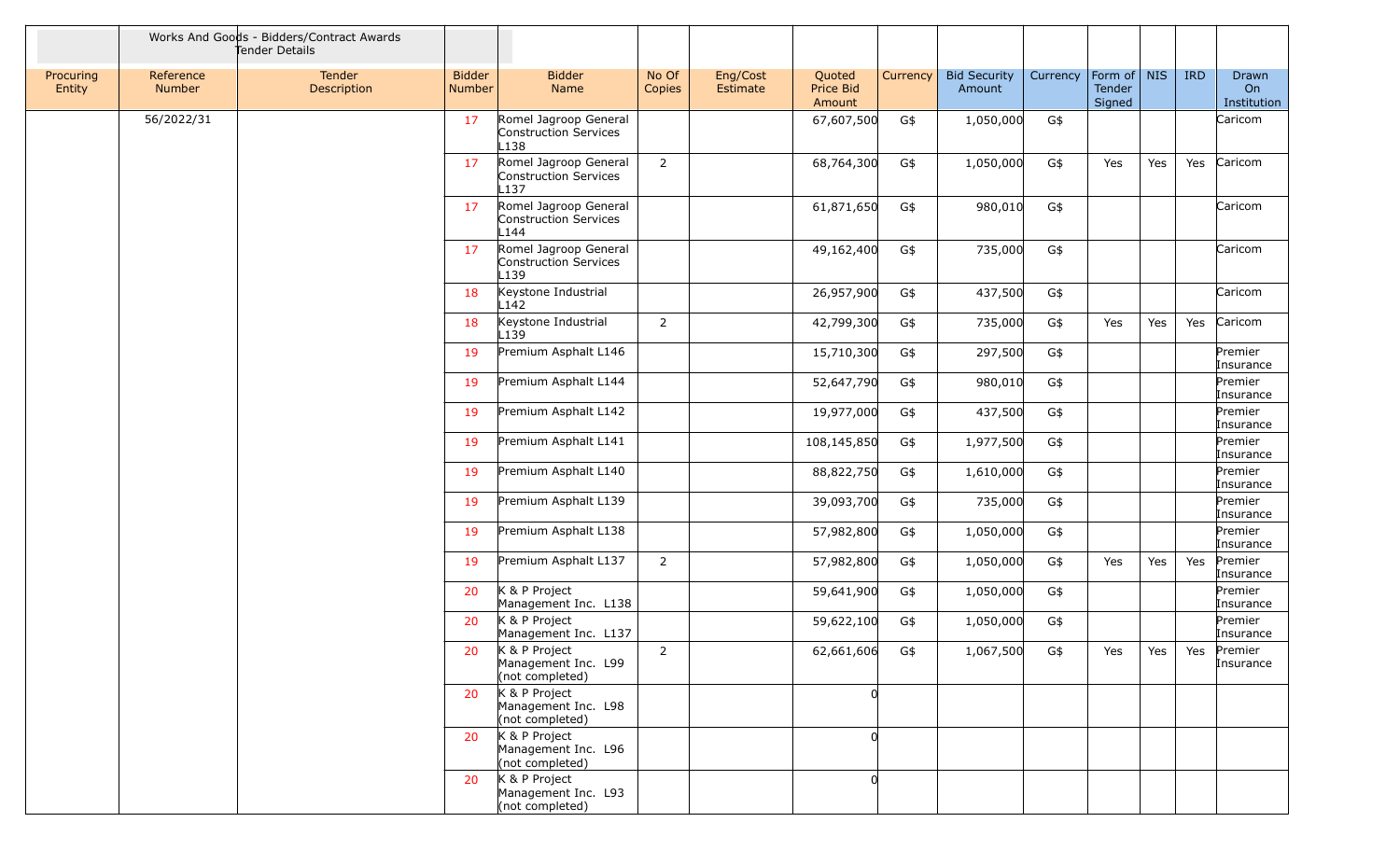|                     |                            | Works And Goods - Bidders/Contract Awards<br>Tender Details |                                |                                                         |                 |                      |                               |          |                               |          |                                   |     |            |                                   |
|---------------------|----------------------------|-------------------------------------------------------------|--------------------------------|---------------------------------------------------------|-----------------|----------------------|-------------------------------|----------|-------------------------------|----------|-----------------------------------|-----|------------|-----------------------------------|
| Procuring<br>Entity | Reference<br><b>Number</b> | <b>Tender</b><br>Description                                | <b>Bidder</b><br><b>Number</b> | <b>Bidder</b><br>Name                                   | No Of<br>Copies | Eng/Cost<br>Estimate | Quoted<br>Price Bid<br>Amount | Currency | <b>Bid Security</b><br>Amount | Currency | Form of   NIS<br>Tender<br>Signed |     | <b>IRD</b> | Drawn<br><b>On</b><br>Institution |
|                     | 56/2022/31                 |                                                             | 20                             | K & P Project<br>Management Inc.<br>L92(not completed)  |                 |                      |                               |          |                               |          |                                   |     |            |                                   |
|                     |                            |                                                             | 20                             | K & P Project<br>Management Inc. L91<br>(not completed) |                 |                      |                               |          |                               |          |                                   |     |            |                                   |
|                     |                            |                                                             | 20                             | K & P Project<br>Management Inc. L89<br>(not completed) | $\overline{2}$  |                      |                               |          |                               |          | Yes                               | Yes | Yes        | Premier<br>Insurance              |
|                     |                            |                                                             | 20                             | K & P Project<br>Management Inc. L144                   |                 |                      | 47,314,300                    | G\$      | 980,010                       | G\$      |                                   |     |            | Premier<br>Insurance              |
|                     |                            |                                                             | 20                             | K & P Project<br>Management Inc. L141                   |                 |                      | 112,577,800                   | G\$      | 1,977,500                     | G\$      |                                   |     |            | Premier<br>Insurance              |
|                     |                            |                                                             | 20                             | K & P Project<br>Management Inc. L140                   |                 |                      | 91,280,800                    | G\$      | 1,610,000                     | G\$      |                                   |     |            | Premier<br>Insurance              |
|                     |                            |                                                             | 20                             | K & P Project<br>Management Inc. L139                   |                 |                      | 41,619,000                    | G\$      | 735,000                       | G\$      |                                   |     |            | Premier<br>Insurance              |
|                     |                            |                                                             | 21                             | S. Jagmohan Constr. &<br>Gen. Supplies Inc. L95         |                 |                      | 13,206,575                    | G\$      | 280,000                       | G\$      |                                   |     |            | Premier<br>Insurance              |
|                     |                            |                                                             | 21                             | S. Jagmohan Constr. &<br>Gen. Supplies Inc. L92         |                 |                      | 20,609,300                    | G\$      | 402,500                       | G\$      |                                   |     |            | Premier<br>Insurance              |
|                     |                            |                                                             | 21                             | S. Jagmohan Constr. &<br>Gen. Supplies Inc. L99         |                 |                      | 57,106,166                    | G\$      | 1,067,500                     | G\$      |                                   |     |            | Premier<br>Insurance              |
|                     |                            |                                                             | 21                             | S. Jagmohan Constr. &<br>Gen. Supplies Inc. L98         |                 |                      | 32,627,333                    | G\$      | 700,000                       | G\$      |                                   |     |            | Premier<br>Insurance              |
|                     |                            |                                                             | 21                             | S. Jagmohan Constr. &<br>Gen. Supplies Inc. L97         |                 |                      | 19,936,750                    | G\$      | 385,000                       | G\$      |                                   |     |            | Premier<br>Insurance              |
|                     |                            |                                                             | 21                             | S. Jagmohan Constr. &<br>Gen. Supplies Inc. L96         |                 |                      | 24,255,925                    | G\$      | 472,500                       | G\$      |                                   |     |            | Premier<br>Insurance              |
|                     |                            |                                                             | 21                             | S. Jagmohan Constr. &<br>Gen. Supplies Inc. L94         |                 |                      | 19,424,225                    | G\$      | 350,000                       | G\$      |                                   |     |            | Premier<br>Insurance              |
|                     |                            |                                                             | 21                             | S. Jagmohan Constr. &<br>Gen. Supplies Inc. L93         |                 |                      | 64,621,883                    | G\$      | 1,207,500                     | G\$      |                                   |     |            | Premier<br>Insurance              |
|                     |                            |                                                             | 21                             | S. Jagmohan Constr. &<br>Gen. Supplies Inc. L91         |                 |                      | 26,397,420                    | G\$      | 490,000                       | G\$      |                                   |     |            | Premier<br>Insurance              |
|                     |                            |                                                             | 21                             | S. Jagmohan Constr. &<br>Gen. Supplies Inc. L90         |                 |                      | 20,768,400                    | G\$      | 420,000                       | G\$      |                                   |     |            | Premier<br>Insurance              |
|                     |                            |                                                             | 21                             | S. Jagmohan Constr. &<br>Gen. Supplies Inc. L89         | 2               |                      | 35,027,125                    | G\$      | 665,000                       | G\$      | Yes                               | Yes | Yes        | Premier<br>Insurance              |
|                     |                            |                                                             | 22                             | Beshaun Constru. & K&P<br>Project Manag. Inc. L99       |                 |                      | 60,980,430                    | G\$      | 1,067,500                     | G\$      |                                   |     |            | Premier<br>Insurance              |
|                     |                            |                                                             | 22                             | Beshaun Constru. & K&P<br>Project Manag. Inc. L98       |                 |                      | 36,888,810                    | G\$      | 700,000                       | G\$      |                                   |     |            | Premier<br>Insurance              |
|                     |                            |                                                             | 22                             | Beshaun Constru. & K&P<br>Project Manag. Inc. L97       |                 |                      | 23,292,000                    | G\$      | 385,000                       | G\$      |                                   |     |            | Premier<br>Insurance              |
|                     |                            |                                                             | 22                             | Beshaun Constru. & K&P<br>Project Manag. Inc. L96       |                 |                      | 28,006,200                    | G\$      | 472,500                       | G\$      |                                   |     |            | Premier<br>Insurance              |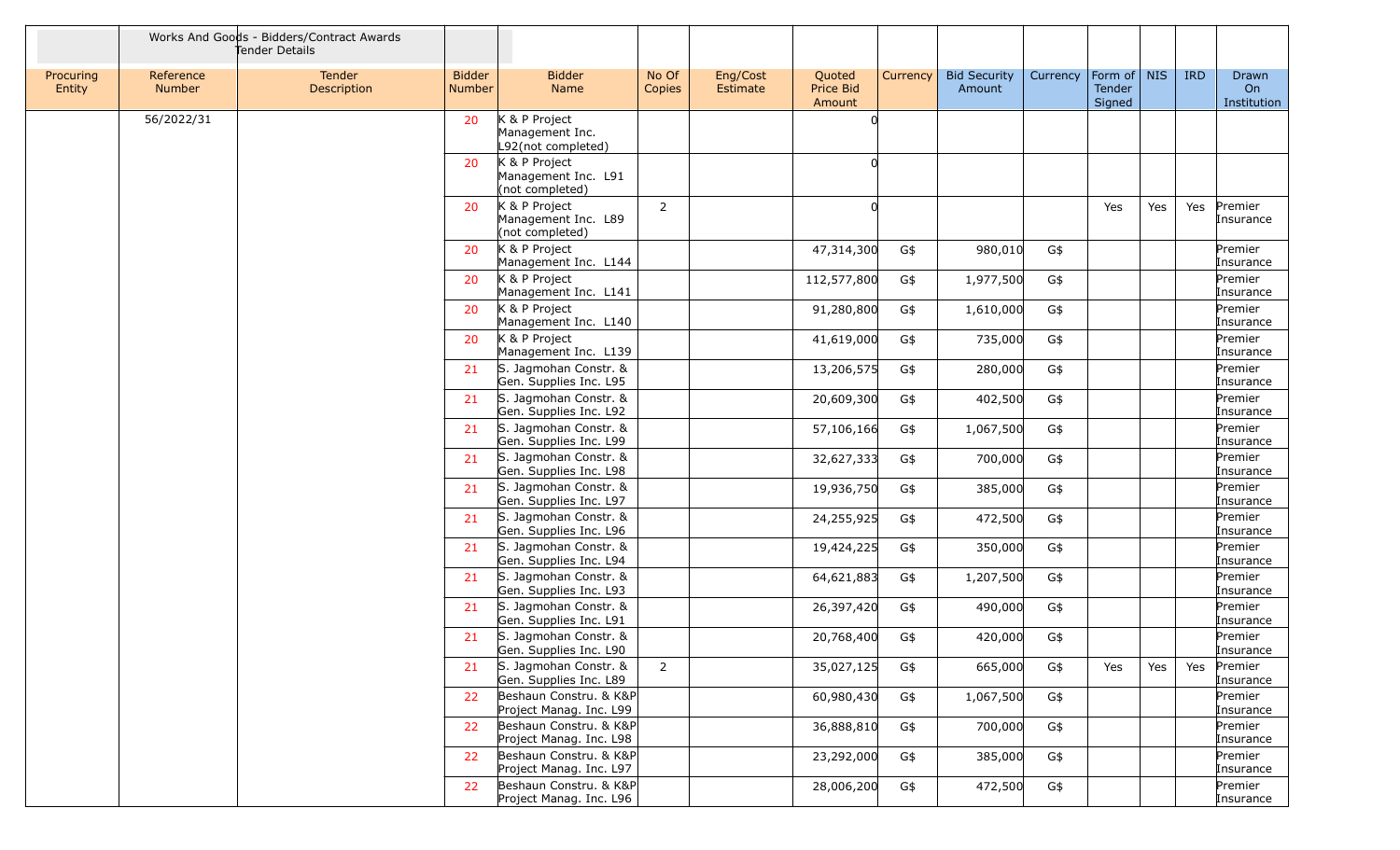|                     |                            | Works And Goods - Bidders/Contract Awards<br>Tender Details |                                |                                                   |                 |                      |                               |          |                               |          |                                 |     |            |                            |
|---------------------|----------------------------|-------------------------------------------------------------|--------------------------------|---------------------------------------------------|-----------------|----------------------|-------------------------------|----------|-------------------------------|----------|---------------------------------|-----|------------|----------------------------|
| Procuring<br>Entity | Reference<br><b>Number</b> | Tender<br>Description                                       | <b>Bidder</b><br><b>Number</b> | <b>Bidder</b><br>Name                             | No Of<br>Copies | Eng/Cost<br>Estimate | Quoted<br>Price Bid<br>Amount | Currency | <b>Bid Security</b><br>Amount | Currency | Form of NIS<br>Tender<br>Signed |     | <b>IRD</b> | Drawn<br>On<br>Institution |
|                     | 56/2022/31                 |                                                             | 22                             | Beshaun Constru. & K&P<br>Project Manag. Inc. L95 |                 |                      | 28,006,200                    | G\$      | 280,000                       | G\$      |                                 |     |            | Premier<br>Insurance       |
|                     |                            |                                                             | 22                             | Beshaun Constru. & K&P<br>Project Manag. Inc. L94 |                 |                      | 15,602,800                    | G\$      | 350,000                       | G\$      |                                 |     |            | Premier<br>Insurance       |
|                     |                            |                                                             | 22                             | Beshaun Constru. & K&P<br>Project Manag. Inc. L93 |                 |                      | 68,215,980                    | G\$      | 1,207,500                     | G\$      |                                 |     |            | Premier<br>Insurance       |
|                     |                            |                                                             | 22                             | Beshaun Constru. & K&P<br>Project Manag. Inc. L92 |                 |                      | 22,870,800                    | G\$      | 402,500                       | G\$      |                                 |     |            | Premier<br>Insurance       |
|                     |                            |                                                             | 22                             | Beshaun Constru. & K&P<br>Project Manag. Inc. L91 |                 |                      | 23,523,570                    | G\$      | 490,000                       | G\$      |                                 |     |            | Premier<br>Insurance       |
|                     |                            |                                                             | 22                             | Beshaun Constru. & K&P<br>Project Manag. Inc. L90 |                 |                      | 23,304,100                    | G\$      | 420,000                       | G\$      |                                 |     |            | Premier<br>Insurance       |
|                     |                            |                                                             | 22                             | Beshaun Constru. & K&P<br>Project Manag. Inc. L89 | $\overline{2}$  |                      | 37,973,000                    | G\$      | 665,000                       | G\$      | Yes                             | Yes | Yes        | Premier<br>Insurance       |
|                     |                            |                                                             | 23                             | Avinash Contracting &<br>Scrap Metal Inc. L146    |                 |                      | 15,614,500                    | G\$      | 297,500                       | G\$      |                                 |     |            | Caricom                    |
|                     |                            |                                                             | 23                             | Avinash Contracting &<br>Scrap Metal Inc. L144    |                 |                      | 46,553,700                    | G\$      | 980,010                       | G\$      |                                 |     |            | Caricom                    |
|                     |                            |                                                             | 23                             | Avinash Contracting &<br>Scrap Metal Inc. L142    |                 |                      | 20,400,600                    | G\$      | 437,500                       | G\$      |                                 |     |            | Caricom                    |
|                     |                            |                                                             | 23                             | Avinash Contracting &<br>Scrap Metal Inc. L141    |                 |                      | 104,122,600                   | G\$      | 1,977,500                     | G\$      |                                 |     |            | Caricom                    |
|                     |                            |                                                             | 23                             | Avinash Contracting &<br>Scrap Metal Inc. L140    |                 |                      | 84,544,500                    | G\$      | 1,610,000                     | G\$      |                                 |     |            | Caricom                    |
|                     |                            |                                                             | -23                            | Avinash Contracting &<br>Scrap Metal Inc. L139    |                 |                      | 35,682,400                    | G\$      | 735,000                       | G\$      |                                 |     |            | Caricom                    |
|                     |                            |                                                             | 23                             | Avinash Contracting &<br>Scrap Metal Inc. L138    |                 |                      | 50,992,000                    | G\$      | 1,050,000                     | G\$      |                                 |     |            | Caricom                    |
|                     |                            |                                                             | 23                             | Avinash Contracting &<br>Scrap Metal Inc. L137    |                 |                      | 50,992,000                    | G\$      | 1,050,000                     | G\$      |                                 |     |            | Caricom                    |
|                     |                            |                                                             | 23                             | Avinash Contracting &<br>Scrap Metal Inc. L99     |                 |                      | 52,847,760                    | G\$      | 1,067,500                     | G\$      |                                 |     |            | Caricom                    |
|                     |                            |                                                             | 23                             | Avinash Contracting &<br>Scrap Metal Inc. L98     |                 |                      | 32,118,030                    | G\$      | 700,000                       | G\$      |                                 |     |            | Caricom                    |
|                     |                            |                                                             | 23                             | Avinash Contracting &<br>Scrap Metal Inc. L97     |                 |                      | 18,767,400                    | G\$      | 385,000                       | G\$      |                                 |     |            | Caricom                    |
|                     |                            |                                                             | 23                             | Avinash Contracting &<br>Scrap Metal Inc. L96     |                 |                      | 25,288,300                    | G\$      | 472,500                       | G\$      |                                 |     |            | Caricom                    |
|                     |                            |                                                             | 23                             | Avinash Contracting &<br>Scrap Metal Inc. L95     |                 |                      | 13,991,900                    | G\$      | 280,000                       | G\$      |                                 |     |            | Caricom                    |
|                     |                            |                                                             | 23                             | Avinash Contracting &<br>Scrap Metal Inc. L94     |                 |                      | 18,076,500                    | G\$      | 350,000                       | G\$      |                                 |     |            | Caricom                    |
|                     |                            |                                                             | 23                             | Avinash Contracting &<br>Scrap Metal Inc. L93     |                 |                      | 69,751,500                    | G\$      | 1,207,500                     | G\$      |                                 |     |            | Caricom                    |
|                     |                            |                                                             | 23                             | Avinash Contracting &<br>Scrap Metal Inc. L92     |                 |                      | 21,644,100                    | G\$      | 402,500                       | G\$      |                                 |     |            | Caricom                    |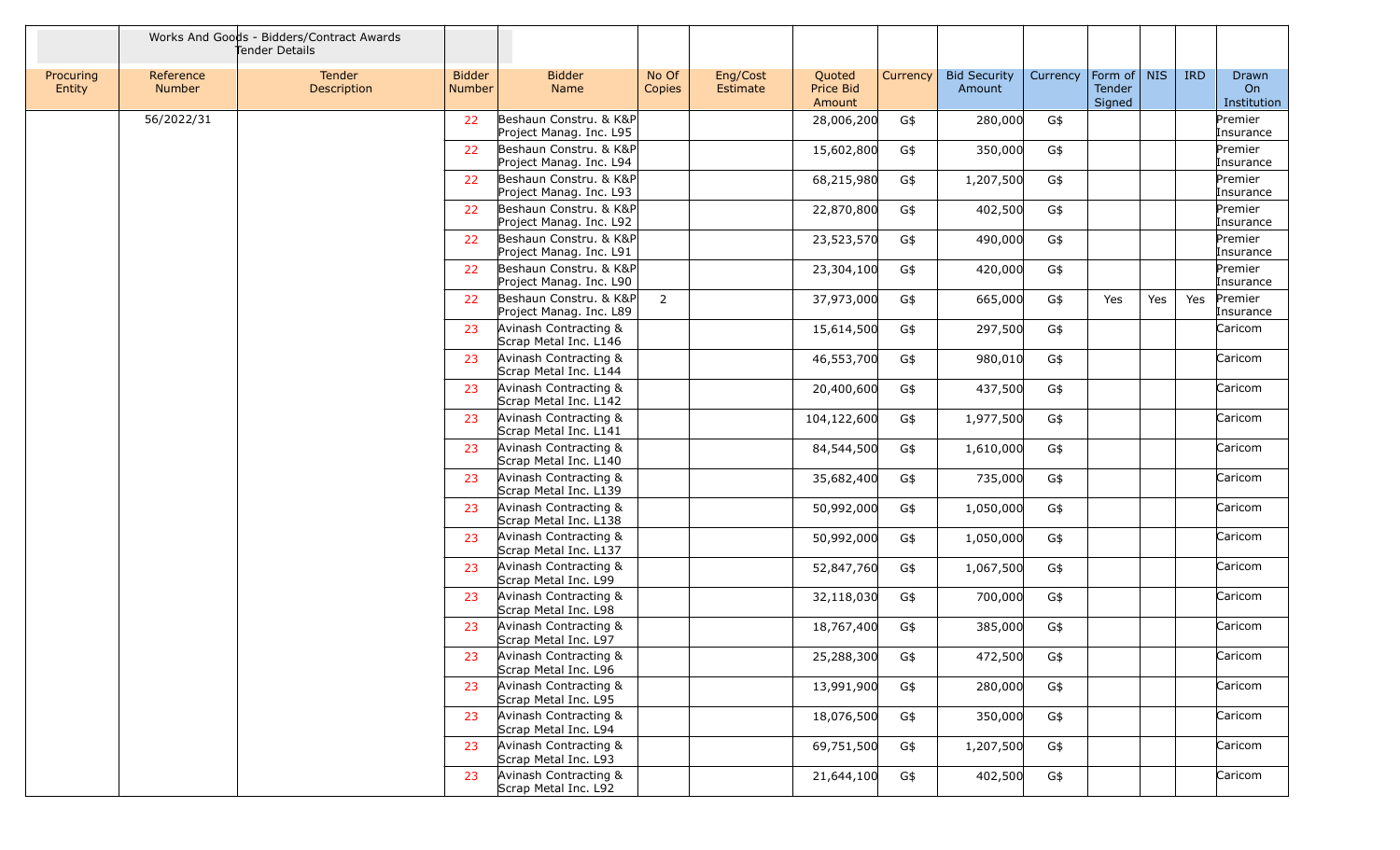|                     |                            | Works And Goods - Bidders/Contract Awards<br>Tender Details |                                |                                                                    |                 |                      |                               |          |                               |          |                                   |     |            |                            |
|---------------------|----------------------------|-------------------------------------------------------------|--------------------------------|--------------------------------------------------------------------|-----------------|----------------------|-------------------------------|----------|-------------------------------|----------|-----------------------------------|-----|------------|----------------------------|
| Procuring<br>Entity | Reference<br><b>Number</b> | <b>Tender</b><br>Description                                | <b>Bidder</b><br><b>Number</b> | <b>Bidder</b><br><b>Name</b>                                       | No Of<br>Copies | Eng/Cost<br>Estimate | Quoted<br>Price Bid<br>Amount | Currency | <b>Bid Security</b><br>Amount | Currency | Form of   NIS<br>Tender<br>Signed |     | <b>IRD</b> | Drawn<br>On<br>Institution |
|                     | 56/2022/31                 |                                                             | 23                             | Avinash Contracting &<br>Scrap Metal Inc. L91                      |                 |                      | 25,270,770                    | G\$      | 490,000                       | G\$      |                                   |     |            | Caricom                    |
|                     |                            |                                                             | 23                             | Avinash Contracting &<br>Scrap Metal Inc. L90                      |                 |                      | 20,342,100                    | G\$      | 420,000                       | G\$      |                                   |     |            | Caricom                    |
|                     |                            |                                                             | 23                             | Avinash Contracting &<br>Scrap Metal Inc. L89                      | 2               |                      | 33,132,700                    | G\$      | 665,000                       | G\$      | Yes                               | Yes | Yes        | Caricom                    |
|                     |                            |                                                             | 24                             | Mohamed's Excavating<br>Construction Inc. L140                     | $\overline{2}$  |                      | 88,010,700                    | G\$      | 1,610,000                     | G\$      | Yes                               | Yes | Yes        | Caricom                    |
|                     |                            |                                                             | 25                             | T. Gaynauth & Sons<br>Contracting Services<br>L94                  |                 |                      | 18,000,000                    | G\$      | 350,000                       | G\$      | Yes                               | Yes |            | Yes Diamond                |
|                     |                            |                                                             | 25                             | T. Gaynauth & Sons<br>Contracting Services<br>L92                  | $\Omega$        |                      | 21,000,000                    | G\$      | 402,500                       | G\$      | Yes                               | Yes |            | Yes Diamond                |
|                     |                            |                                                             | 26                             | C. Kaimraj Construction<br>Service L142                            |                 |                      | 27,357,900                    | G\$      | 437,500                       | G\$      | Yes                               | Yes | Yes        | Caricom                    |
|                     |                            |                                                             | 26                             | C. Kaimraj Construction<br>Service L139                            | $\overline{2}$  |                      | 47,028,800                    | G\$      | 735,000                       | G\$      | Yes                               | Yes | Yes        | Caricom                    |
|                     |                            |                                                             | 27                             | N. Bhopaul & Son Truck.<br>& Constr. Servi. L140                   |                 |                      | 87,135,600                    | G\$      | 1,610,000                     | G\$      |                                   |     |            | Assuria                    |
|                     |                            |                                                             | 27                             | N. Bhopaul & Son Truck.<br>& Constr. Servi. L139                   |                 |                      | 37,712,500                    | G\$      | 735,000                       | G\$      |                                   |     |            | Assuria                    |
|                     |                            |                                                             | 27                             | N. Bhopaul & Son Truck.<br>& Constr. Servi. L138                   |                 |                      | 55,089,850                    | G\$      | 1,050,000                     | G\$      |                                   |     |            | Assuria                    |
|                     |                            |                                                             | 27                             | N. Bhopaul & Son Truck.<br>& Constr. Servi. L137                   | 2               |                      | 54,439,850                    | G\$      | 1,050,000                     | G\$      | Yes                               | Yes | Yes        | Assuria                    |
|                     |                            |                                                             | 28                             | AJM Enterprise L141                                                |                 |                      | 113,122,050                   | G\$      | 1,977,500                     | G\$      |                                   |     |            | Nafico                     |
|                     |                            |                                                             | 28                             | AJM Enterprise L140                                                |                 |                      | 96,037,650                    | G\$      | 1,610,000                     | G\$      |                                   |     |            | Nafico                     |
|                     |                            |                                                             | 28                             | AJM Enterprise L138                                                |                 |                      | 64,974,200                    | G\$      | 1,050,000                     | G\$      |                                   |     |            | Nafico                     |
|                     |                            |                                                             | 28                             | AJM Enterprise L137                                                | $\overline{2}$  |                      | 64,974,200                    | G\$      | 1,050,000                     | G\$      | Yes                               | Yes | Yes        | Nafico                     |
|                     |                            |                                                             | 29                             | Yunas Civil & Building<br>Construction Service<br>L146             |                 |                      | 18,031,500                    | G\$      | 297,500                       | G\$      |                                   |     |            | Caricom                    |
|                     |                            |                                                             | 29                             | Yunas Civil & Building<br>Construction Service<br>L <sub>144</sub> |                 |                      | 54,280,560                    | G\$      | 980,010                       | G\$      |                                   |     |            | Caricom                    |
|                     |                            |                                                             | 29                             | Yunas Civil & Building<br>Construction Service<br>L142             |                 |                      | 24,899,200                    | G\$      | 437,500                       | G\$      |                                   |     |            | Caricom                    |
|                     |                            |                                                             | 29                             | Yunas Civil & Building<br>Construction Service<br>L141             |                 |                      | 102,343,400                   | G\$      | 1,977,500                     | G\$      |                                   |     |            | Caricom                    |
|                     |                            |                                                             | 29                             | Yunas Civil & Building<br>Construction Service<br>L140             |                 |                      | 92,600,000                    | G\$      | 1,610,000                     | G\$      |                                   |     |            | Caricom                    |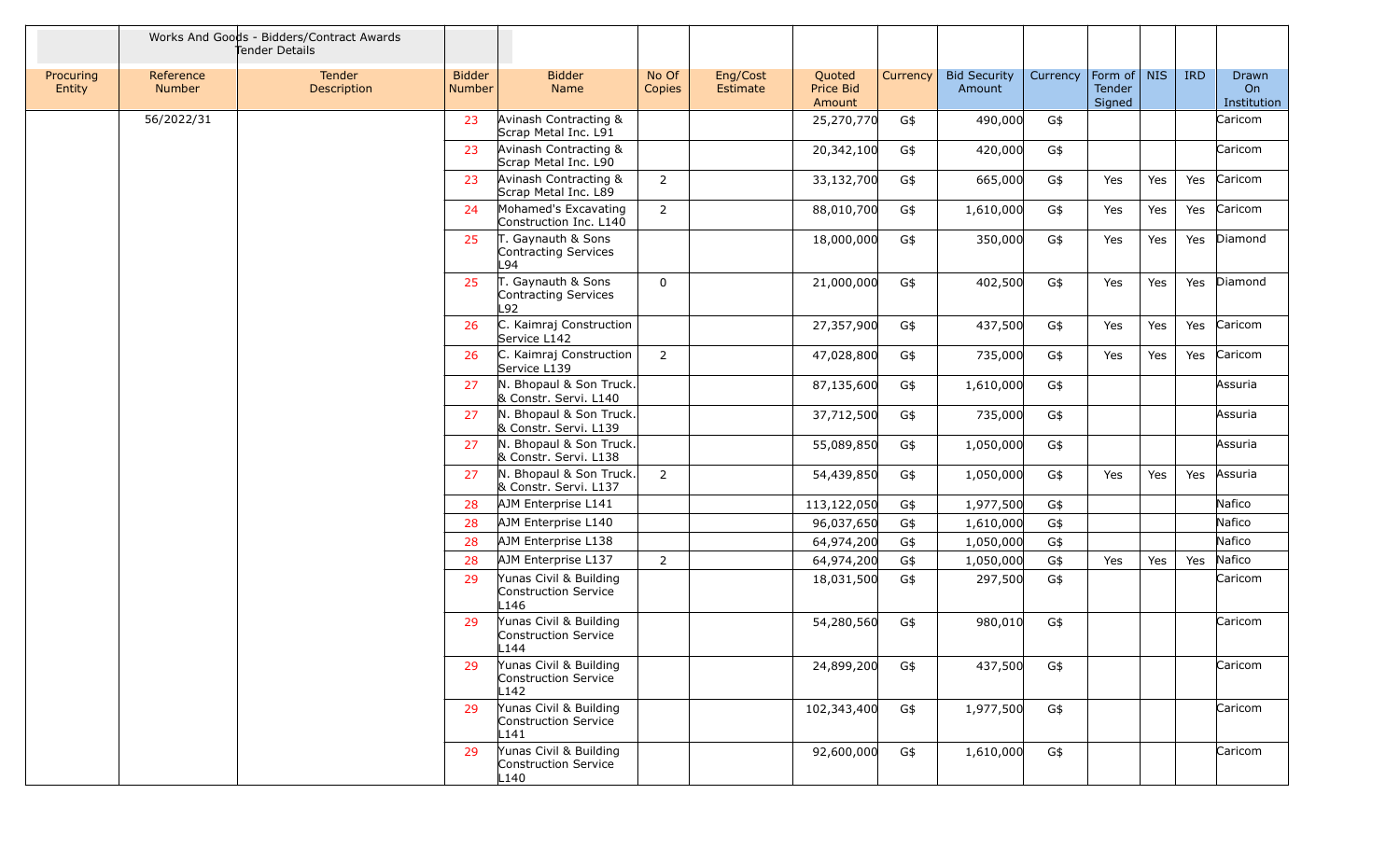|                     |                            | Works And Goods - Bidders/Contract Awards<br>Tender Details |                                |                                                                    |                 |                      |                               |          |                               |          |                                   |     |            |                                   |
|---------------------|----------------------------|-------------------------------------------------------------|--------------------------------|--------------------------------------------------------------------|-----------------|----------------------|-------------------------------|----------|-------------------------------|----------|-----------------------------------|-----|------------|-----------------------------------|
| Procuring<br>Entity | Reference<br><b>Number</b> | Tender<br>Description                                       | <b>Bidder</b><br><b>Number</b> | <b>Bidder</b><br>Name                                              | No Of<br>Copies | Eng/Cost<br>Estimate | Quoted<br>Price Bid<br>Amount | Currency | <b>Bid Security</b><br>Amount | Currency | Form of   NIS<br>Tender<br>Signed |     | <b>IRD</b> | Drawn<br><b>On</b><br>Institution |
|                     | 56/2022/31                 |                                                             | 29                             | Yunas Civil & Building<br>Construction Service<br>L139             |                 |                      | 42,977,000                    | G\$      | 735,000                       | G\$      |                                   |     |            | Caricom                           |
|                     |                            |                                                             | 29                             | Yunas Civil & Building<br>Construction Service<br>L138             |                 |                      | 61,315,300                    | G\$      | 1,050,000                     | G\$      |                                   |     |            | Caricom                           |
|                     |                            |                                                             | 29                             | Yunas Civil & Building<br>Construction Service<br>L <sub>137</sub> | 1               |                      | 61,615,800                    | G\$      | 1,050,000                     | G\$      | Yes                               | Yes | Yes        | Caricom                           |
|                     |                            |                                                             | 30                             | KB & B Contractors<br>L138                                         |                 |                      | 52,922,460                    | G\$      | 1,050,000                     | G\$      |                                   |     |            | Assuria                           |
|                     |                            |                                                             | 30                             | KB & B Contractors<br>L137                                         | 2               |                      | 51,543,760                    | G\$      | 1,050,000                     | G\$      | Yes                               | Yes | Yes        | Assuria                           |
|                     |                            |                                                             | 31                             | Timehri Contracting<br>Services L146                               |                 |                      | 16,135,485                    | G\$      | 297,500                       | G\$      |                                   |     |            | Premier<br>Insurance              |
|                     |                            |                                                             | 31                             | Timehri Contracting<br>Services L144                               |                 |                      | 54,108,810                    | G\$      | 980,010                       | G\$      |                                   |     |            | Premier<br>Insurance              |
|                     |                            |                                                             | 31                             | Timehri Contracting<br>Services L142                               |                 |                      | 23,235,440                    | G\$      | 437,500                       | G\$      |                                   |     |            | Premier<br>Insurance              |
|                     |                            |                                                             | 31                             | Timehri Contracting<br>Services L139                               |                 |                      | 40,170,500                    | G\$      | 735,000                       | G\$      |                                   |     |            | Premier<br>Insurance              |
|                     |                            |                                                             | 31                             | Timehri Contracting<br>Services L138                               |                 |                      | 57,526,200                    | G\$      | 1,050,000                     | G\$      |                                   |     |            | Premier<br>Insurance              |
|                     |                            |                                                             | 31                             | Timehri Contracting<br>Services L137                               | 2               |                      | 57,883,750                    | G\$      | 1,050,000                     | G\$      | Yes                               | Yes | Yes        | Premier<br>Insurance              |
|                     |                            |                                                             | 32                             | N & S Gen. Eng. &<br>Contract. Services L146                       |                 |                      | 16,337,750                    | G\$      | 297,500                       | G\$      |                                   |     |            | Caricom                           |
|                     |                            |                                                             | 32                             | N & S Gen. Eng. &<br>Contract. Services L144                       |                 |                      | 56,110,100                    | G\$      | 980,010                       | G\$      |                                   |     |            | Caricom                           |
|                     |                            |                                                             | 32                             | N & S Gen. Eng. &<br>Contract. Services L142                       |                 |                      | 24,997,500                    | G\$      | 437,500                       | G\$      |                                   |     |            | Caricom                           |
|                     |                            |                                                             | 32                             | N & S Gen. Eng. &<br>Contract. Services L141                       |                 |                      | 111,577,500                   | G\$      | 1,977,500                     | G\$      |                                   |     |            | Caricom                           |
|                     |                            |                                                             | 32                             | N & S Gen. Eng. &<br>Contract. Services L139                       |                 |                      | 40,272,500                    | G\$      | 735,000                       | G\$      |                                   |     |            | Caricom                           |
|                     |                            |                                                             | 32                             | N & S Gen. Eng. &<br>Contract. Services L138                       |                 |                      | 60,798,200                    | G\$      | 1,050,000                     | G\$      |                                   |     |            | Caricom                           |
|                     |                            |                                                             | 32                             | N & S Gen. Eng. &<br>Contract. Services L137                       | 2               |                      | 60,798,200                    | G\$      | 1,050,000                     | G\$      | Yes                               | Yes | Yes        | Caricom                           |
|                     |                            |                                                             | 33                             | H. Ramballi General<br>Construction L99                            |                 |                      | 55,930,624                    | G\$      | 1,067,500                     | G\$      |                                   |     |            | Assuria                           |
|                     |                            |                                                             | 33                             | H. Ramballi General<br>Construction L98                            |                 |                      | 35,619,064                    | G\$      | 700,000                       | G\$      |                                   |     |            | Assuria                           |
|                     |                            |                                                             | 33                             | H. Ramballi General<br>Construction L97                            |                 |                      | 19,653,300                    | G\$      | 385,000                       | G\$      |                                   |     |            | Assuria                           |
|                     |                            |                                                             | 33                             | H. Ramballi General<br>Construction L96                            |                 |                      | 24,998,000                    | G\$      | 472,500                       | G\$      |                                   |     |            | Assuria                           |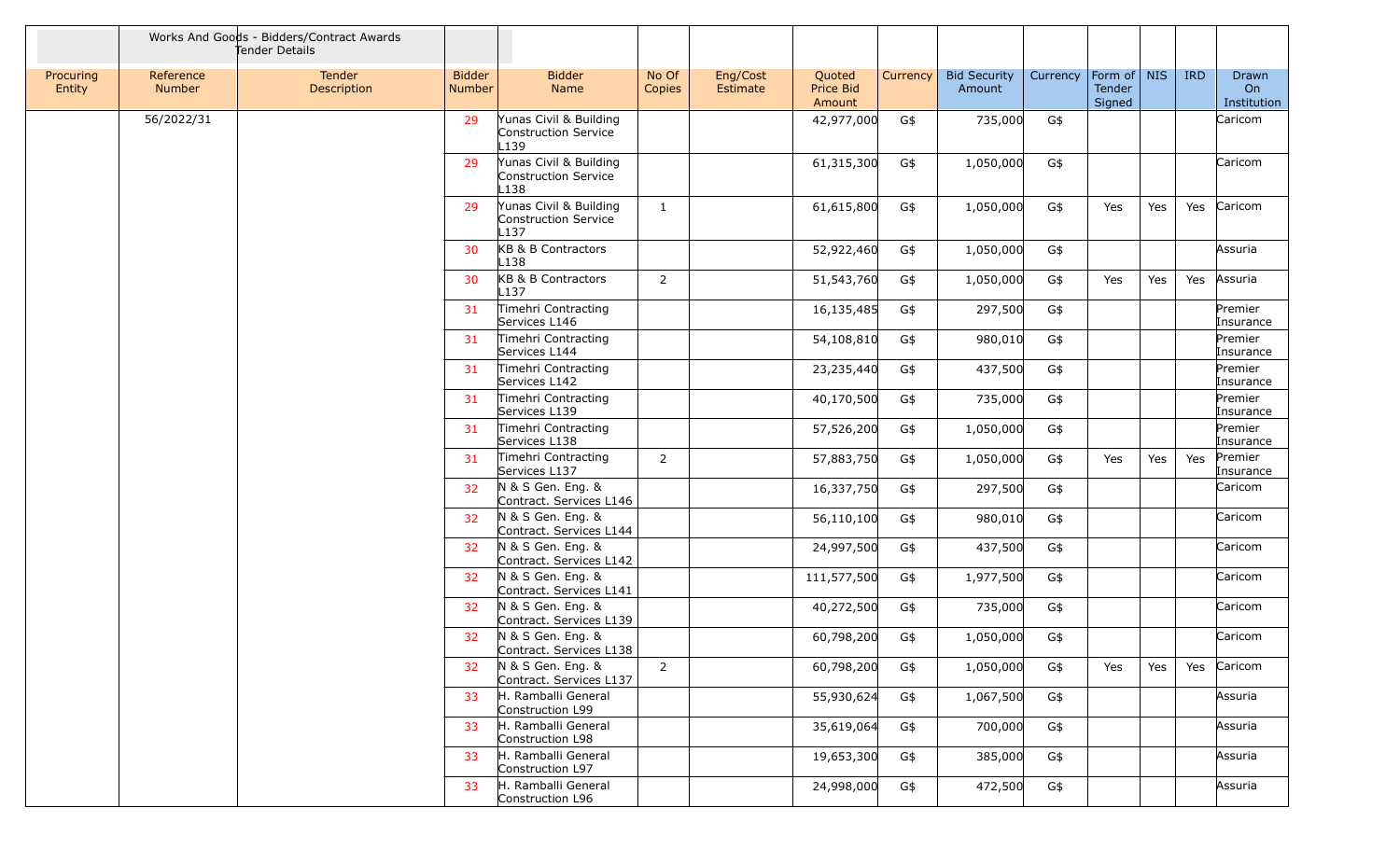|                     |                            | Works And Goods - Bidders/Contract Awards<br>Tender Details |                                |                                                   |                 |                      |                               |          |                               |          |                                   |     |            |                            |
|---------------------|----------------------------|-------------------------------------------------------------|--------------------------------|---------------------------------------------------|-----------------|----------------------|-------------------------------|----------|-------------------------------|----------|-----------------------------------|-----|------------|----------------------------|
| Procuring<br>Entity | Reference<br><b>Number</b> | Tender<br>Description                                       | <b>Bidder</b><br><b>Number</b> | <b>Bidder</b><br>Name                             | No Of<br>Copies | Eng/Cost<br>Estimate | Quoted<br>Price Bid<br>Amount | Currency | <b>Bid Security</b><br>Amount | Currency | Form of   NIS<br>Tender<br>Signed |     | <b>IRD</b> | Drawn<br>On<br>Institution |
|                     | 56/2022/31                 |                                                             | 33                             | H. Ramballi General<br>Construction L95           |                 |                      | 14,400,428                    | G\$      | 280,000                       | G\$      |                                   |     |            | Assuria                    |
|                     |                            |                                                             | 33                             | H. Ramballi General<br>Construction L94           |                 |                      | 17,982,352                    | G\$      | 350,000                       | G\$      |                                   |     |            | Assuria                    |
|                     |                            |                                                             | 33                             | H. Ramballi General<br>Construction L93           |                 |                      | 63,069,000                    | G\$      | 1,207,500                     | G\$      |                                   |     |            | Assuria                    |
|                     |                            |                                                             | 33                             | H. Ramballi General<br>Construction L92           |                 |                      | 21,955,234                    | G\$      | 402,500                       | G\$      |                                   |     |            | Assuria                    |
|                     |                            |                                                             | 33                             | H. Ramballi General<br>Construction L91           |                 |                      | 25,369,691                    | G\$      | 490,000                       | G\$      |                                   |     |            | Assuria                    |
|                     |                            |                                                             | 33                             | H. Ramballi General<br>Construction L90           |                 |                      | 21,908,670                    | G\$      | 420,000                       | G\$      |                                   |     |            | Assuria                    |
|                     |                            |                                                             | 33                             | H. Ramballi General<br>Construction L89           | $\overline{2}$  |                      | 34,885,908                    | G\$      | 665,000                       | G\$      | Yes                               | Yes | Yes        | Assuria                    |
|                     |                            |                                                             | 34                             | Mohamed Ramzanalli<br>Khan Construction L99       |                 |                      | 59,202,965                    | G\$      | 1,067,500                     | G\$      |                                   |     |            | Nafico                     |
|                     |                            |                                                             | 34                             | Mohamed Ramzanalli<br>Khan Construction L98       |                 |                      | 37,240,035                    | G\$      | 700,000                       | G\$      |                                   |     |            | Nafico                     |
|                     |                            |                                                             | 34                             | Mohamed Ramzanalli<br>Khan Construction L97       |                 |                      | 21,482,600                    | G\$      | 385,000                       | G\$      |                                   |     |            | Nafico                     |
|                     |                            |                                                             | 34                             | Mohamed Ramzanalli<br>Khan Construction L96       |                 |                      | 25,797,200                    | G\$      | 472,500                       | G\$      |                                   |     |            | Nafico                     |
|                     |                            |                                                             | 34                             | Mohamed Ramzanalli<br>Khan Construction L95       |                 |                      | 14,583,000                    | G\$      | 280,000                       | G\$      |                                   |     |            | Nafico                     |
|                     |                            |                                                             | 34                             | Mohamed Ramzanalli<br>Khan Construction L94       |                 |                      | 18,777,900                    | G\$      | 350,000                       | G\$      |                                   |     |            | Nafico                     |
|                     |                            |                                                             | 34                             | Mohamed Ramzanalli<br>Khan Construction L93       |                 |                      | 67,198,320                    | G\$      | 1,207,500                     | G\$      |                                   |     |            | Nafico                     |
|                     |                            |                                                             | 34                             | Mohamed Ramzanalli<br>Khan Construction L92       |                 |                      | 21,666,500                    | G\$      | 402,500                       | G\$      |                                   |     |            | Nafico                     |
|                     |                            |                                                             | 34                             | Mohamed Ramzanalli<br>Khan Construction L91       |                 |                      | 27,275,190                    | G\$      | 490,000                       | G\$      |                                   |     |            | Nafico                     |
|                     |                            |                                                             | 34                             | Mohamed Ramzanalli<br>Khan Construction L90       |                 |                      | 22,995,992                    | G\$      | 420,000                       | G\$      |                                   |     |            | Nafico                     |
|                     |                            |                                                             | 34                             | Mohamed Ramzanalli<br>Khan Construction L89       | 2               |                      | 36,537,100                    | G\$      | 665,000                       | G\$      | Yes                               | Yes | Yes        | Nafico                     |
|                     |                            |                                                             | 35                             | Golden Key Construction<br>& Supplies L98         |                 |                      | 36,169,665                    | G\$      | 700,000                       | G\$      |                                   |     |            | Caricom                    |
|                     |                            |                                                             | 35                             | Golden Key Construction<br>& Supplies L97         |                 |                      | 20,536,080                    | G\$      | 385,000                       | G\$      |                                   |     |            | Caricom                    |
|                     |                            |                                                             | 35                             | Golden Key Construction<br>& Supplies L96         |                 |                      | 23,079,600                    | G\$      | 472,500                       | G\$      |                                   |     |            | Caricom                    |
|                     |                            |                                                             | 35                             | Golden Key Construction<br>& Supplies L94         | $\overline{2}$  |                      | 19,909,000                    | G\$      | 350,000                       | G\$      | Yes                               | Yes |            | Yes Caricom                |
|                     |                            |                                                             | 36                             | Bhowal Trucking &<br>Construction Services<br>L97 |                 |                      | 19,978,200                    | G\$      | 385,000                       | G\$      |                                   |     |            | Caricom                    |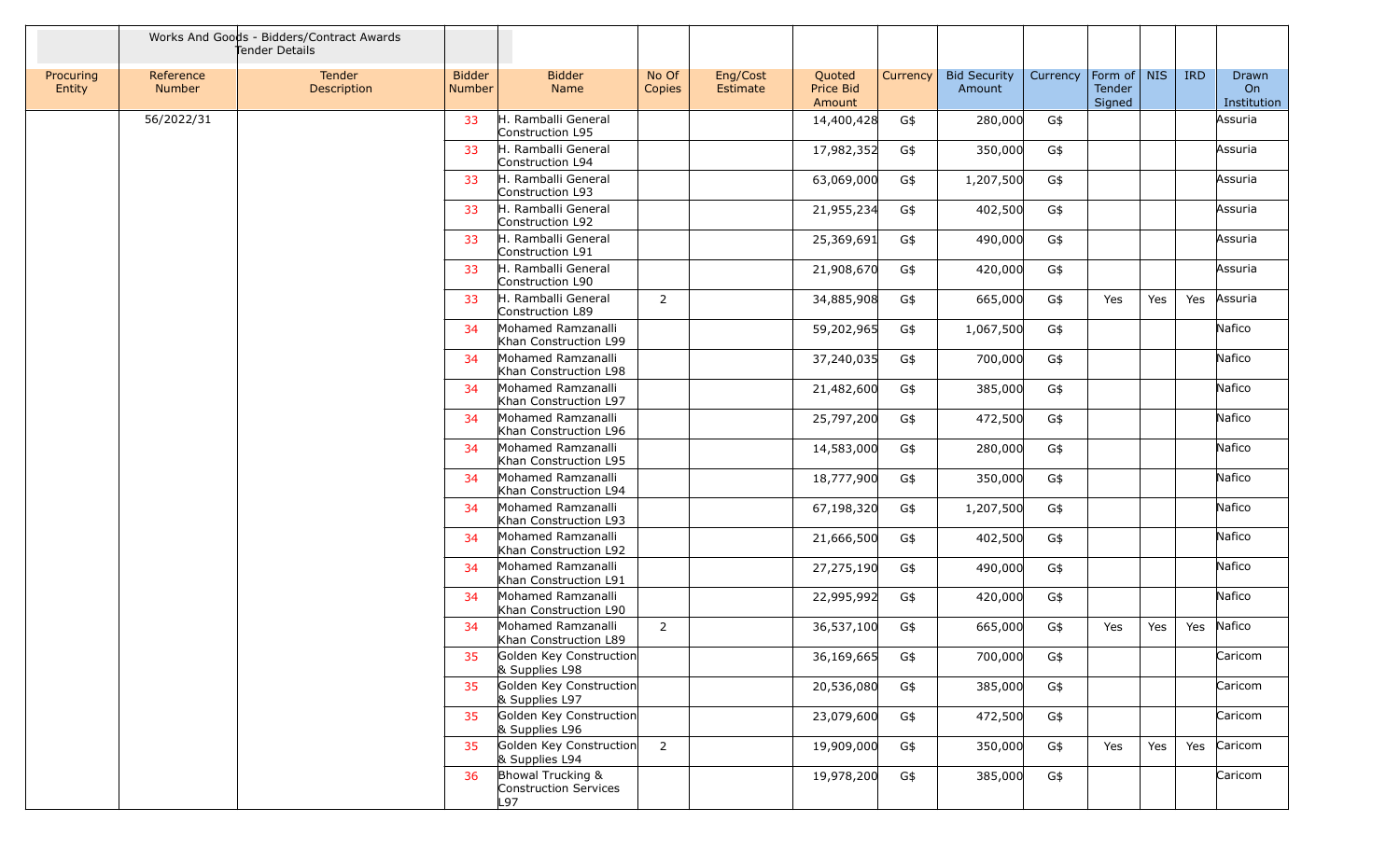|                     |                     | Works And Goods - Bidders/Contract Awards<br>Tender Details |                                |                                                        |                 |                      |                               |          |                               |          |                                 |     |            |                            |
|---------------------|---------------------|-------------------------------------------------------------|--------------------------------|--------------------------------------------------------|-----------------|----------------------|-------------------------------|----------|-------------------------------|----------|---------------------------------|-----|------------|----------------------------|
| Procuring<br>Entity | Reference<br>Number | Tender<br>Description                                       | <b>Bidder</b><br><b>Number</b> | <b>Bidder</b><br>Name                                  | No Of<br>Copies | Eng/Cost<br>Estimate | Quoted<br>Price Bid<br>Amount | Currency | <b>Bid Security</b><br>Amount | Currency | Form of NIS<br>Tender<br>Signed |     | <b>IRD</b> | Drawn<br>On<br>Institution |
|                     | 56/2022/31          |                                                             | 36                             | Bhowal Trucking &<br>Construction Services<br>L96      |                 |                      | 24,951,900                    | G\$      | 472,500                       | G\$      |                                 |     |            | Caricom                    |
|                     |                     |                                                             | 36                             | Bhowal Trucking &<br>Construction Services<br>L95      |                 |                      | 14,204,100                    | G\$      | 280,000                       | G\$      |                                 |     |            | Caricom                    |
|                     |                     |                                                             | 36                             | Bhowal Trucking &<br>Construction Services<br>L94      |                 |                      | 18,112,264                    | G\$      | 350,000                       | G\$      |                                 |     |            | Caricom                    |
|                     |                     |                                                             | 36                             | Bhowal Trucking &<br>Construction Services<br>L93      |                 |                      | 66,821,622                    | G\$      | 1,207,500                     | G\$      |                                 |     |            | Caricom                    |
|                     |                     |                                                             | 36                             | Bhowal Trucking &<br>Construction Services<br>L92      |                 |                      | 21,128,200                    | G\$      | 402,500                       | G\$      |                                 |     |            | Caricom                    |
|                     |                     |                                                             | 36                             | Bhowal Trucking &<br>Construction Services<br>L91      |                 |                      | 26,184,648                    | G\$      | 490,000                       | G\$      |                                 |     |            | Caricom                    |
|                     |                     |                                                             | 36                             | Bhowal Trucking &<br>Construction Services<br>L89      | 2               |                      | 36,942,225                    | G\$      | 665,000                       | G\$      | Yes                             | Yes | Yes        | Caricom                    |
|                     |                     |                                                             | 37                             | Imam Bacchus & Sons<br>Ltd. L97                        |                 |                      | 20,808,250                    | G\$      | 385,000                       | G\$      |                                 |     |            | Caricom                    |
|                     |                     |                                                             | 37                             | Imam Bacchus & Sons<br>Ltd. L96                        |                 |                      | 25,492,970                    | G\$      | 472,500                       | G\$      |                                 |     |            | Caricom                    |
|                     |                     |                                                             | 37                             | Imam Bacchus & Sons<br>Ltd. L95                        |                 |                      | 14,998,400                    | G\$      | 280,000                       | G\$      |                                 |     |            | Caricom                    |
|                     |                     |                                                             | 37                             | Imam Bacchus & Sons<br>Ltd. L94                        |                 |                      | 18,528,440                    | G\$      | 350,000                       | G\$      |                                 |     |            | Caricom                    |
|                     |                     |                                                             | 37                             | Imam Bacchus & Sons<br>Ltd. L93                        |                 |                      | 67,107,075                    | G\$      | 1,207,500                     | G\$      |                                 |     |            | Caricom                    |
|                     |                     |                                                             | 37                             | Imam Bacchus & Sons<br>Ltd. L92                        |                 |                      | 20,825,800                    | G\$      | 402,500                       | G\$      |                                 |     |            | Caricom                    |
|                     |                     |                                                             | 37                             | Imam Bacchus & Sons<br>Ltd. L91                        |                 |                      | 26,231,037                    | G\$      | 490,000                       | G\$      |                                 |     |            | Caricom                    |
|                     |                     |                                                             | 37                             | Imam Bacchus & Sons<br>Ltd. L90                        |                 |                      | 21,849,300                    | G\$      | 420,000                       | G\$      |                                 |     |            | Caricom                    |
|                     |                     |                                                             | 37                             | Imam Bacchus & Sons<br>Ltd. L89                        | $\overline{2}$  |                      | 33,061,200                    | G\$      | 665,000                       | G\$      | Yes                             | Yes | Yes        | Caricom                    |
|                     |                     |                                                             | 38                             | Yudhisthir Seecharran<br>Contract. & Gen. Supp.<br>L92 |                 |                      | 23,835,200                    | G\$      | 402,500                       | G\$      |                                 |     |            | Diamond                    |
|                     |                     |                                                             | 38                             | Yudhisthir Seecharran<br>Contract. & Gen. Supp.<br>L91 |                 |                      | 27,819,770                    | G\$      | 490,000                       | G\$      |                                 |     |            | Diamond                    |
|                     |                     |                                                             | 38                             | Yudhisthir Seecharran<br>Contract. & Gen. Supp.<br>L90 |                 |                      | 22,749,200                    | G\$      | 420,000                       | G\$      |                                 |     |            | Diamond                    |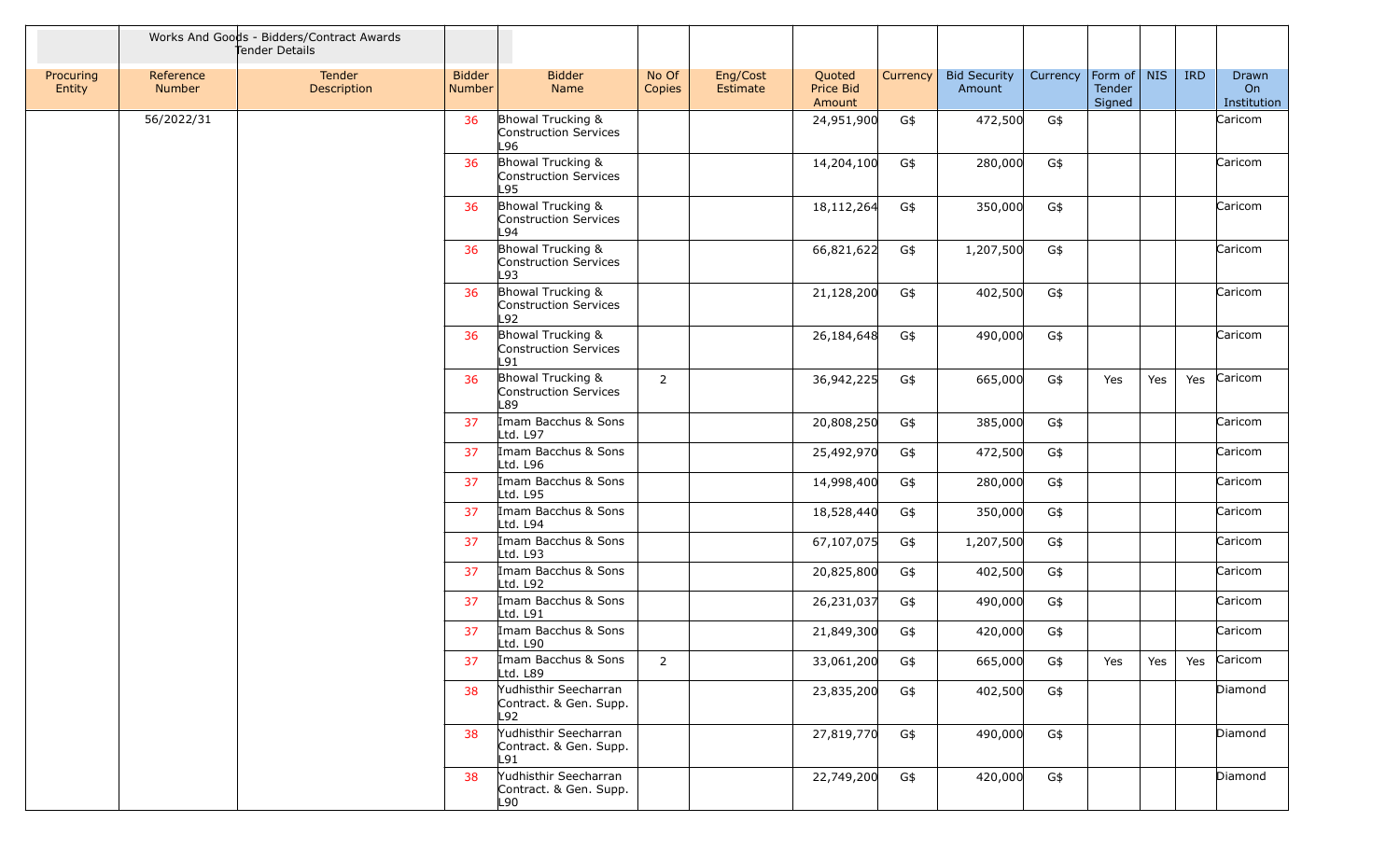|                     |                            | Works And Goods - Bidders/Contract Awards<br>Tender Details |                                |                                                         |                 |                      |                               |            |                               |            |                                   |     |            |                                 |
|---------------------|----------------------------|-------------------------------------------------------------|--------------------------------|---------------------------------------------------------|-----------------|----------------------|-------------------------------|------------|-------------------------------|------------|-----------------------------------|-----|------------|---------------------------------|
| Procuring<br>Entity | Reference<br><b>Number</b> | <b>Tender</b><br>Description                                | <b>Bidder</b><br><b>Number</b> | <b>Bidder</b><br>Name                                   | No Of<br>Copies | Eng/Cost<br>Estimate | Quoted<br>Price Bid<br>Amount | Currency   | <b>Bid Security</b><br>Amount | Currency   | Form of   NIS<br>Tender<br>Signed |     | <b>IRD</b> | Drawn<br>On<br>Institution      |
|                     | 56/2022/31                 |                                                             | 38                             | Yudhisthir Seecharran<br>Contract. & Gen. Supp.<br>L89  | $\overline{2}$  |                      | 35,945,200                    | G\$        | 665,000                       | G\$        | Yes                               | Yes | Yes        | Diamond                         |
|                     |                            |                                                             | 38                             | Yudhisthir Seecharran<br>Contract. & Gen. Supp.<br>L98  |                 |                      | 35,340,690                    | G\$        | 700,000                       | G\$        |                                   |     |            | Diamond                         |
|                     |                            |                                                             | 38                             | Yudhisthir Seecharran<br>Contract. & Gen. Supp.<br>L96  |                 |                      | 25,218,400                    | G\$        | 472,500                       | G\$        |                                   |     |            | Diamond                         |
|                     |                            |                                                             | 38                             | Yudhisthir Seecharran<br>Contract. & Gen. Supp.<br>L95  |                 |                      | 14,186,600                    | G\$        | 280,000                       | G\$        |                                   |     |            | Diamond                         |
|                     |                            |                                                             | 38                             | Yudhisthir Seecharran<br>Contract. & Gen. Supp.<br>L94  |                 |                      | 19,977,200                    | G\$        | 350,000                       | G\$        |                                   |     |            | Diamond                         |
|                     |                            |                                                             | 39                             | TRL Lumber Yard L96                                     |                 |                      | 25,051,900                    | G\$        | 472,500                       | G\$        |                                   |     |            | Caricom                         |
|                     |                            |                                                             | 39                             | TRL Lumber Yard L95                                     |                 |                      | 13,941,100                    | G\$        | 280,000                       | G\$        |                                   |     |            | Caricom                         |
|                     |                            |                                                             | 39                             | TRL Lumber Yard L94                                     |                 |                      | 18,312,264                    | G\$        | 350,000                       | G\$        |                                   |     |            | Caricom                         |
|                     |                            |                                                             | 39                             | TRL Lumber Yard L92                                     |                 |                      | 21,328,200                    | G\$        | 402,500                       | G\$        |                                   |     |            | Caricom                         |
|                     |                            |                                                             | 39                             | TRL Lumber Yard L91                                     |                 |                      | 26,184,648                    | G\$        | 490,000                       | G\$        |                                   |     |            | Caricom                         |
|                     |                            |                                                             | 39                             | TRL Lumber Yard L89                                     | 2               |                      | 37,042,225                    | G\$        | 665,000                       | G\$        | Yes                               | Yes | Yes        | Caricom                         |
|                     |                            |                                                             | 40                             | Builders Supplies L146                                  |                 |                      | 16,289,400                    | G\$        | 297,500                       | G\$        |                                   |     |            | Caricom                         |
|                     |                            |                                                             | 40                             | Builders Supplies L144                                  |                 |                      | 52,486,800                    | G\$        | 980,010                       | G\$        |                                   |     |            | Caricom                         |
|                     |                            |                                                             | 40                             | Builders Supplies L142                                  |                 |                      | 23,938,500                    | G\$        | 437,500                       | G\$        |                                   |     |            | Caricom                         |
|                     |                            |                                                             | 40                             | Builders Supplies L141                                  |                 |                      | 112,524,900                   | G\$        | 1,977,500                     | G\$        |                                   |     |            | Caricom                         |
|                     |                            |                                                             | 40                             | Builders Supplies L140                                  |                 |                      | 89,658,100                    | G\$        | 1,610,000                     | G\$        |                                   |     |            | Caricom                         |
|                     |                            |                                                             | 40                             | Builders Supplies L139                                  |                 |                      | 39,380,000                    | G\$        | 735,000                       | G\$        |                                   |     |            | Caricom                         |
|                     |                            |                                                             | 40                             | Builders Supplies L138                                  |                 |                      | 57,409,900                    | G\$        | 1,050,000                     | G\$        |                                   |     |            | Caricom                         |
|                     |                            |                                                             | 40                             | Builders Supplies L137                                  | 2               |                      | 57,309,900                    | G\$        | 1,050,000                     | G\$        | Yes                               | Yes | Yes        | Caricom                         |
|                     |                            |                                                             | 41                             | Perba Trading &<br>Construction L140                    |                 |                      | 82,730,500                    | G\$        | 1,610,000                     | G\$        |                                   |     |            | Premier<br>Insurance            |
|                     |                            |                                                             | 41                             | Perba Trading &<br>Construction L139                    |                 |                      | 40,360,700                    | G\$        | 735,000                       | G\$        |                                   |     |            | Premier<br>Insurance            |
|                     |                            |                                                             | 41<br>41                       | Perba Trading &<br>Construction L138<br>Perba Trading & | 2               |                      | 54,583,100                    | G\$        | 1,050,000                     | G\$        | Yes                               |     | Yes        | Premier<br>Insurance<br>Premier |
|                     |                            |                                                             | 42                             | Construction L137<br>Troy Kowlesar Gen.                 |                 |                      | 52,057,100<br>56,031,000      | G\$<br>G\$ | 1,050,000<br>980,010          | G\$<br>G\$ |                                   | Yes |            | Insurance<br>Assuria            |
|                     |                            |                                                             | 42                             | Constr. Service L144<br>Troy Kowlesar Gen.              | $\overline{2}$  |                      | 91,798,500                    | G\$        | 1,610,000                     | G\$        | Yes                               | Yes | Yes        | Assuria                         |
|                     |                            |                                                             |                                | Constr. Service L140                                    |                 |                      |                               |            |                               |            |                                   |     |            |                                 |
|                     |                            |                                                             | 43                             | M & B Construction L144                                 |                 |                      | 53,478,000                    | G\$        | 980,010                       | G\$        |                                   |     |            | Caricom                         |
|                     |                            |                                                             | 43                             | M & B Construction L141                                 |                 |                      | 112,626,900                   | G\$        | 1,977,500                     | G\$        |                                   |     |            | Caricom                         |
|                     |                            |                                                             | 43                             | M & B Construction L140                                 | $\overline{2}$  |                      | 88,123,900                    | G\$        | 1,610,000                     | G\$        | Yes                               | Yes |            | Yes Caricom                     |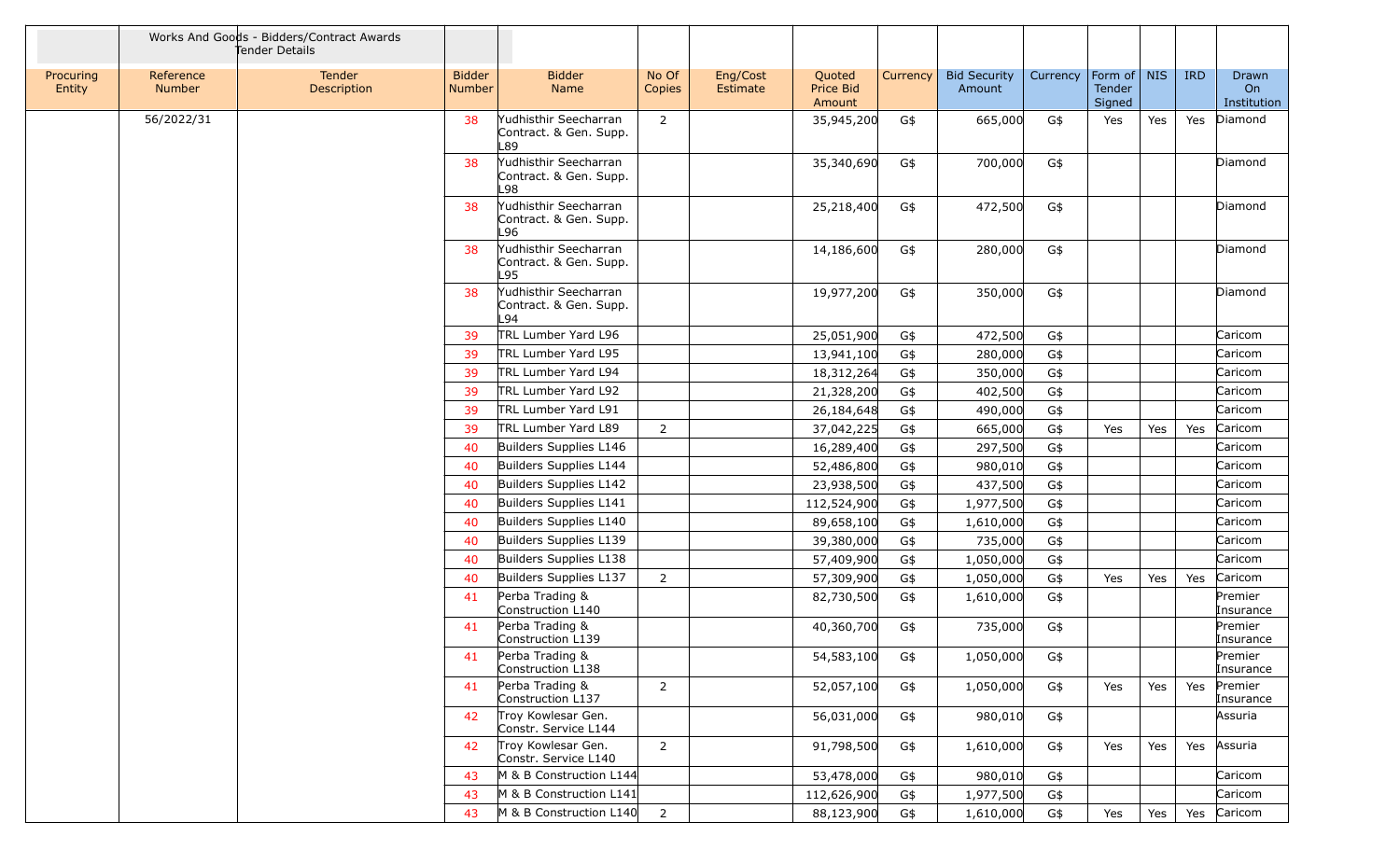|                     |                            | Works And Goods - Bidders/Contract Awards<br>Tender Details |                                |                                                    |                 |                      |                               |          |                               |          |                                 |     |            |                                   |
|---------------------|----------------------------|-------------------------------------------------------------|--------------------------------|----------------------------------------------------|-----------------|----------------------|-------------------------------|----------|-------------------------------|----------|---------------------------------|-----|------------|-----------------------------------|
| Procuring<br>Entity | Reference<br><b>Number</b> | <b>Tender</b><br>Description                                | <b>Bidder</b><br><b>Number</b> | <b>Bidder</b><br>Name                              | No Of<br>Copies | Eng/Cost<br>Estimate | Quoted<br>Price Bid<br>Amount | Currency | <b>Bid Security</b><br>Amount | Currency | Form of NIS<br>Tender<br>Signed |     | <b>IRD</b> | Drawn<br><b>On</b><br>Institution |
|                     | 56/2022/31                 |                                                             | 44                             | Puran Manman Gen.<br>Contracting Service L99       |                 |                      | 64,711,185                    | G\$      | 1,067,500                     | G\$      |                                 |     |            | Caricom                           |
|                     |                            |                                                             | 44                             | Puran Manman Gen.<br>Contracting Service L98       |                 |                      | 35,993,895                    | G\$      | 700,000                       | G\$      |                                 |     |            | Caricom                           |
|                     |                            |                                                             | 44                             | Puran Manman Gen.<br>Contracting Service L97       |                 |                      | 21,540,300                    | G\$      | 385,000                       | G\$      |                                 |     |            | Caricom                           |
|                     |                            |                                                             | 44                             | Puran Manman Gen.<br>Contracting Service L96       |                 |                      | 27,652,800                    | G\$      | 472,500                       | G\$      |                                 |     |            | Caricom                           |
|                     |                            |                                                             | 44                             | Puran Manman Gen.<br>Contracting Service L95       |                 |                      | 15,481,600                    | G\$      | 280,000                       | G\$      |                                 |     |            | Caricom                           |
|                     |                            |                                                             | 44                             | Puran Manman Gen.<br>Contracting Service L94       |                 |                      | 21,105,100                    | G\$      | 350,000                       | G\$      |                                 |     |            | Caricom                           |
|                     |                            |                                                             | 44                             | Puran Manman Gen.<br>Contracting Service L93       |                 |                      | 66,584,700                    | G\$      | 1,207,500                     | G\$      |                                 |     |            | Caricom                           |
|                     |                            |                                                             | 44                             | Puran Manman Gen.<br>Contracting Service L92       |                 |                      | 22,214,400                    | G\$      | 402,500                       | G\$      |                                 |     |            | Caricom                           |
|                     |                            |                                                             | 44                             | Puran Manman Gen.<br>Contracting Service L91       |                 |                      | 22,429,995                    | G\$      | 490,000                       | G\$      |                                 |     |            | Caricom                           |
|                     |                            |                                                             | 44                             | Puran Manman Gen.<br>Contracting Service L90       |                 |                      | 22,609,400                    | G\$      | 420,000                       | G\$      |                                 |     |            | Caricom                           |
|                     |                            |                                                             | 44                             | Puran Manman Gen.<br>Contracting Service L89       |                 |                      | 37,650,400                    | G\$      | 665,000                       | G\$      | Yes                             | Yes | Yes        | Caricom                           |
|                     |                            |                                                             | 45                             | K & S Peetum<br>Construction L144                  | $\overline{2}$  |                      | 51,250,000                    | G\$      | $\Omega$                      | G\$      | Yes                             | Yes | Yes        | No Bid<br>Security                |
|                     |                            |                                                             | 46                             | ACE Construct. Ser. &<br>Invest. Inc. L146         |                 |                      | 13,099,600                    | G\$      | 297,500                       | G\$      |                                 |     |            | Premier<br>Insurance              |
|                     |                            |                                                             | 46                             | ACE Construct. Ser. &<br>Invest. Inc. L144         |                 |                      | 53,269,400                    | G\$      | 980,010                       | G\$      |                                 |     |            | Premier<br>Insurance              |
|                     |                            |                                                             | 46                             | ACE Construct. Ser. &<br>Invest. Inc. L142         |                 |                      | 22,519,985                    | G\$      | 437,500                       | G\$      |                                 |     |            | Premier<br>Insurance              |
|                     |                            |                                                             | 46                             | ACE Construct. Ser. &<br>Invest. Inc. L141         |                 |                      | 100,552,400                   | G\$      | 1,977,500                     | G\$      |                                 |     |            | Premier<br>Insurance              |
|                     |                            |                                                             | 46                             | ACE Construct. Ser. &<br>Invest. Inc. L140         |                 |                      | 83,468,400                    | G\$      | 1,610,000                     | G\$      |                                 |     |            | Premier<br>Insurance              |
|                     |                            |                                                             | 46                             | ACE Construct. Ser. &<br>Invest. Inc. L139         |                 |                      | 37,135,400                    | G\$      | 735,000                       | G\$      |                                 |     |            | Premier<br>Insurance              |
|                     |                            |                                                             | 46                             | ACE Construct. Ser. &<br>Invest. Inc. L138         |                 |                      | 54,064,600                    | G\$      | 1,050,000                     | G\$      |                                 |     |            | Premier<br>Insurance              |
|                     |                            |                                                             | 46                             | ACE Construct. Ser. &<br>Invest. Inc. L137         | $\overline{2}$  |                      | 53,376,400                    | G\$      | 1,050,000                     | G\$      | Yes                             | Yes | Yes        | Premier<br>Insurance              |
|                     |                            |                                                             | 47                             | <b>BML Architects &amp;</b><br>Engineers Inc. L146 |                 |                      | 18,408,100                    | G\$      | 297,500                       | G\$      |                                 |     |            | Caricom                           |
|                     |                            |                                                             | 47                             | <b>BML Architects &amp;</b><br>Engineers Inc. L144 |                 |                      | 54,950,850                    | G\$      | 980,010                       | G\$      |                                 |     |            | Caricom                           |
|                     |                            |                                                             | 47                             | <b>BML Architects &amp;</b><br>Engineers Inc. L142 |                 |                      | 24,980,122                    | G\$      | 437,500                       | G\$      |                                 |     |            | Caricom                           |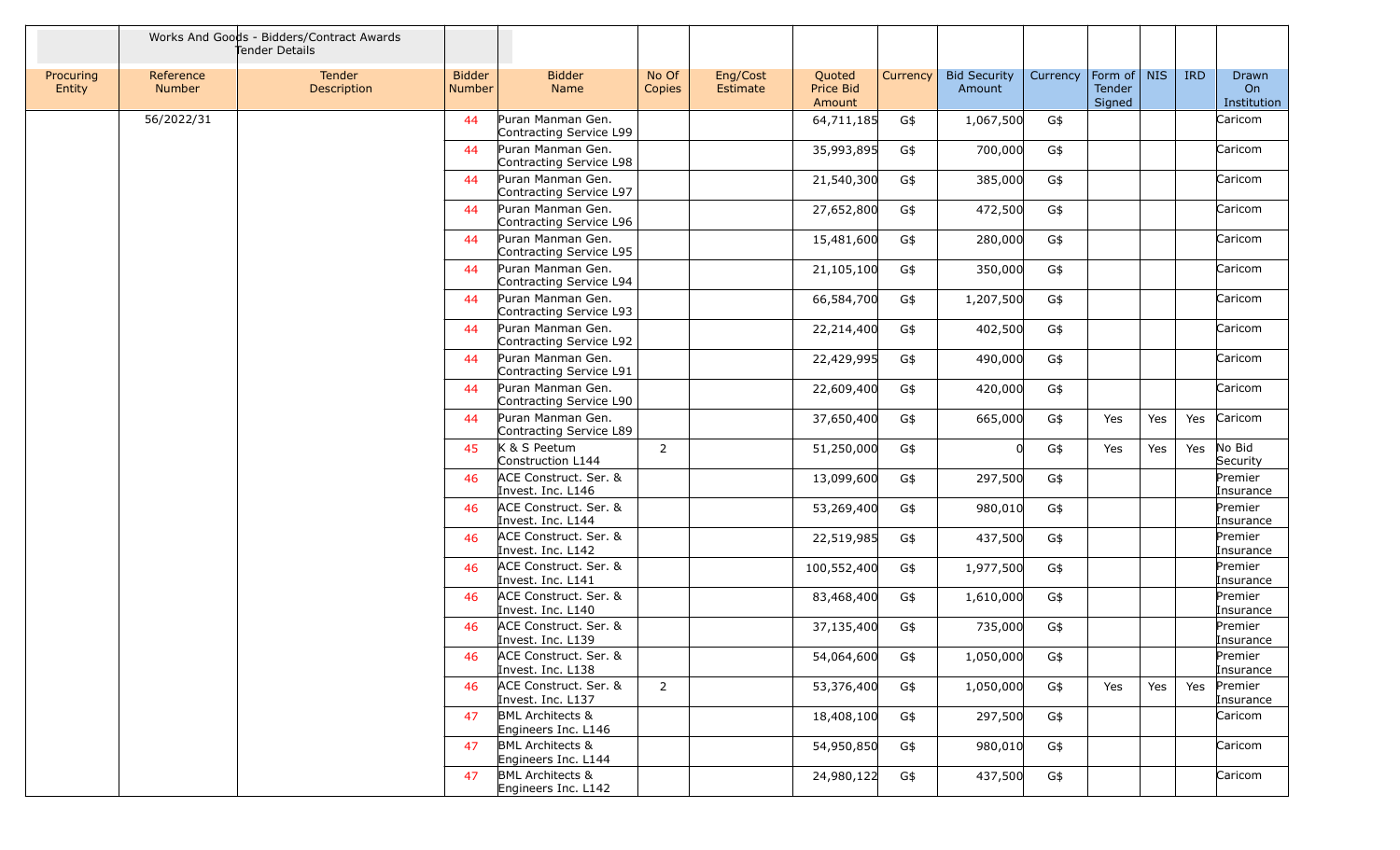|                     |                     | Works And Goods - Bidders/Contract Awards<br>Fender Details                                                                                                                                                                                                                               |                                |                                                                 |                 |                      |                                      |          |                               |          |                                 |     |            |                            |
|---------------------|---------------------|-------------------------------------------------------------------------------------------------------------------------------------------------------------------------------------------------------------------------------------------------------------------------------------------|--------------------------------|-----------------------------------------------------------------|-----------------|----------------------|--------------------------------------|----------|-------------------------------|----------|---------------------------------|-----|------------|----------------------------|
| Procuring<br>Entity | Reference<br>Number | Tender<br>Description                                                                                                                                                                                                                                                                     | <b>Bidder</b><br><b>Number</b> | <b>Bidder</b><br>Name                                           | No Of<br>Copies | Eng/Cost<br>Estimate | Quoted<br><b>Price Bid</b><br>Amount | Currency | <b>Bid Security</b><br>Amount | Currency | Form of NIS<br>Tender<br>Signed |     | <b>IRD</b> | Drawn<br>On<br>Institution |
|                     | 56/2022/31          |                                                                                                                                                                                                                                                                                           | 47                             | <b>BML Architects &amp;</b><br>Engineers Inc. L141              |                 |                      | 136,231,700                          | G\$      | 1,977,500                     | G\$      |                                 |     |            | Caricom                    |
|                     |                     |                                                                                                                                                                                                                                                                                           | 47                             | <b>BML Architects &amp;</b><br>Engineers Inc. L140              |                 |                      | 111,013,500                          | G\$      | 1,610,000                     | G\$      |                                 |     |            | Caricom                    |
|                     |                     |                                                                                                                                                                                                                                                                                           | 47                             | <b>BML Architects &amp;</b><br>Engineers Inc. L139              |                 |                      | 49,857,000                           | G\$      | 735,000                       | G\$      |                                 |     |            | Caricom                    |
|                     |                     |                                                                                                                                                                                                                                                                                           | 47                             | <b>BML Architects &amp;</b><br>Engineers Inc. L138              |                 |                      | 72,515,650                           | G\$      | 1,050,000                     | G\$      |                                 |     |            | Caricom                    |
|                     |                     |                                                                                                                                                                                                                                                                                           | 47                             | <b>BML Architects &amp;</b><br>Engineers Inc. L137              |                 |                      | 72,515,650                           | G\$      | 1,050,000                     | G\$      | Yes                             | Yes | Yes        | Caricom                    |
|                     |                     |                                                                                                                                                                                                                                                                                           | 48                             | R & B Investment Inc.<br>L139                                   |                 |                      | 46,417,700                           | G\$      | 735,000                       | G\$      |                                 |     |            | Assuria                    |
|                     |                     |                                                                                                                                                                                                                                                                                           | 48                             | R & B Investment Inc.<br>L138                                   |                 |                      | 68,185,550                           | G\$      | 1,050,000                     | G\$      |                                 |     |            | Assuria                    |
|                     |                     |                                                                                                                                                                                                                                                                                           | 48                             | R & B Investment Inc.<br>L137                                   |                 |                      | 66,913,550                           | G\$      | 1,050,000                     | G\$      |                                 |     |            | Assuria                    |
|                     |                     |                                                                                                                                                                                                                                                                                           | 48                             | R & B Investment Inc.<br>-99                                    |                 |                      | 72,043,283                           | G\$      | 1,067,500                     | G\$      |                                 |     |            | Assuria                    |
|                     |                     |                                                                                                                                                                                                                                                                                           | 48                             | R & B Investment Inc.<br>L98                                    |                 |                      | 35,706,353                           | G\$      | 700,000                       | G\$      |                                 |     |            | Assuria                    |
|                     |                     |                                                                                                                                                                                                                                                                                           | 48                             | R & B Investment Inc.<br>L97                                    |                 |                      | 23,180,400                           | G\$      | 385,000                       | G\$      |                                 |     |            | Assuria                    |
|                     |                     |                                                                                                                                                                                                                                                                                           | 48                             | R & B Investment Inc.<br>L96                                    |                 |                      | 31,382,450                           | G\$      | 472,500                       | G\$      |                                 |     |            | Assuria                    |
|                     |                     |                                                                                                                                                                                                                                                                                           | 48                             | R & B Investment Inc.<br>L95                                    |                 |                      | 16,890,900                           | G\$      | 280,000                       | G\$      |                                 |     |            | Assuria                    |
|                     |                     |                                                                                                                                                                                                                                                                                           | 48                             | R & B Investment Inc.<br>L90                                    |                 |                      | 26,724,100                           | G\$      | 420,000                       | G\$      |                                 |     |            | Assuria                    |
|                     |                     |                                                                                                                                                                                                                                                                                           | 48                             | R & B Investment Inc.<br>L89                                    | $\mathbf{1}$    |                      | 42,896,750                           | G\$      | 665,000                       | G\$      | Yes                             | Yes | Yes        | Assuria                    |
|                     |                     |                                                                                                                                                                                                                                                                                           |                                | 320                                                             |                 |                      | O                                    |          |                               |          |                                 |     |            |                            |
|                     | 57/2022/31          | Miscellaneous Road Region 3 (Phase<br>$ 3)$ -Lot 100:<br>Construction/Rehabilitation of<br>Hurry-Up Dam, Orangestein, W.C.D,<br>$Reg3$ ,<br>Lot 101: Construction/Rehabilitation<br>of Bushy Park, Hydronie, Phase 3,<br>Reg 3,<br>Lot 102: Construction/Rehabilitation<br>of 6th Cross S | $\mathbf{1}$                   | <b>ACE Construction</b><br>Services & Investment<br>Inc. L113   |                 |                      | 64,240,600                           | G\$      | 1,085,000                     | G\$      |                                 |     |            | Premier<br>Insurance       |
|                     |                     |                                                                                                                                                                                                                                                                                           | $\mathbf{1}$                   | <b>ACE Construction</b><br>Services & Investment<br>Inc. $L112$ |                 |                      | 44,984,000                           | G\$      | 752,500                       | G\$      |                                 |     |            | Premier<br>Insurance       |
|                     |                     |                                                                                                                                                                                                                                                                                           | $\mathbf{1}$                   | <b>ACE Construction</b><br>Services & Investment<br>Inc. L111   |                 |                      | 185,200,995                          | G\$      | 3,377,500                     | G\$      |                                 |     |            | Premier<br>Insurance       |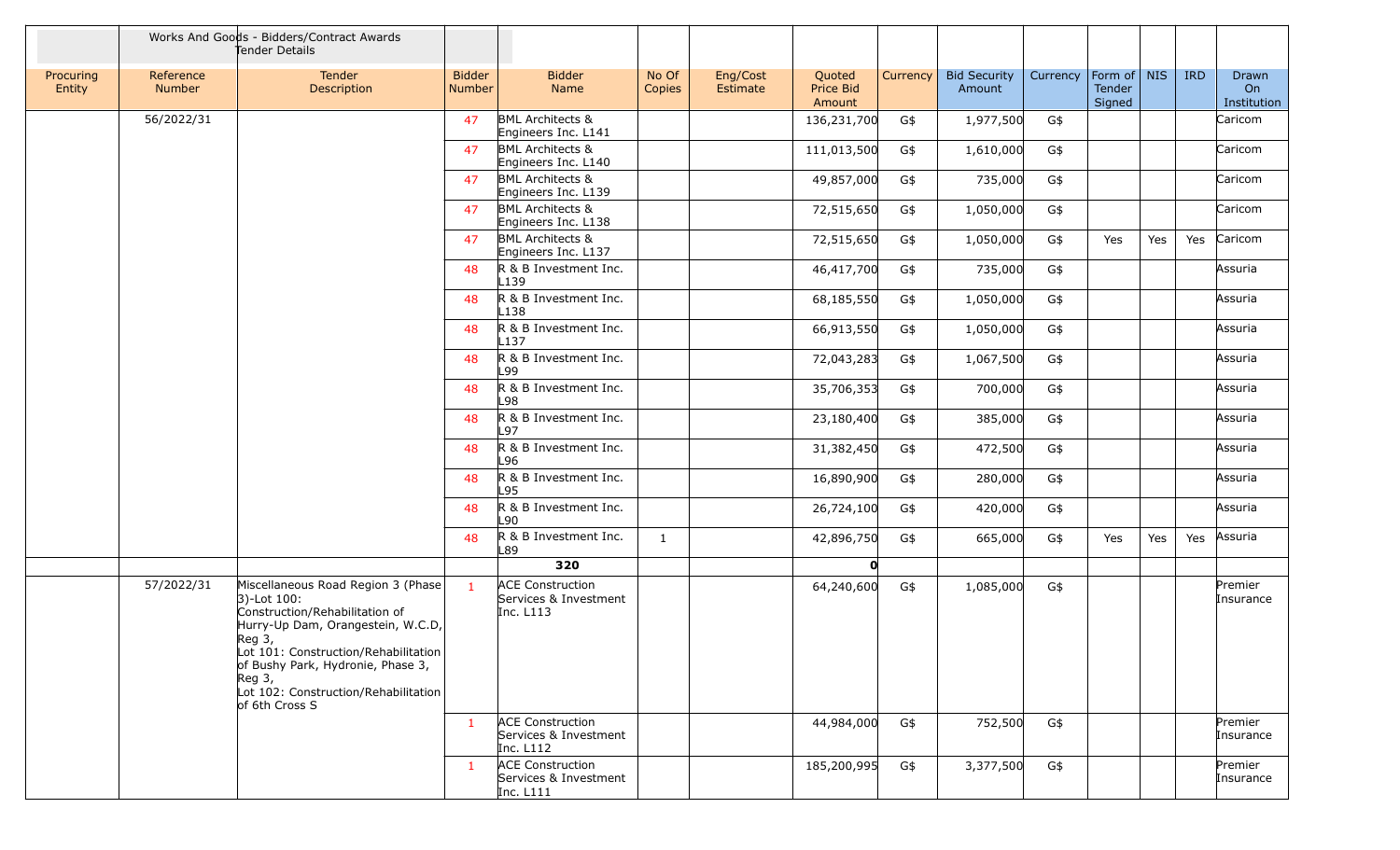|                     |                            | Works And Goods - Bidders/Contract Awards<br>Tender Details |                                |                                                               |                 |                      |                               |          |                               |             |                                 |     |            |                            |
|---------------------|----------------------------|-------------------------------------------------------------|--------------------------------|---------------------------------------------------------------|-----------------|----------------------|-------------------------------|----------|-------------------------------|-------------|---------------------------------|-----|------------|----------------------------|
| Procuring<br>Entity | Reference<br><b>Number</b> | Tender<br>Description                                       | <b>Bidder</b><br><b>Number</b> | <b>Bidder</b><br>Name                                         | No Of<br>Copies | Eng/Cost<br>Estimate | Quoted<br>Price Bid<br>Amount | Currency | <b>Bid Security</b><br>Amount | Currency    | Form of NIS<br>Tender<br>Signed |     | <b>IRD</b> | Drawn<br>On<br>Institution |
|                     | 57/2022/31                 |                                                             | $\mathbf{1}$                   | <b>ACE Construction</b><br>Services & Investment<br>Inc. L110 |                 |                      | 32,863,950                    | G\$      | 490,000                       | G\$         |                                 |     |            | Premier<br>Insurance       |
|                     |                            |                                                             | $\mathbf{1}$                   | <b>ACE Construction</b><br>Services & Investment<br>Inc. L109 |                 |                      | 20,660,000                    | G\$      | 332,500                       | G\$         |                                 |     |            | Premier<br>Insurance       |
|                     |                            |                                                             | $\mathbf{1}$                   | <b>ACE Construction</b><br>Services & Investment<br>Inc. L107 |                 |                      | 41,570,000                    | G\$      | 717,500                       | G\$         |                                 |     |            | Premier<br>Insurance       |
|                     |                            |                                                             | $\mathbf{1}$                   | <b>ACE Construction</b><br>Services & Investment<br>Inc. L106 |                 |                      | 20,572,300                    | G\$      | 315,000                       | G\$         |                                 |     |            | Premier<br>Insurance       |
|                     |                            |                                                             | $\mathbf{1}$                   | <b>ACE Construction</b><br>Services & Investment<br>Inc. L105 |                 |                      | 76,128,780                    | G\$      | 1,330,000                     | G\$         |                                 |     |            | Premier<br>Insurance       |
|                     |                            |                                                             | $\mathbf{1}$                   | <b>ACE Construction</b><br>Services & Investment<br>Inc. L104 |                 |                      | 214,209,050                   | G\$      | 3,745,000                     | G\$         |                                 |     |            | Premier<br>Insurance       |
|                     |                            |                                                             | $\mathbf{1}$                   | <b>ACE Construction</b><br>Services & Investment<br>Inc. L103 |                 |                      | 16,602,400                    | G\$      | 262,500                       | G\$         |                                 |     |            | Premier<br>Insurance       |
|                     |                            |                                                             | $\mathbf{1}$                   | <b>ACE Construction</b><br>Services & Investment<br>Inc. L102 |                 |                      | 17,870,700                    | G\$      | 315,000                       | G\$         |                                 |     |            | Premier<br>Insurance       |
|                     |                            |                                                             | $\mathbf{1}$                   | <b>ACE Construction</b><br>Services & Investment<br>Inc. L101 |                 |                      | 34,013,300                    | G\$      | 525,000                       | G\$         | Yes                             | Yes | Yes        | Premier<br>Insurance       |
|                     |                            |                                                             | $\mathbf{1}$                   | <b>ACE Construction</b><br>Services & Investment<br>Inc. L100 | $\overline{2}$  | $\Omega$             | 18,274,100                    | G\$      |                               | $\mathbf 0$ | Yes                             | Yes | Yes        | Premier<br>Insurance       |
|                     |                            |                                                             | 2                              | Mention Services Inc.<br>L109                                 |                 |                      | 18,945,000                    | G\$      | 332,500                       | G\$         |                                 |     |            | Nafico                     |
|                     |                            |                                                             | $\overline{2}$                 | Mention Services Inc.<br>L <sub>106</sub>                     |                 |                      | 17,052,080                    | G\$      | 315,000                       | G\$         |                                 |     |            | Nafico                     |
|                     |                            |                                                             | 2                              | Mention Services Inc.<br>L <sub>103</sub>                     |                 |                      | 13,584,490                    | G\$      | 262,500                       | G\$         | Yes                             | Yes | Yes        | Nafico                     |
|                     |                            |                                                             | 2                              | Mention Services Inc.<br>L <sub>100</sub>                     |                 |                      | 12,641,400                    | G\$      |                               |             |                                 |     |            |                            |
|                     |                            |                                                             | 3                              | AMIC General<br>Contractors Services<br>L113                  |                 |                      | 51,131,100                    | G\$      | 1,085,000                     | G\$         |                                 |     |            | Nafico                     |
|                     |                            |                                                             | $\mathbf{3}$                   | AMIC General<br>Contractors Services<br>L112                  |                 |                      | 39,743,850                    | G\$      | 752,500                       | G\$         |                                 |     |            | Nafico                     |
|                     |                            |                                                             | $\mathbf{3}$                   | AMIC General<br>Contractors Services<br>L111                  |                 |                      | 180,305,307                   | G\$      | 3,377,500                     | G\$         |                                 |     |            | Nafico                     |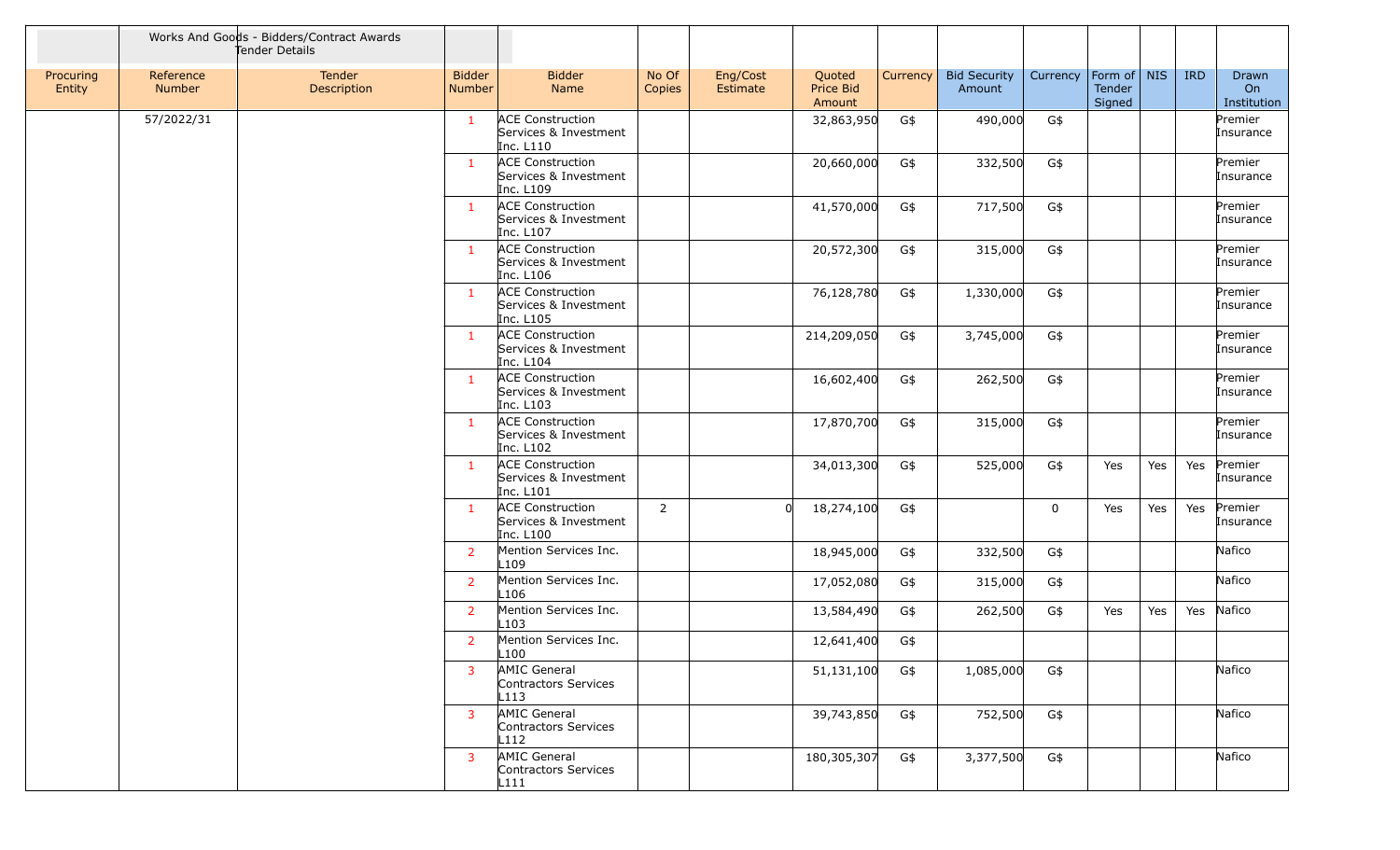|                     |                            | Works And Goods - Bidders/Contract Awards<br>Tender Details |                                |                                                             |                 |                      |                               |          |                               |          |                                   |     |            |                            |
|---------------------|----------------------------|-------------------------------------------------------------|--------------------------------|-------------------------------------------------------------|-----------------|----------------------|-------------------------------|----------|-------------------------------|----------|-----------------------------------|-----|------------|----------------------------|
| Procuring<br>Entity | Reference<br><b>Number</b> | Tender<br>Description                                       | <b>Bidder</b><br><b>Number</b> | <b>Bidder</b><br>Name                                       | No Of<br>Copies | Eng/Cost<br>Estimate | Quoted<br>Price Bid<br>Amount | Currency | <b>Bid Security</b><br>Amount | Currency | Form of   NIS<br>Tender<br>Signed |     | <b>IRD</b> | Drawn<br>On<br>Institution |
|                     | 57/2022/31                 |                                                             | 3                              | <b>AMIC General</b><br>Contractors Services<br>L110         |                 |                      | 26,313,840                    | G\$      | 490,000                       | G\$      |                                   |     |            | Nafico                     |
|                     |                            |                                                             | 3                              | AMIC General<br>Contractors Services<br>L107                |                 |                      | 34,331,745                    | G\$      | 717,500                       | G\$      |                                   |     |            | Nafico                     |
|                     |                            |                                                             | 3                              | AMIC General<br>Contractors Services<br>L106                | $\overline{2}$  |                      | 16,126,150                    | G\$      | 315,000                       | G\$      | Yes                               | Yes | Yes        | Nafico                     |
|                     |                            |                                                             | $\overline{4}$                 | K & P Project<br>Management Inc. L113                       |                 |                      | 58,912,500                    | G\$      | 1,085,000                     | G\$      |                                   |     |            | Premier<br>Insurance       |
|                     |                            |                                                             | $\overline{4}$                 | K & P Project<br>Management Inc. L112                       |                 |                      | 42,761,000                    | G\$      | 752,500                       | G\$      |                                   |     |            | Premier<br>Insurance       |
|                     |                            |                                                             | $\overline{4}$                 | K & P Project<br>Management Inc. L111                       |                 |                      | 192,831,765                   | G\$      | 3,377,500                     | G\$      |                                   |     |            | Premier<br>Insurance       |
|                     |                            |                                                             | $\overline{4}$                 | K & P Project<br>Management Inc. L110                       |                 |                      | 30,661,575                    | G\$      | 490,000                       | G\$      |                                   |     |            | Premier<br>Insurance       |
|                     |                            |                                                             | $\overline{4}$                 | K & P Project<br>Management Inc. L107                       |                 |                      | 57,451,170                    | G\$      | 717,500                       | G\$      |                                   |     |            | Premier<br>Insurance       |
|                     |                            |                                                             | $\overline{4}$                 | K & P Project<br>Management Inc. L105                       |                 |                      | 75,951,225                    | G\$      | 1,330,000                     | G\$      |                                   |     |            | Premier<br>Insurance       |
|                     |                            |                                                             | $\overline{4}$                 | K & P Project<br>Management Inc. L104                       |                 |                      | 213,848,110                   | G\$      | 3,745,000                     | G\$      |                                   |     |            | Premier<br>Insurance       |
|                     |                            |                                                             | $\overline{4}$                 | K & P Project<br>Management Inc. L102                       |                 |                      | 17,880,100                    | G\$      | 315,000                       | G\$      |                                   |     |            | Premier<br>Insurance       |
|                     |                            |                                                             | $\overline{4}$                 | K & P Project<br>Management Inc. L101                       | $\overline{2}$  |                      | 29,536,400                    | G\$      | 525,000                       | G\$      | Yes                               | Yes | Yes        | Premier<br>Insurance       |
|                     |                            |                                                             | 5                              | Surrey Paving &<br>Aggregate (Guy) Inc.<br>L113             |                 |                      | 62,860,495                    | G\$      | 1,085,000                     | G\$      |                                   |     |            | Assuria                    |
|                     |                            |                                                             | -5.                            | Surrey Paving &<br>Aggregate (Guy) Inc.<br>L112             |                 |                      | 45,538,900                    | G\$      | 752,500                       | G\$      |                                   |     |            | Assuria                    |
|                     |                            |                                                             | 5.                             | Surrey Paving &<br>Aggregate (Guy) Inc.<br>L <sub>111</sub> |                 |                      | 197,285,424                   | G\$      | 3,377,500                     | G\$      |                                   |     |            | Assuria                    |
|                     |                            |                                                             | $5 -$                          | Surrey Paving &<br>Aggregate (Guy) Inc.<br>L <sub>105</sub> |                 |                      | 75,954,680 G\$                |          | 1,330,000                     | G\$      |                                   |     |            | Assuria                    |
|                     |                            |                                                             | $5\phantom{.0}$                | Surrey Paving &<br>Aggregate (Guy) Inc.<br>L104             |                 |                      | 206,285,741                   | G\$      | 3,745,000                     | G\$      |                                   |     |            | Assuria                    |
|                     |                            |                                                             | 5 <sup>1</sup>                 | Surrey Paving &<br>Aggregate (Guy) Inc.<br>L101             |                 |                      | 33,785,950                    | G\$      | 525,000                       | G\$      | Yes                               | Yes |            | Yes Assuria                |
|                     |                            |                                                             | -5                             | Surrey Paving &<br>Aggregate (Guy) Inc.<br>L100             | $\overline{2}$  |                      | 13,713,250                    | G\$      |                               |          |                                   |     |            |                            |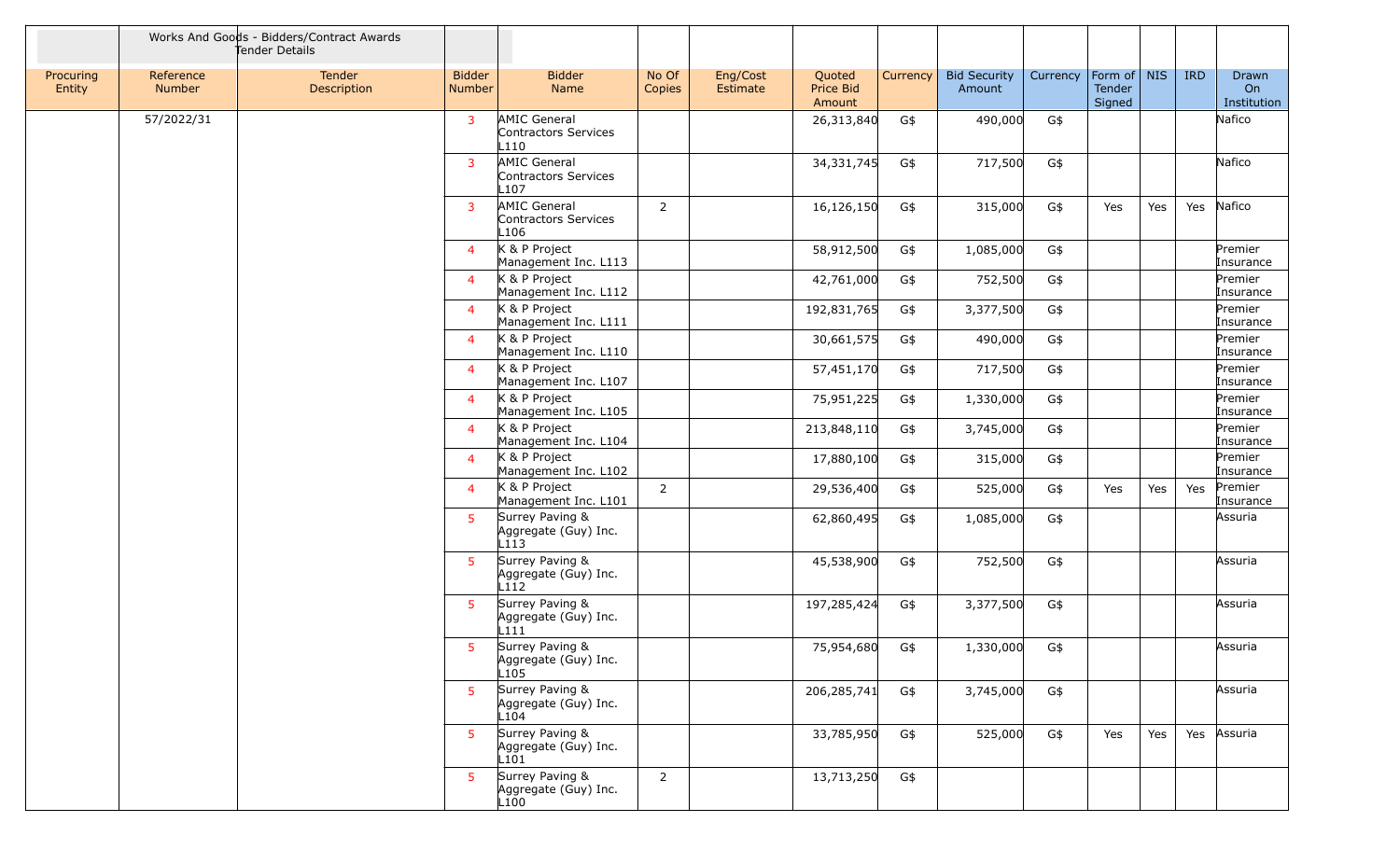|                     |                            | Works And Goods - Bidders/Contract Awards<br>Tender Details |                                |                                         |                 |                      |                               |          |                               |          |                                   |     |            |                            |
|---------------------|----------------------------|-------------------------------------------------------------|--------------------------------|-----------------------------------------|-----------------|----------------------|-------------------------------|----------|-------------------------------|----------|-----------------------------------|-----|------------|----------------------------|
| Procuring<br>Entity | Reference<br><b>Number</b> | <b>Tender</b><br>Description                                | <b>Bidder</b><br><b>Number</b> | <b>Bidder</b><br>Name                   | No Of<br>Copies | Eng/Cost<br>Estimate | Quoted<br>Price Bid<br>Amount | Currency | <b>Bid Security</b><br>Amount | Currency | Form of   NIS<br>Tender<br>Signed |     | <b>IRD</b> | Drawn<br>On<br>Institution |
|                     | 57/2022/31                 |                                                             | 6                              | B Contracting &<br>Machinery L111       |                 |                      | 192,839,000                   | G\$      | 3,377,500                     | G\$      | Yes                               | Yes | Yes        | Caricom                    |
|                     |                            |                                                             | 6                              | B Contracting &<br>Machinery L107       |                 |                      | 43,460,000                    | G\$      | 717,500                       | G\$      |                                   |     |            | Caricom                    |
|                     |                            |                                                             | 6                              | B Contracting &<br>Machinery L104       | $\overline{2}$  |                      | 209,724,375                   | G\$      | 3,745,000                     | G\$      | Yes                               | Yes | Yes        | Caricom                    |
|                     |                            |                                                             | $\overline{7}$                 | VS Group Inc. L110                      |                 |                      | 27,489,033                    | G\$      | 490,000                       | G\$      |                                   |     |            | Diamond                    |
|                     |                            |                                                             | $\overline{7}$                 | VS Group Inc. L109                      |                 |                      | 18,989,390                    | G\$      | 332,500                       | G\$      |                                   |     |            | Diamond                    |
|                     |                            |                                                             | $\overline{7}$                 | VS Group Inc. L106                      |                 |                      | 17,960,000                    | G\$      | 315,000                       | G\$      |                                   |     |            | Diamond                    |
|                     |                            |                                                             | 7                              | VS Group Inc. L105                      |                 |                      | 75,518,992                    | G\$      | 1,330,000                     | G\$      |                                   |     |            | Diamond                    |
|                     |                            |                                                             | $\overline{7}$                 | VS Group Inc. L103                      |                 |                      | 14,727,465                    | G\$      | 262,500                       | G\$      |                                   |     |            | Diamond                    |
|                     |                            |                                                             | $\overline{7}$                 | VS Group Inc. L102                      |                 |                      | 17,773,860                    | G\$      | 315,000                       | G\$      | Yes                               | Yes | Yes        | Diamond                    |
|                     |                            |                                                             | $\overline{7}$                 | VS Group Inc. L101                      |                 |                      | 29,849,800                    | G\$      |                               |          |                                   |     |            |                            |
|                     |                            |                                                             | 7                              | VS Group Inc. L100                      | $\overline{2}$  |                      | 12,993,200                    | G\$      |                               |          |                                   |     |            |                            |
|                     |                            |                                                             | 8                              | Puran Brothers Disposal<br>Inc. L113    |                 |                      | 74,320,000                    | G\$      | 1,085,000                     | G\$      |                                   |     |            | Assuria                    |
|                     |                            |                                                             | 8                              | Puran Brothers Disposal<br>Inc. L111    |                 |                      | 238,751,572                   | G\$      | 3,377,500                     | G\$      |                                   |     |            | Assuria                    |
|                     |                            |                                                             | 8                              | Puran Brothers Disposal<br>Inc. L105    |                 |                      | 105,688,275                   | G\$      | 1,330,000                     | G\$      |                                   |     |            | Assuria                    |
|                     |                            |                                                             | 8                              | Puran Brothers Disposal<br>Inc. L104    | $\overline{2}$  |                      | 256,478,565                   | G\$      | 3,745,000                     | G\$      | Yes                               | Yes | Yes        | Assuria                    |
|                     |                            |                                                             | 9                              | A & N Enterprise L113                   |                 |                      | 59,257,900                    | G\$      | 1,085,000                     | G\$      |                                   |     |            | Assuria                    |
|                     |                            |                                                             | 9                              | A & N Enterprise L112                   |                 |                      | 42,677,590                    | G\$      | 752,500                       | G\$      |                                   |     |            | Assuria                    |
|                     |                            |                                                             | 9                              | A & N Enterprise L111                   |                 |                      | 179,638,768                   | G\$      | 3,377,500                     | G\$      |                                   |     |            | Assuria                    |
|                     |                            |                                                             | 9                              | A & N Enterprise L110                   |                 |                      | 27,751,605                    | G\$      | 490,000                       | G\$      |                                   |     |            | Assuria                    |
|                     |                            |                                                             | 9                              | A & N Enterprise L109                   |                 |                      | 22,233,160                    | G\$      | 332,500                       | G\$      |                                   |     |            | Assuria                    |
|                     |                            |                                                             | 9                              | A & N Enterprise L106                   |                 |                      | 19,028,750                    | G\$      | 315,000                       | G\$      |                                   |     |            | Assuria                    |
|                     |                            |                                                             | 9                              | A & N Enterprise L105                   |                 |                      | 86,685,500                    | G\$      | 1,330,000                     | G\$      |                                   |     |            | Assuria                    |
|                     |                            |                                                             | 9                              | A & N Enterprise L104                   |                 |                      | 202,914,443                   | G\$      | 3,745,000                     | G\$      |                                   |     |            | Assuria                    |
|                     |                            |                                                             | 9                              | A & N Enterprise L103                   |                 |                      | 14,210,200                    | G\$      | 262,500                       | G\$      |                                   |     |            | Assuria                    |
|                     |                            |                                                             | 9                              | A & N Enterprise L102                   |                 |                      | 17,091,300                    | G\$      | 315,000                       | $G\$     |                                   |     |            | Assuria                    |
|                     |                            |                                                             | 9                              | A & N Enterprise L101                   |                 |                      | 28,142,100                    | G\$      | 525,000                       | G\$      |                                   |     |            | Assuria                    |
|                     |                            |                                                             | 9                              | A & N Enterprise L100                   | $\overline{2}$  |                      | 14,678,320                    | G\$      |                               |          | Yes                               | Yes | Yes        | Assuria                    |
|                     |                            |                                                             | 10                             | M.K Haniff Construction<br>Service L113 |                 |                      | 58,437,500                    | G\$      | 1,085,000                     | G\$      |                                   |     |            | Caricom                    |
|                     |                            |                                                             | 10                             | M.K Haniff Construction<br>Service L112 |                 |                      | 39,690,600                    | G\$      | 752,500                       | G\$      |                                   |     |            | Caricom                    |
|                     |                            |                                                             | 10                             | M.K Haniff Construction<br>Service L110 |                 |                      | 25,506,600                    | G\$      | 490,000                       | G\$      |                                   |     |            | Caricom                    |
|                     |                            |                                                             | 10                             | M.K Haniff Construction<br>Service L106 |                 |                      | 16,259,700                    | G\$      | 315,000                       | G\$      |                                   |     |            | Caricom                    |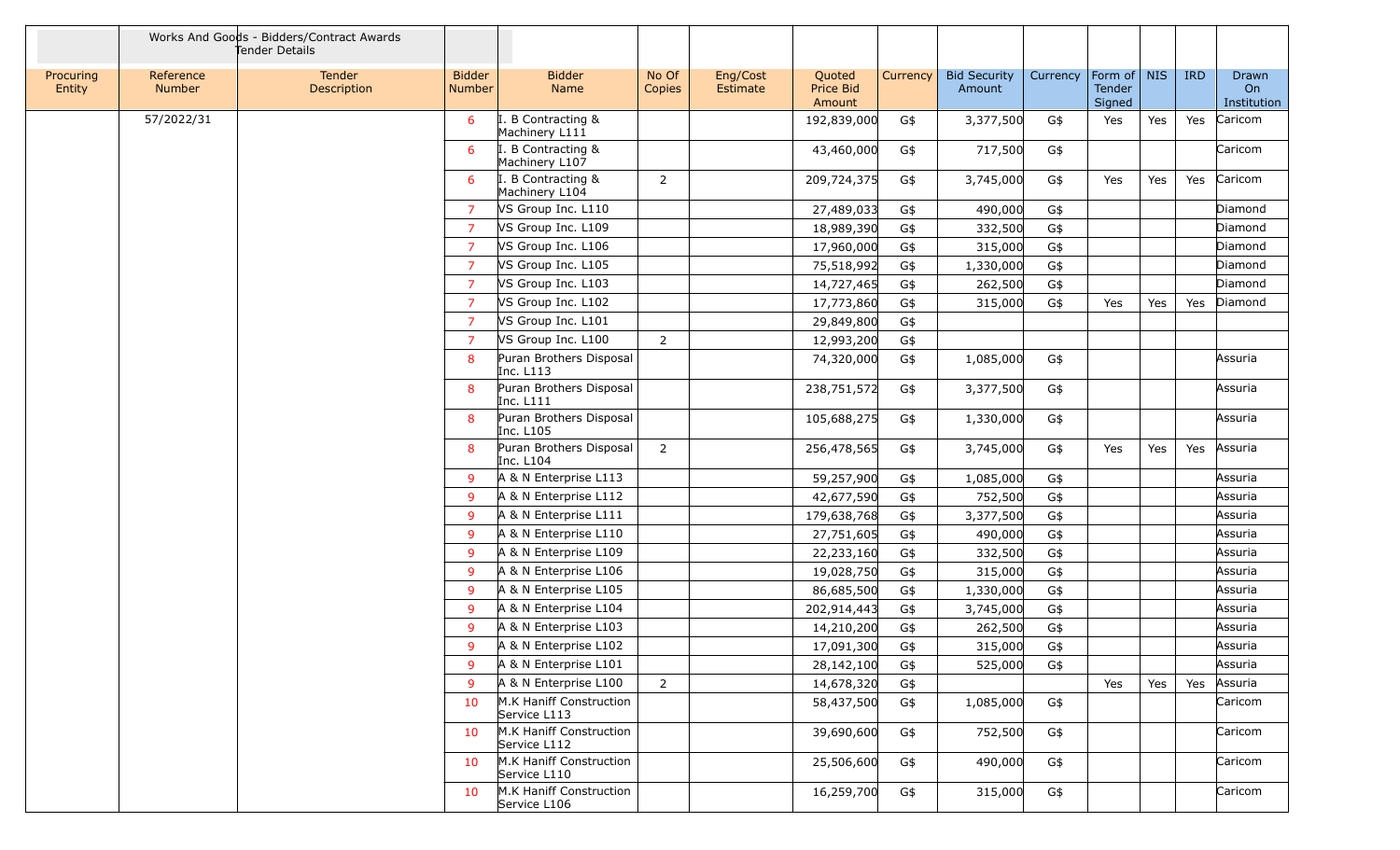|                     |                            | Works And Goods - Bidders/Contract Awards<br>Tender Details |                         |                                                     |                 |                      |                               |          |                               |          |                                 |     |            |                            |
|---------------------|----------------------------|-------------------------------------------------------------|-------------------------|-----------------------------------------------------|-----------------|----------------------|-------------------------------|----------|-------------------------------|----------|---------------------------------|-----|------------|----------------------------|
| Procuring<br>Entity | Reference<br><b>Number</b> | <b>Tender</b><br>Description                                | <b>Bidder</b><br>Number | <b>Bidder</b><br>Name                               | No Of<br>Copies | Eng/Cost<br>Estimate | Quoted<br>Price Bid<br>Amount | Currency | <b>Bid Security</b><br>Amount | Currency | Form of NIS<br>Tender<br>Signed |     | <b>IRD</b> | Drawn<br>On<br>Institution |
|                     | 57/2022/31                 |                                                             | 10                      | M.K Haniff Construction<br>Service L103             |                 |                      | 13,110,800                    | G\$      | 262,500                       | G\$      |                                 |     |            | Caricom                    |
|                     |                            |                                                             | 10                      | M.K Haniff Construction<br>Service L102             |                 |                      | 15,694,900                    | G\$      | 315,000                       | G\$      |                                 |     |            | Caricom                    |
|                     |                            |                                                             | 10                      | M.K Haniff Construction<br>Service L101             | $\overline{2}$  |                      | 24,510,500                    | G\$      | 525,000                       | G\$      | Yes                             | Yes | Yes        | Caricom                    |
|                     |                            |                                                             | 11                      | Broadway Eng. &<br>Consultant L113                  |                 |                      | 61,715,153                    | G\$      | 1,085,000                     | G\$      |                                 |     |            | Diamond                    |
|                     |                            |                                                             | 11                      | Broadway Eng. &<br>Consultant L112                  |                 |                      | 42,846,600                    | G\$      | 752,500                       | G\$      |                                 |     |            | Diamond                    |
|                     |                            |                                                             | 11                      | Broadway Eng. &<br>Consultant L110                  |                 |                      | 27,489,033                    | G\$      | 490,000                       | G\$      |                                 |     |            | Diamond                    |
|                     |                            |                                                             | 11                      | Broadway Eng. &<br>Consultant L109                  |                 |                      | 18,989,390                    | G\$      | 332,500                       | G\$      |                                 |     |            | Diamond                    |
|                     |                            |                                                             | -11                     | Broadway Eng. &<br>Consultant L106                  |                 |                      | 17,960,000                    | G\$      | 315,000                       | G\$      |                                 |     |            | Diamond                    |
|                     |                            |                                                             | -11                     | Broadway Eng. &<br>Consultant L105                  |                 |                      | 75,518,992                    | G\$      | 1,330,000                     | G\$      |                                 |     |            | Diamond                    |
|                     |                            |                                                             | 11                      | Broadway Eng. &<br>Consultant L103                  |                 |                      | 14,727,465                    | G\$      | 262,500                       | G\$      |                                 |     |            | Diamond                    |
|                     |                            |                                                             | 11                      | Broadway Eng. &<br>Consultant L102                  |                 |                      | 17,773,860                    | G\$      | 315,000                       | G\$      |                                 |     |            | Diamond                    |
|                     |                            |                                                             | <b>11</b>               | Broadway Eng. &<br>Consultant L101                  |                 |                      | 29,849,800                    | G\$      | 525,000                       | G\$      | Yes                             | Yes | Yes        | Diamond                    |
|                     |                            |                                                             | -11                     | Broadway Eng. &<br>Consultant L100                  | 2               |                      | 12,993,200                    | G\$      |                               |          | Yes                             | Yes | Yes        |                            |
|                     |                            |                                                             | 12                      | Rojalti Enterprise L110                             |                 |                      | 27,489,033                    | G\$      | 490,000                       | G\$      |                                 |     |            | Diamond                    |
|                     |                            |                                                             | 12                      | Rojalti Enterprise L109                             |                 |                      | 18,989,390                    | G\$      | 332,500                       | G\$      |                                 |     |            | Diamond                    |
|                     |                            |                                                             | 12                      | Rojalti Enterprise L106                             |                 |                      | 77,960,000                    | G\$      | 315,000                       | G\$      |                                 |     |            | Diamond                    |
|                     |                            |                                                             | 12                      | Rojalti Enterprise L105                             |                 |                      | 75,518,992                    | G\$      | 1,330,000                     | G\$      |                                 |     |            | Diamond                    |
|                     |                            |                                                             | 12                      | Rojalti Enterprise L103                             |                 |                      | 14,727,465                    | G\$      | 262,500                       | G\$      |                                 |     |            | Diamond                    |
|                     |                            |                                                             | 12                      | Rojalti Enterprise L102                             |                 |                      | 17,773,860                    | G\$      | 315,000                       | G\$      |                                 |     |            | Diamond                    |
|                     |                            |                                                             | 12                      | Rojalti Enterprise L101                             |                 |                      | 29,849,800                    | G\$      | 525,000                       | G\$      | Yes                             | Yes | Yes        | Diamond                    |
|                     |                            |                                                             | 12                      | Rojalti Enterprise L100                             | 2               |                      | 12,933,200                    | G\$      |                               |          |                                 |     |            |                            |
|                     |                            |                                                             | 13                      | Mohamed Fawaaz<br>Bacchus Constr. &<br>Transp. L113 |                 |                      | 60,098,100                    | G\$      | 1,085,000                     | G\$      |                                 |     |            | Nafico                     |
|                     |                            |                                                             | 13                      | Mohamed Fawaaz<br>Bacchus Constr. &<br>Transp. L112 |                 |                      | 41,198,000                    | G\$      | 752,500                       | G\$      |                                 |     |            | Nafico                     |
|                     |                            |                                                             | 13                      | Mohamed Fawaaz<br>Bacchus Constr. &<br>Transp. L111 |                 |                      | 190,388,835                   | G\$      | 3,377,500                     | G\$      |                                 |     |            | Nafico                     |
|                     |                            |                                                             | 13                      | Mohamed Fawaaz<br>Bacchus Constr. &<br>Transp. L105 |                 |                      | 75,432,105                    | G\$      | 1,330,000                     | G\$      |                                 |     |            | Nafico                     |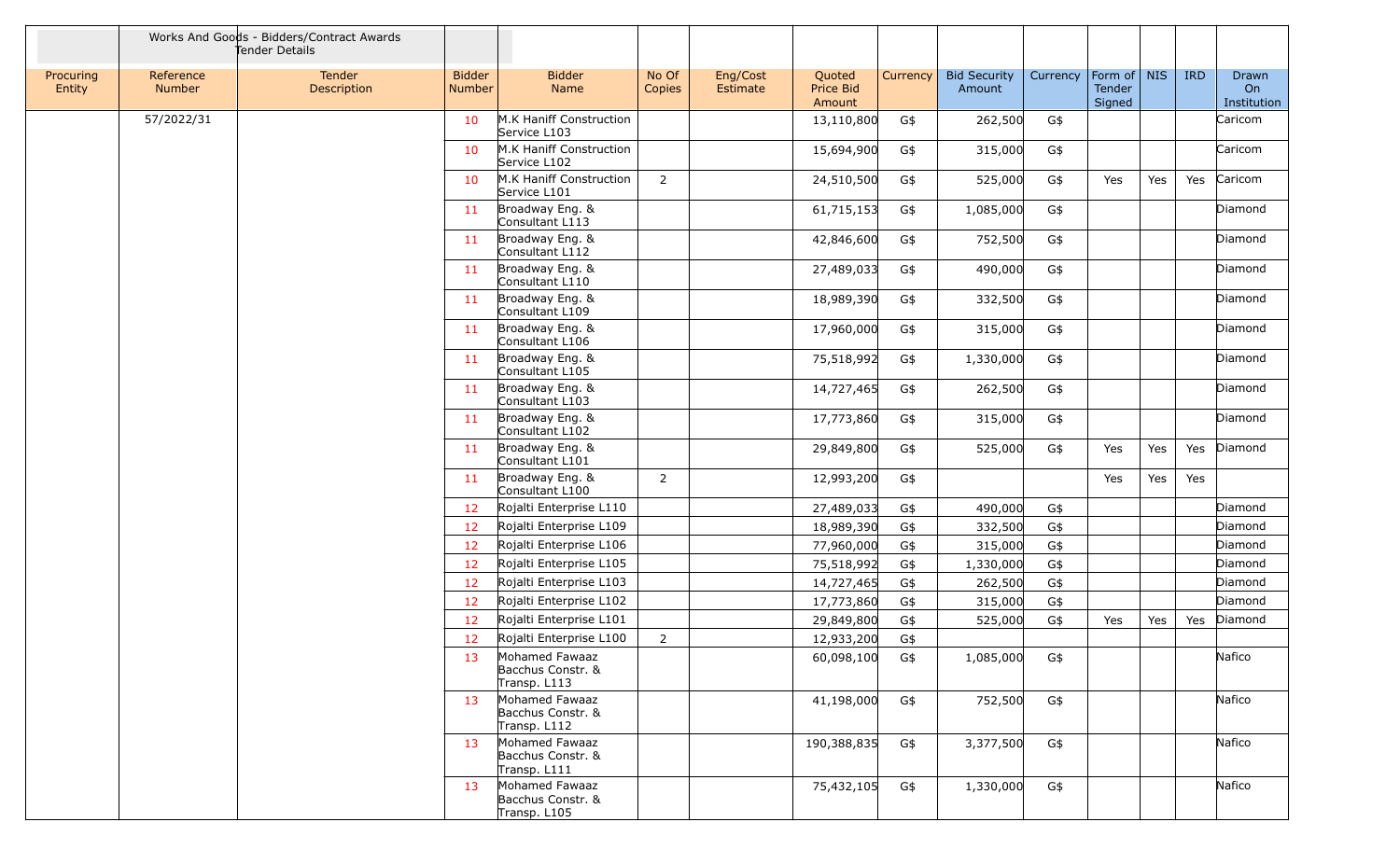|                     | Works And Goods - Bidders/Contract Awards<br>Tender Details |                       |                                |                                                     |                 |                      |                               |          |                               |          |                                 |     |            |                            |
|---------------------|-------------------------------------------------------------|-----------------------|--------------------------------|-----------------------------------------------------|-----------------|----------------------|-------------------------------|----------|-------------------------------|----------|---------------------------------|-----|------------|----------------------------|
| Procuring<br>Entity | Reference<br><b>Number</b>                                  | Tender<br>Description | <b>Bidder</b><br><b>Number</b> | <b>Bidder</b><br>Name                               | No Of<br>Copies | Eng/Cost<br>Estimate | Quoted<br>Price Bid<br>Amount | Currency | <b>Bid Security</b><br>Amount | Currency | Form of NIS<br>Tender<br>Signed |     | <b>IRD</b> | Drawn<br>On<br>Institution |
|                     | 57/2022/31                                                  |                       | 13                             | Mohamed Fawaaz<br>Bacchus Constr. &<br>Transp. L104 |                 |                      | 211,545,285                   | G\$      | 3,745,000                     | G\$      |                                 |     |            | Nafico                     |
|                     |                                                             |                       | 13                             | Mohamed Fawaaz<br>Bacchus Constr. &<br>Transp. L101 | $\overline{2}$  |                      | 29,239,000                    | G\$      | 525,000                       | G\$      | Yes                             | Yes | Yes        | Nafico                     |
|                     |                                                             |                       | 14                             | S & D Construction L113                             |                 |                      | 62,168,380                    | G\$      | 1,085,000                     | G\$      |                                 |     |            | Premier<br>Insurance       |
|                     |                                                             |                       | 14                             | S & D Construction L112                             |                 |                      | 42,060,760                    | G\$      | 752,500                       | G\$      |                                 |     |            | Premier<br>Insurance       |
|                     |                                                             |                       | 14                             | S & D Construction L111                             |                 |                      | 202,624,065                   | G\$      | 3,377,500                     | G\$      |                                 |     |            | Premier<br>Insurance       |
|                     |                                                             |                       | 14                             | S & D Construction L110                             |                 |                      | 26,262,558                    | G\$      | 490,000                       | G\$      |                                 |     |            | Premier<br>Insurance       |
|                     |                                                             |                       | -14                            | S & D Construction L109                             |                 |                      | 20,655,950                    | G\$      | 332,500                       | G\$      |                                 |     |            | Premier<br>Insurance       |
|                     |                                                             |                       | 14                             | S & D Construction L106                             |                 |                      | 19,221,700                    | G\$      | 315,000                       | G\$      |                                 |     |            | Premier<br>Insurance       |
|                     |                                                             |                       | 14                             | S & D Construction L105                             |                 |                      | 74,847,885                    | G\$      | 1,330,000                     | G\$      |                                 |     |            | Premier<br>Insurance       |
|                     |                                                             |                       | 14                             | S & D Construction L104                             |                 |                      | 209,452,425                   | G\$      | 3,745,000                     | G\$      |                                 |     |            | Premier<br>Insurance       |
|                     |                                                             |                       | 14                             | S & D Construction L103                             |                 |                      | 13,309,400                    | G\$      | 262,500                       | G\$      |                                 |     |            | Premier<br>Insurance       |
|                     |                                                             |                       | 14                             | S & D Construction L102                             |                 |                      | 17,194,700                    | G\$      | 315,000                       | G\$      |                                 |     |            | Premier<br>Insurance       |
|                     |                                                             |                       | 14                             | S & D Construction L101                             | $\overline{2}$  |                      | 33,539,800                    | G\$      | 525,000                       | G\$      | Yes                             | Yes | Yes        | Premier<br>Insurance       |
|                     |                                                             |                       | 14                             | S & D Construction L100                             |                 |                      | 14,386,600                    | G\$      |                               |          |                                 |     |            | Premier<br>Insurance       |
|                     |                                                             |                       | 15                             | K & F Contracting<br>Services L109                  | $\overline{2}$  |                      | 17,086,000                    | G\$      | 332,500                       | G\$      | Yes                             | Yes | Yes        | Caricom                    |
|                     |                                                             |                       | 16                             | Navin & Sons<br>Construction L113                   |                 |                      | 53,781,380                    | G\$      | 1,085,000                     | G\$      |                                 |     |            | Assuria                    |
|                     |                                                             |                       | 16                             | Navin & Sons<br>Construction L112                   |                 |                      | 36,536,260                    | G\$      | 752,500                       | G\$      |                                 |     |            | Assuria                    |
|                     |                                                             |                       | 16                             | Navin & Sons<br>Construction L111                   |                 |                      | 182,709,083                   | G\$      | 3,377,500                     | G\$      |                                 |     |            | Assuria                    |
|                     |                                                             |                       | 16                             | Navin & Sons<br>Construction L107                   |                 |                      | 34,675,620                    | G\$      | 717,500                       | G\$      |                                 |     |            | Assuria                    |
|                     |                                                             |                       | 16                             | Navin & Sons<br>Construction L105                   | $\mathbf 0$     |                      | 70,394,625                    | G\$      | 1,330,000                     | G\$      |                                 |     |            | Assuria                    |
|                     |                                                             |                       | 16                             | Navin & Sons<br>Construction L104                   |                 |                      | 206,103,975                   | G\$      | 3,745,000                     | G\$      |                                 |     |            | Assuria                    |
|                     |                                                             |                       | 16                             | Navin & Sons<br>Construction L101                   | 2               |                      | 25,391,200                    | G\$      | 525,000                       | G\$      | Yes                             | Yes | Yes        | Assuria                    |
|                     |                                                             |                       | 17                             | Kapanaro Construction<br>Management Co. L110        |                 |                      | 24,609,060                    | G\$      | 490,000                       | G\$      |                                 |     |            | Diamond                    |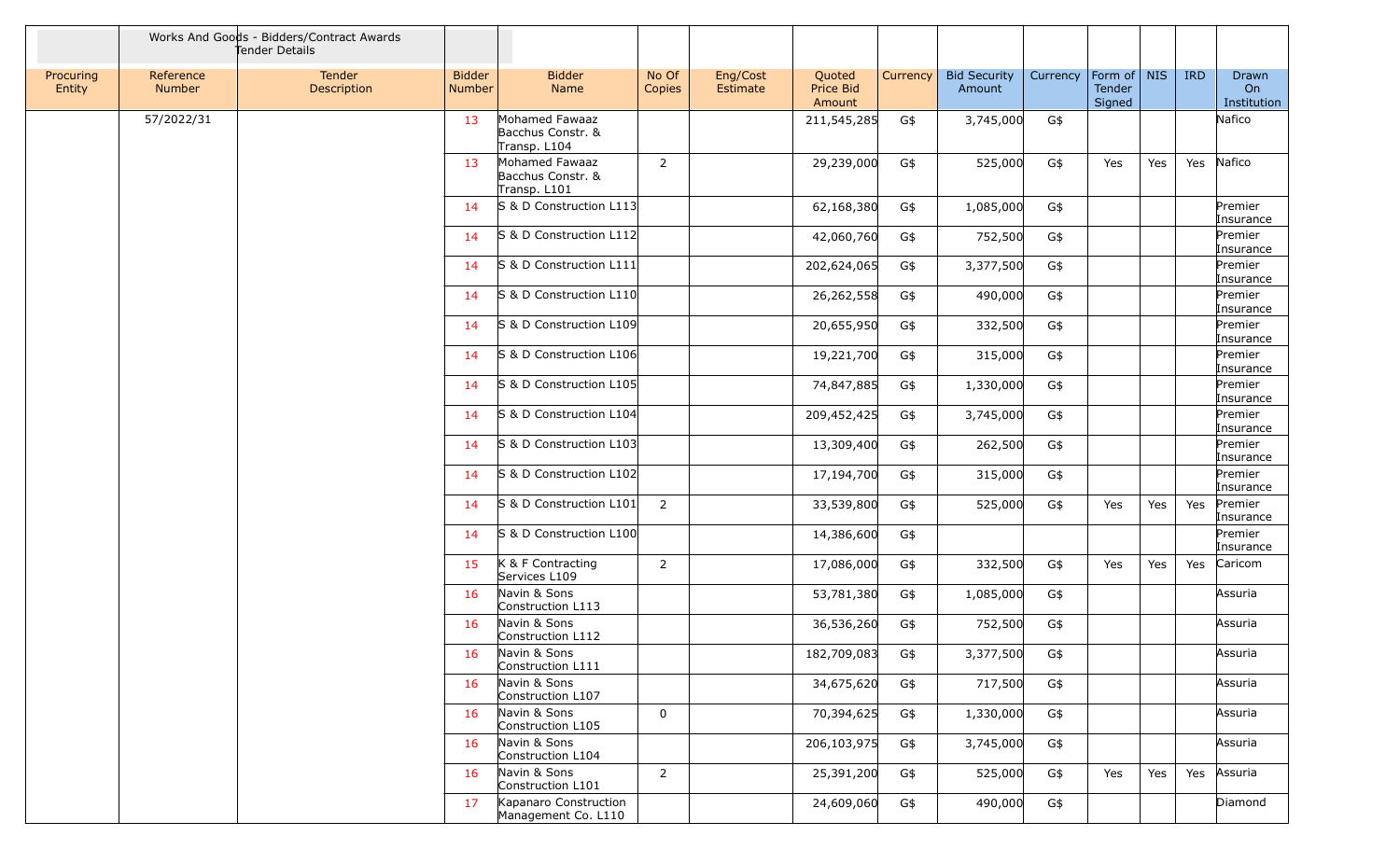|                     |                            | Works And Goods - Bidders/Contract Awards<br>Tender Details |                                |                                                    |                 |                      |                               |          |                               |          |                                   |     |            |                            |
|---------------------|----------------------------|-------------------------------------------------------------|--------------------------------|----------------------------------------------------|-----------------|----------------------|-------------------------------|----------|-------------------------------|----------|-----------------------------------|-----|------------|----------------------------|
| Procuring<br>Entity | Reference<br><b>Number</b> | Tender<br>Description                                       | <b>Bidder</b><br><b>Number</b> | <b>Bidder</b><br>Name                              | No Of<br>Copies | Eng/Cost<br>Estimate | Quoted<br>Price Bid<br>Amount | Currency | <b>Bid Security</b><br>Amount | Currency | Form of   NIS<br>Tender<br>Signed |     | <b>IRD</b> | Drawn<br>On<br>Institution |
|                     | 57/2022/31                 |                                                             | 17                             | Kapanaro Construction<br>Management Co. L109       |                 |                      | 17,014,000                    | G\$      | 332,500                       | G\$      |                                   |     |            | Diamond                    |
|                     |                            |                                                             | 17                             | Kapanaro Construction<br>Management Co. L106       |                 |                      | 16,736,400                    | G\$      | 262,500                       | G\$      |                                   |     |            | Diamond                    |
|                     |                            |                                                             | 17                             | Kapanaro Construction<br>Management Co. L103       |                 |                      | 13,492,800                    | G\$      | 262,500                       | G\$      |                                   |     |            | Diamond                    |
|                     |                            |                                                             | 17                             | Kapanaro Construction<br>Management Co. L102       |                 |                      | 16,315,000                    | G\$      | 315,000                       | G\$      | Yes                               | Yes | Yes        | Diamond                    |
|                     |                            |                                                             | 17                             | Kapanaro Construction<br>Management Co. L100       | $\overline{2}$  |                      | 11,882,000                    | G\$      |                               |          |                                   |     |            |                            |
|                     |                            |                                                             | 18                             | Hoosein Logistics &<br>Supplies Inc. L110          |                 |                      | 27,775,921                    | G\$      | 490,000                       | G\$      | No                                |     |            | Caricom                    |
|                     |                            |                                                             | 18                             | Hoosein Logistics &<br>Supplies Inc. L109          |                 |                      | 17,168,800                    | G\$      | 332,500                       | G\$      | No                                |     |            | Caricom                    |
|                     |                            |                                                             | 18                             | Hoosein Logistics &<br>Supplies Inc. L102          |                 |                      | 16,741,500                    | G\$      | 315,000                       | G\$      | No                                |     |            | Caricom                    |
|                     |                            |                                                             | 18                             | Hoosein Logistics &<br>Supplies Inc. L101          | $\mathbf{1}$    |                      | 24,526,900                    | G\$      | 525,000                       | G\$      | No                                | Yes | Yes        | Caricom                    |
|                     |                            |                                                             | 19                             | Joshi Constr. Transp.<br>Est. Three L113           |                 |                      | 60,121,300                    | G\$      | 1,085,000                     | G\$      |                                   |     |            | Caricom                    |
|                     |                            |                                                             | 19                             | Joshi Constr. Transp.<br>Est. Three L112           |                 |                      | 42,133,120                    | G\$      | 752,500                       | G\$      |                                   |     |            | Caricom                    |
|                     |                            |                                                             | 19                             | Joshi Constr. Transp.<br>Est. Three L111           |                 |                      | 193,297,230                   | G\$      | 3,377,500                     | G\$      |                                   |     |            | Caricom                    |
|                     |                            |                                                             | 19                             | Joshi Constr. Transp.<br>Est. Three L110           |                 |                      | 26,487,153                    | G\$      | 490,000                       | G\$      |                                   |     |            | Caricom                    |
|                     |                            |                                                             | 19                             | Joshi Constr. Transp.<br>Est. Three L109           |                 |                      | 18,155,900                    | G\$      | 332,500                       | G\$      |                                   |     |            | Caricom                    |
|                     |                            |                                                             | 19                             | Joshi Constr. Transp.<br>Est. Three L107           |                 |                      | 39,185,685                    | G\$      | 717,500                       | G\$      |                                   |     |            | Caricom                    |
|                     |                            |                                                             | 19                             | Joshi Constr. Transp.<br>Est. Three L106           |                 |                      | 17,094,720                    | G\$      | 315,000                       | G\$      |                                   |     |            | Caricom                    |
|                     |                            |                                                             | 19                             | Joshi Constr. Transp.<br>Est. Three L105           |                 |                      | 79,269,383                    | G\$      | 1,330,000                     | G\$      |                                   |     |            | Caricom                    |
|                     |                            |                                                             | 19                             | Joshi Constr. Transp.<br>Est. Three L104           |                 |                      | 216,738,375                   | G\$      | 3,745,000                     | G\$      |                                   |     |            | Caricom                    |
|                     |                            |                                                             | 19                             | Joshi Constr. Transp.<br>Est. Three L103           |                 |                      | 13,747,500                    | G\$      | 262,500                       | G\$      |                                   |     |            | Caricom                    |
|                     |                            |                                                             | 19                             | Joshi Constr. Transp.<br>Est. Three L102           |                 |                      | 16,407,800                    | G\$      | 315,000                       | G\$      |                                   |     |            | Caricom                    |
|                     |                            |                                                             | 19                             | Joshi Constr. Transp.<br>Est. Three L101           |                 |                      | 28,207,300                    | G\$      | 525,000                       | G\$      | Yes                               | Yes | Yes        | Caricom                    |
|                     |                            |                                                             | 19                             | Joshi Constr. Transp.<br>Est. Three L100           | $\overline{2}$  |                      | 12,471,600                    | G\$      |                               |          | Yes                               | Yes | Yes        |                            |
|                     |                            |                                                             | 20                             | A. Nazier & Son<br>Contract. & Gen. Suppl.<br>L111 |                 |                      | 165,237,450                   | G\$      | 3,377,500                     | G\$      |                                   |     |            | Caricom                    |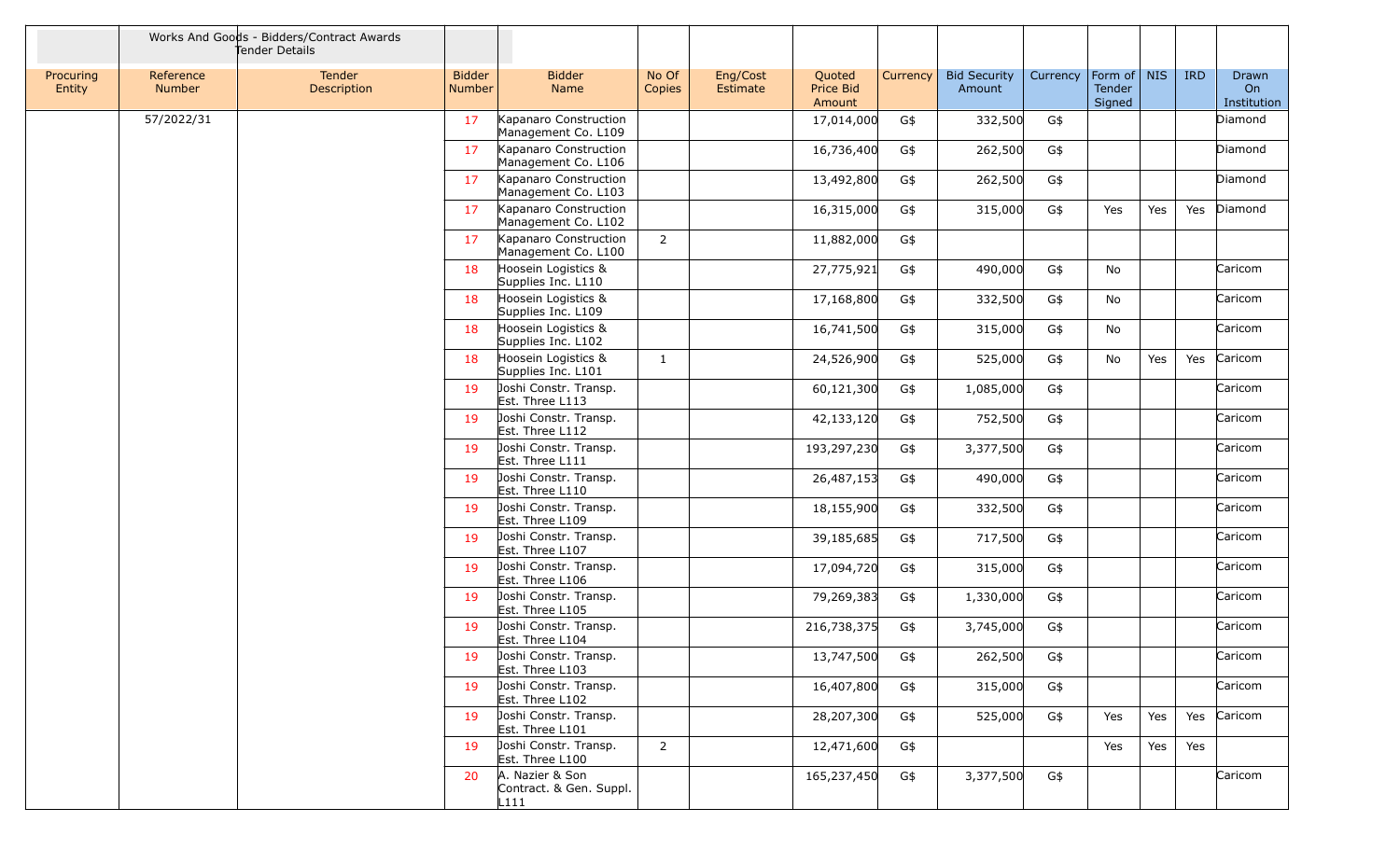|                     |                            | Works And Goods - Bidders/Contract Awards<br>Tender Details |                                |                                                    |                 |                      |                               |          |                               |          |                                   |     |            |                            |
|---------------------|----------------------------|-------------------------------------------------------------|--------------------------------|----------------------------------------------------|-----------------|----------------------|-------------------------------|----------|-------------------------------|----------|-----------------------------------|-----|------------|----------------------------|
| Procuring<br>Entity | Reference<br><b>Number</b> | <b>Tender</b><br>Description                                | <b>Bidder</b><br><b>Number</b> | <b>Bidder</b><br><b>Name</b>                       | No Of<br>Copies | Eng/Cost<br>Estimate | Quoted<br>Price Bid<br>Amount | Currency | <b>Bid Security</b><br>Amount | Currency | Form of   NIS<br>Tender<br>Signed |     | <b>IRD</b> | Drawn<br>On<br>Institution |
|                     | 57/2022/31                 |                                                             | 20                             | A. Nazier & Son<br>Contract. & Gen. Suppl.<br>L105 |                 |                      | 73,762,920                    | G\$      | 1,330,000                     | G\$      |                                   |     |            | Caricom                    |
|                     |                            |                                                             | 20                             | A. Nazier & Son<br>Contract. & Gen. Suppl.<br>L104 |                 |                      | 218,166,522                   | G\$      | 3,745,000                     | G\$      |                                   |     |            | Caricom                    |
|                     |                            |                                                             | 20                             | A. Nazier & Son<br>Contract. & Gen. Suppl.<br>L103 |                 |                      | 13,492,800                    | G\$      | 262,500                       | G\$      |                                   |     |            | Caricom                    |
|                     |                            |                                                             | 20                             | A. Nazier & Son<br>Contract. & Gen. Suppl.<br>L101 | 1               |                      | 26,142,850                    | G\$      | 525,000                       | G\$      | Yes                               | Yes | Yes        | Caricom                    |
|                     |                            |                                                             | 21                             | Expert Gen. Contracting<br>Services L110           |                 |                      | 24,609,060                    | G\$      | 490,000                       | G\$      |                                   |     |            | Diamond                    |
|                     |                            |                                                             | 21                             | Expert Gen. Contracting<br>Services L109           |                 |                      | 17,014,000                    | G\$      | 332,500                       | G\$      |                                   |     |            | Diamond                    |
|                     |                            |                                                             | 21                             | Expert Gen. Contracting<br>Services L106           |                 |                      | 16,736,400                    | G\$      | 315,000                       | G\$      |                                   |     |            | Diamond                    |
|                     |                            |                                                             | 21                             | Expert Gen. Contracting<br>Services L103           |                 |                      | 13,492,300                    | G\$      | 262,500                       | G\$      |                                   |     |            | Diamond                    |
|                     |                            |                                                             | 21                             | Expert Gen. Contracting<br>Services L102           |                 |                      | 16,315,000                    | G\$      | 315,000                       | G\$      |                                   |     |            | Diamond                    |
|                     |                            |                                                             | 21                             | Expert Gen. Contracting<br>Services L101           | 1               |                      | 11,882,000                    | G\$      | 525,000                       | G\$      | Yes                               | Yes | Yes        | Diamond                    |
|                     |                            |                                                             | 22                             | VS Engineering &<br>Investment L113                |                 |                      | 61,637,400                    | G\$      | 1,085,000                     | G\$      |                                   |     |            | Nafico                     |
|                     |                            |                                                             | 22                             | VS Engineering &<br>Investment L112                |                 |                      | 50,751,400                    | G\$      | 752,500                       | G\$      |                                   |     |            | Nafico                     |
|                     |                            |                                                             | 22                             | <b>VS Engineering &amp;</b><br>Investment L111     |                 |                      | 195,266,085                   | G\$      | 3,377,500                     | G\$      |                                   |     |            | Nafico                     |
|                     |                            |                                                             | 22                             | VS Engineering &<br>Investment L110                |                 |                      | 31,976,595                    | G\$      | 490,000                       | G\$      |                                   |     |            | Nafico                     |
|                     |                            |                                                             | 22                             | <b>VS Engineering &amp;</b><br>Investment L109     |                 |                      | 23,472,500                    | G\$      | 332,500                       | G\$      |                                   |     |            | Nafico                     |
|                     |                            |                                                             | 22                             | VS Engineering &<br>Investment L106                |                 |                      | 21,330,830                    | G\$      | 315,000                       | G\$      |                                   |     |            | Nafico                     |
|                     |                            |                                                             |                                | VS Engineering &<br>Investment L105                |                 |                      | 84,638,295                    | G\$      | 1,330,000                     | G\$      |                                   |     |            | Nafico                     |
|                     |                            |                                                             | 22                             | VS Engineering &<br>Investment L104                |                 |                      | 279,740,811                   | G\$      | 3,745,000                     | G\$      |                                   |     |            | Nafico                     |
|                     |                            |                                                             | 22                             | VS Engineering &<br>Investment L103                |                 |                      | 15,902,000                    | G\$      | 262,500                       | G\$      |                                   |     |            | Nafico                     |
|                     |                            |                                                             | 22                             | VS Engineering &<br>Investment L102                |                 |                      | 21,498,800                    | G\$      | 315,000                       | G\$      |                                   |     |            | Nafico                     |
|                     |                            |                                                             | 22                             | VS Engineering &<br>Investment L101                |                 |                      | 31,977,900                    | G\$      | 525,000                       | G\$      | Yes                               | Yes | Yes        | Nafico                     |
|                     |                            |                                                             | 22                             | VS Engineering &<br>Investment L100                |                 |                      | 17,167,375                    | G\$      |                               |          |                                   |     |            |                            |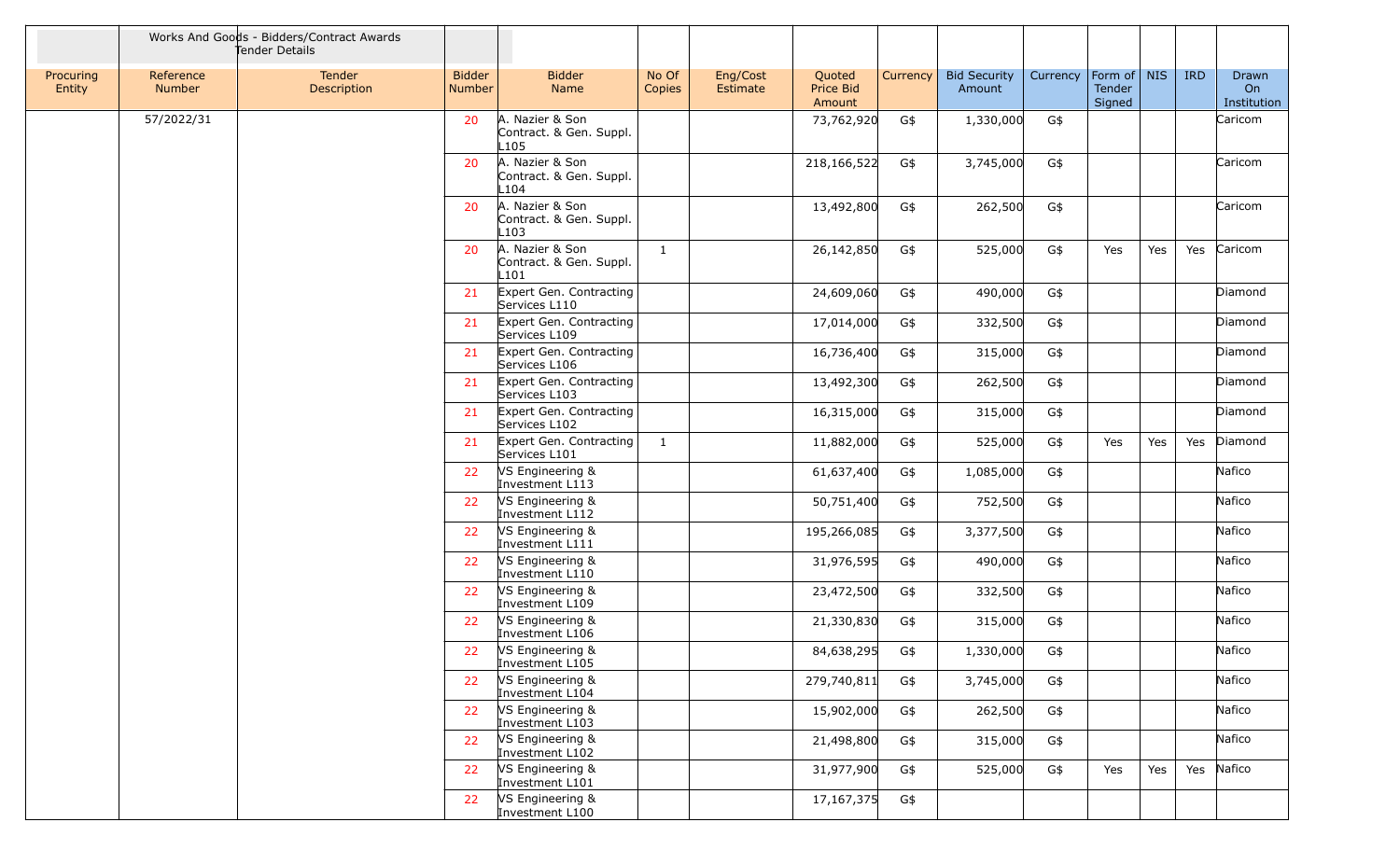|                     | Works And Goods - Bidders/Contract Awards<br>Tender Details |                       |                                |                                                               |                 |                      |                               |          |                               |          |                                   |     |            |                            |
|---------------------|-------------------------------------------------------------|-----------------------|--------------------------------|---------------------------------------------------------------|-----------------|----------------------|-------------------------------|----------|-------------------------------|----------|-----------------------------------|-----|------------|----------------------------|
| Procuring<br>Entity | Reference<br>Number                                         | Tender<br>Description | <b>Bidder</b><br><b>Number</b> | <b>Bidder</b><br>Name                                         | No Of<br>Copies | Eng/Cost<br>Estimate | Quoted<br>Price Bid<br>Amount | Currency | <b>Bid Security</b><br>Amount | Currency | Form of   NIS<br>Tender<br>Signed |     | <b>IRD</b> | Drawn<br>On<br>Institution |
|                     | 57/2022/31                                                  |                       | 23                             | PSYPHDAVE<br>Construction &<br>Engineering L113               |                 |                      | 61,780,400                    | G\$      | 1,085,000                     | G\$      |                                   |     |            | Nafico                     |
|                     |                                                             |                       | 23                             | PSYPHDAVE<br>Construction &<br>Engineering L112               |                 |                      | 51,266,400                    | G\$      | 752,500                       | G\$      |                                   |     |            | Nafico                     |
|                     |                                                             |                       | 23                             | PSYPHDAVE<br>Construction &<br>Engineering L111               |                 |                      | 200,104,485                   | G\$      | 3,377,500                     | G\$      |                                   |     |            | Nafico                     |
|                     |                                                             |                       | 23                             | PSYPHDAVE<br>Construction &<br>Engineering L110               |                 |                      | 32,706,345                    | G\$      | 490,000                       | G\$      |                                   |     |            | Nafico                     |
|                     |                                                             |                       | 23                             | PSYPHDAVE<br>Construction &<br>Engineering L109               |                 |                      | 24,089,500                    | G\$      | 332,500                       | G\$      |                                   |     |            | Nafico                     |
|                     |                                                             |                       | 23                             | PSYPHDAVE<br>Construction &<br>Engineering L106               |                 |                      | 21,610,880                    | G\$      | 315,000                       | G\$      |                                   |     |            | Nafico                     |
|                     |                                                             |                       | 23                             | PSYPHDAVE<br>Construction &<br>Engineering L105               |                 |                      | 85,515,045                    | G\$      | 1,330,000                     | G\$      |                                   |     |            | Nafico                     |
|                     |                                                             |                       | 23                             | PSYPHDAVE<br>Construction &<br>Engineering L104               |                 |                      | 282,402,561                   | G\$      | 3,745,000                     | G\$      |                                   |     |            | Nafico                     |
|                     |                                                             |                       | 23                             | PSYPHDAVE<br>Construction &<br>Engineering L103               |                 |                      | 16,242,000                    | G\$      | 262,500                       | G\$      |                                   |     |            | Nafico                     |
|                     |                                                             |                       | 23                             | PSYPHDAVE<br>Construction &<br>Engineering L102               |                 |                      | 21,733,800                    | G\$      | 315,000                       | G\$      | Yes                               | Yes | Yes        | Nafico                     |
|                     |                                                             |                       | 23                             | PSYPHDAVE<br>Construction &<br>Engineering L101               |                 |                      | 32,450,900                    | G\$      | 525,000                       | G\$      | Yes                               | Yes | Yes        | Nafico                     |
|                     |                                                             |                       | 23                             | PSYPHDAVE<br>Construction &<br>Engineering L100               | $\overline{2}$  |                      | 17,522,375                    | G\$      |                               |          |                                   |     |            |                            |
|                     |                                                             |                       | 24                             | United Contracting &<br>Supplies L111<br>United Contracting & |                 |                      | 172,000,460                   | G\$      | 3,377,500                     | G\$      |                                   |     |            |                            |
|                     |                                                             |                       | 24                             | Supplies L105                                                 |                 |                      | 64,600,442                    | G\$      | 1,330,000                     | G\$      |                                   |     |            |                            |
|                     |                                                             |                       | 24                             | United Contracting &<br>Supplies L104                         | $\overline{2}$  |                      | 200,515,025                   | G\$      | 3,745,000                     | G\$      | Yes                               | Yes |            | Yes Caricom                |
|                     |                                                             |                       | 25                             | JPM's General Constr. &<br>Eng. Services L113                 |                 |                      | 58,817,050                    | G\$      | 1,085,000                     | G\$      |                                   |     |            | Caricom                    |
|                     |                                                             |                       | 25                             | JPM's General Constr. &<br>Eng. Services L112                 |                 |                      | 39,668,030                    | G\$      | 752,500                       | G\$      |                                   |     |            | Caricom                    |
|                     |                                                             |                       | 25                             | JPM's General Constr. &<br>Eng. Services L111                 |                 |                      | 186,417,840                   | G\$      | 3,377,500                     | G\$      |                                   |     |            | Caricom                    |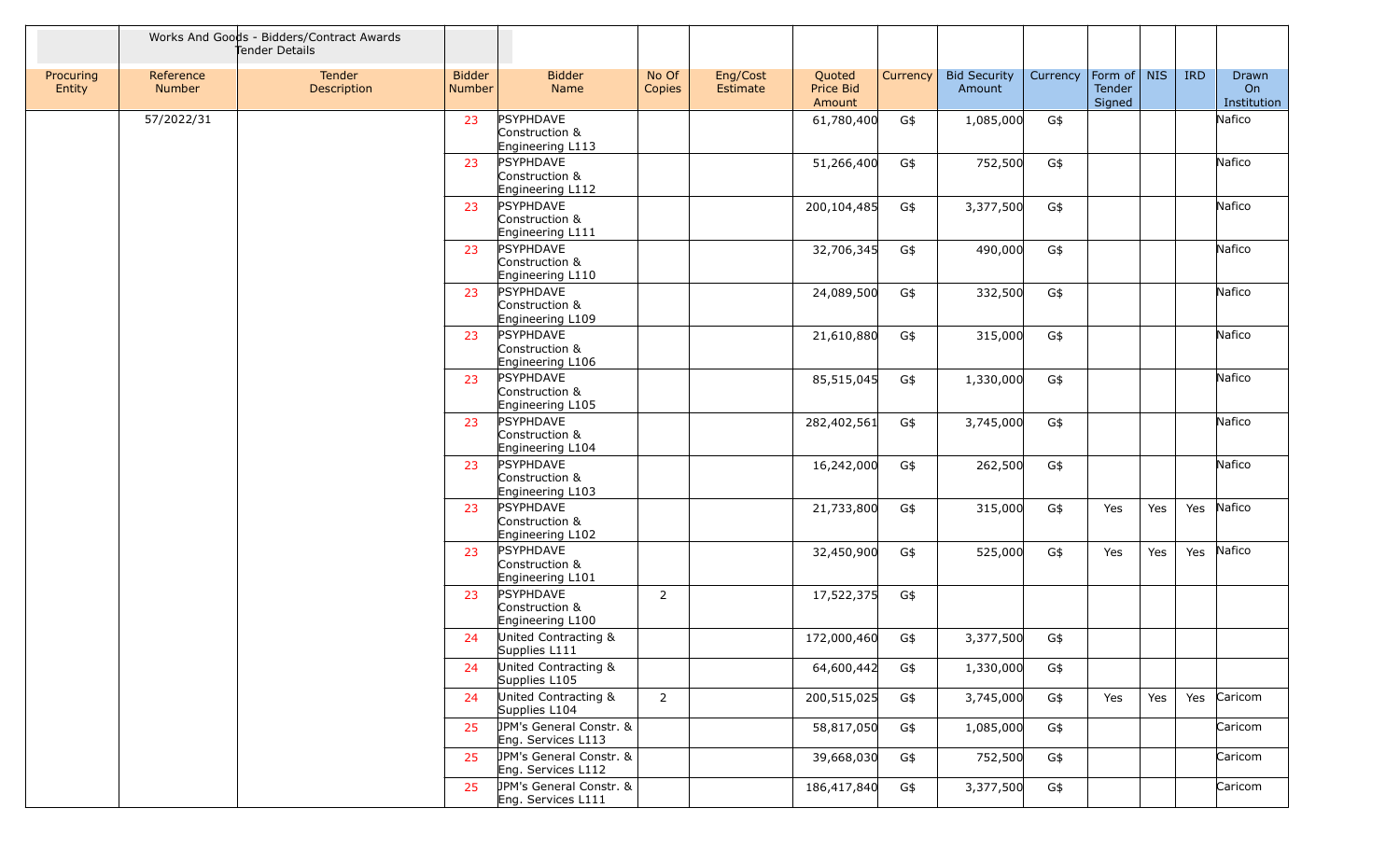|                     |                            | Works And Goods - Bidders/Contract Awards<br>Tender Details |                                |                                                |                 |                      |                               |          |                               |          |                                 |     |            |                            |
|---------------------|----------------------------|-------------------------------------------------------------|--------------------------------|------------------------------------------------|-----------------|----------------------|-------------------------------|----------|-------------------------------|----------|---------------------------------|-----|------------|----------------------------|
| Procuring<br>Entity | Reference<br><b>Number</b> | Tender<br>Description                                       | <b>Bidder</b><br><b>Number</b> | <b>Bidder</b><br>Name                          | No Of<br>Copies | Eng/Cost<br>Estimate | Quoted<br>Price Bid<br>Amount | Currency | <b>Bid Security</b><br>Amount | Currency | Form of NIS<br>Tender<br>Signed |     | <b>IRD</b> | Drawn<br>On<br>Institution |
|                     | 57/2022/31                 |                                                             | 25                             | JPM's General Constr. &<br>Eng. Services L110  |                 |                      | 25,973,388                    | G\$      | 490,000                       | G\$      |                                 |     |            | Caricom                    |
|                     |                            |                                                             | 25                             | JPM's General Constr. &<br>Eng. Services L109  |                 |                      | 18,215,100                    | G\$      | 332,500                       | G\$      |                                 |     |            | Caricom                    |
|                     |                            |                                                             | 25                             | JPM's General Constr. &<br>Eng. Services L106  |                 |                      | 16,925,000                    | G\$      | 315,000                       | G\$      |                                 |     |            | Caricom                    |
|                     |                            |                                                             | 25                             | JPM's General Constr. &<br>Eng. Services L102  | $\overline{2}$  |                      | 16,491,925                    | G\$      | 315,000                       | G\$      | Yes                             | Yes | Yes        | Caricom                    |
|                     |                            |                                                             | 26                             | L' Heuruse Construction<br>Services Inc. L113  |                 |                      | 64,798,575                    | G\$      | 1,085,000                     | G\$      |                                 |     |            | Premier<br>Insurance       |
|                     |                            |                                                             | 26                             | L' Heuruse Construction<br>Services Inc. L104  |                 |                      | 238,744,695                   | G\$      | 3,745,000                     | G\$      |                                 |     |            | Premier<br>Insurance       |
|                     |                            |                                                             | 26                             | L' Heuruse Construction<br>Services Inc. L101  | 1               |                      | 3,631,550                     | G\$      | 525,000                       | G\$      | Yes                             | Yes | Yes        | Premier<br>Insurance       |
|                     |                            |                                                             | 26                             | L' Heuruse Construction<br>Services Inc. L100  |                 |                      | 15,636,150                    | G\$      |                               |          |                                 |     |            |                            |
|                     |                            |                                                             | 27                             | VR Construction Inc L11                        |                 |                      | 186,486,090                   | G\$      | 3,377,500                     | G\$      |                                 |     |            |                            |
|                     |                            |                                                             | 27                             | <b>VR Construction Inc</b><br>L <sub>104</sub> | 2               |                      | 205,650,743                   | G\$      |                               | G\$      | Yes                             | Yes | Yes        | Caricom                    |
|                     |                            |                                                             | 28                             | Y. Bhola Const. Services<br>L113               |                 |                      | 62,901,100                    | G\$      | 1,085,000                     | G\$      |                                 |     |            |                            |
|                     |                            |                                                             | 28                             | Y. Bhola Const. Services<br>L112               |                 |                      | 51,582,200                    | G\$      | 752,500                       | G\$      |                                 |     |            |                            |
|                     |                            |                                                             | 28                             | Y. Bhola Const. Services<br>L111               |                 |                      | 193,113,690                   | G\$      | 3,377,500                     | G\$      |                                 |     |            |                            |
|                     |                            |                                                             | 28                             | Y. Bhola Const. Services<br>L110               |                 |                      | 30,594,375                    | G\$      | 490,000                       | G\$      |                                 |     |            |                            |
|                     |                            |                                                             | 28                             | Y. Bhola Const. Services<br>L <sub>109</sub>   |                 |                      | 19,925,200                    | G\$      | 332,500                       | G\$      |                                 |     |            |                            |
|                     |                            |                                                             | 28                             | Y. Bhola Const. Services<br>L106               |                 |                      | 18,451,100                    | G\$      | 315,000                       | G\$      |                                 |     |            |                            |
|                     |                            |                                                             | 28                             | Y. Bhola Const. Services<br>L105               |                 |                      | 77,280,053                    | G\$      | 1,330,000                     | G\$      |                                 |     |            |                            |
|                     |                            |                                                             | 28                             | Y. Bhola Const. Services<br>L104               |                 |                      | 257,231,468                   | G\$      | 3,745,000                     | G\$      |                                 |     |            |                            |
|                     |                            |                                                             | 28                             | Y. Bhola Const. Services<br>L103               |                 |                      | 14,534,400                    | G\$      | 262,500                       | G\$      |                                 |     |            |                            |
|                     |                            |                                                             | 28                             | Y. Bhola Const. Services<br>L <sub>102</sub>   |                 |                      | 18,003,400                    | G\$      | 315,000                       | G\$      |                                 |     |            |                            |
|                     |                            |                                                             | 28                             | Y. Bhola Const. Services<br>L101               |                 |                      | 32,595,800                    | G\$      | 325,000                       | G\$      | Yes                             | Yes | Yes        |                            |
|                     |                            |                                                             | 28                             | Y. Bhola Const. Services<br>L100               | $\overline{2}$  |                      | 13,198,050                    | G\$      |                               | G\$      | Yes                             | Yes | Yes        | Assuria                    |
|                     |                            |                                                             |                                | 203                                            |                 |                      | 3,631,550                     |          |                               |          |                                 |     |            |                            |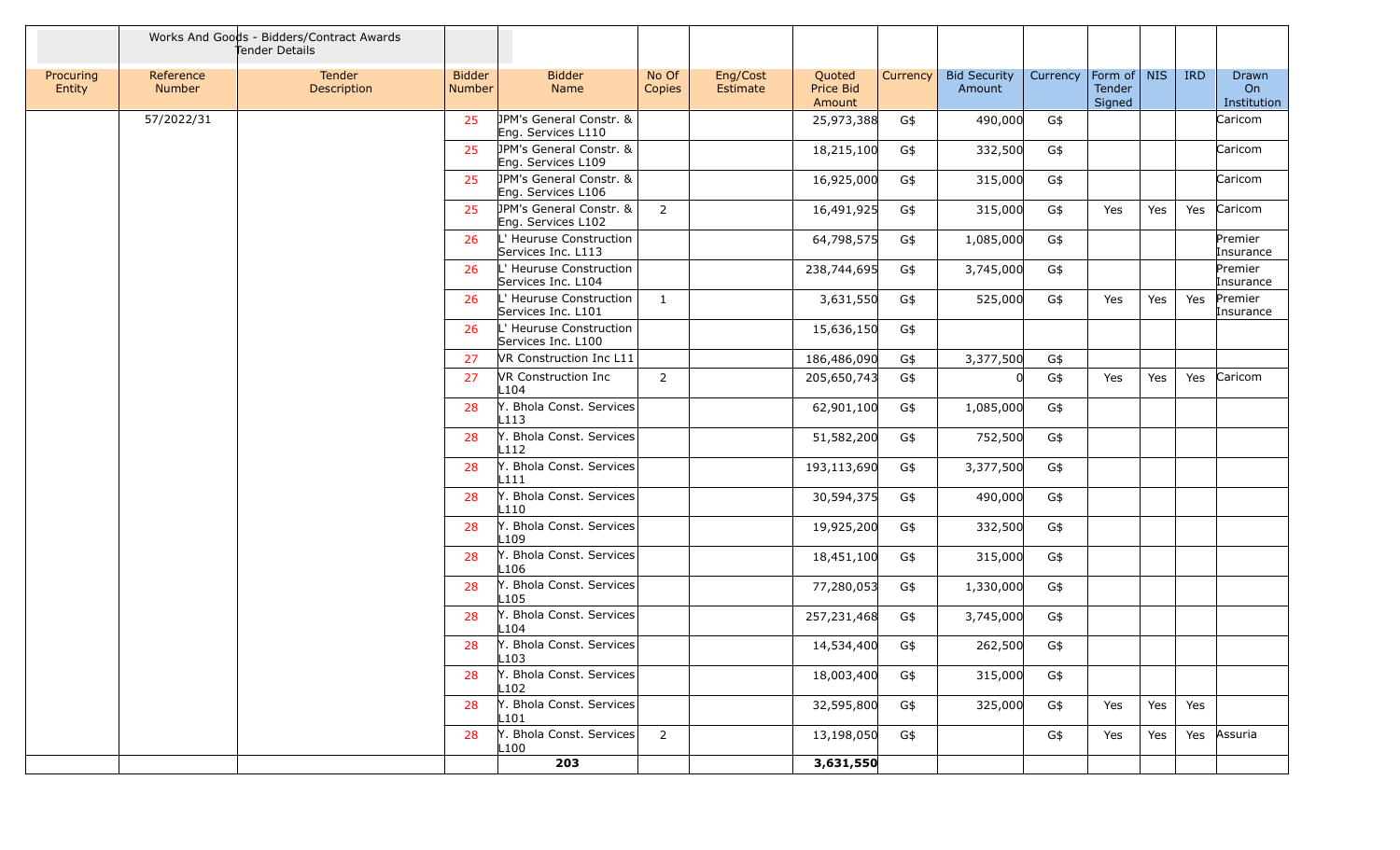|                             |                     | Works And Goods - Bidders/Contract Awards<br>Tender Details                                                                                                                                                                                                                      |                                |                                               |                 |                      |                               |                 |                               |              |                                   |              |             |                            |
|-----------------------------|---------------------|----------------------------------------------------------------------------------------------------------------------------------------------------------------------------------------------------------------------------------------------------------------------------------|--------------------------------|-----------------------------------------------|-----------------|----------------------|-------------------------------|-----------------|-------------------------------|--------------|-----------------------------------|--------------|-------------|----------------------------|
| Procuring<br>Entity         | Reference<br>Number | Tender<br>Description                                                                                                                                                                                                                                                            | <b>Bidder</b><br><b>Number</b> | <b>Bidder</b><br>Name                         | No Of<br>Copies | Eng/Cost<br>Estimate | Quoted<br>Price Bid<br>Amount | <b>Currency</b> | <b>Bid Security</b><br>Amount | Currency     | Form of   NIS<br>Tender<br>Signed |              | <b>IRD</b>  | Drawn<br>On<br>Institution |
|                             | 58/2022/31          | Miscellaneous Roads Region 4<br>(Phase 4Lot 114:<br>Construction/Rehabilitation of Third<br>Cross St, Herstelling, Reg 4,<br>Lot 115: Construction/Rehabilitation<br>of Eddie Ram Street, Cane Grove,<br>Reg 4,<br>Lot 116: Construction/Rehabilitation<br>of Jaipaul to Zamo St |                                |                                               | $\mathbf{0}$    |                      |                               |                 |                               | $\mathbf{0}$ | $\Omega$                          | $\mathbf{0}$ | $\mathbf 0$ | $\overline{0}$             |
|                             |                     |                                                                                                                                                                                                                                                                                  |                                | $\mathbf{1}$                                  |                 |                      | $\mathbf{o}$                  |                 |                               |              |                                   |              |             |                            |
| Ministry of<br>Home Affairs | 60/2022/51          | Procurement of Vehicles and<br>Equipment- Lots 1-4 Guyana Police<br>Force                                                                                                                                                                                                        | -1                             | Beharry Automotive Ltd<br>Lot 1               | 2               |                      | 174,316,807<br>$\Omega$       | G\$             | 3,486,336                     | G\$          | Yes                               | Yes          | Yes         | Nafico                     |
|                             |                     |                                                                                                                                                                                                                                                                                  | $\overline{2}$                 | RRT Enterprise Lot4                           | $\overline{2}$  |                      | 31,145,750                    | G\$             |                               |              | Yes                               | Yes          | Yes         | Premier                    |
|                             |                     |                                                                                                                                                                                                                                                                                  | $\overline{2}$                 | RRT Enterprise Lot3                           | $\overline{2}$  |                      | 14,951,875                    | G\$             |                               |              | Yes                               | Yes          | Yes         | Premier                    |
|                             |                     |                                                                                                                                                                                                                                                                                  | $\overline{2}$                 | RRT Enterprise Lot2                           | $\overline{2}$  |                      | 8,983,450                     | G\$             |                               |              | Yes                               | Yes          | Yes         | Premier                    |
|                             |                     |                                                                                                                                                                                                                                                                                  | $\overline{2}$                 | <b>RRT</b> Enterprise Lot1                    | $\overline{2}$  |                      | 126,405,000                   | G\$             | 3,629,722                     | G\$          | Yes                               | Yes          | Yes         | Premier                    |
|                             |                     |                                                                                                                                                                                                                                                                                  | $\overline{3}$                 | Supergraphics Lot 3                           | <sup>1</sup>    |                      | 4,537,000                     | G\$             | 160,000                       | G\$          | Yes                               | Yes          | Yes         | Premier                    |
|                             |                     |                                                                                                                                                                                                                                                                                  | $\overline{4}$                 | Car Care Enterprise lot                       | $\overline{2}$  |                      | 11,329,092                    | G\$             |                               |              | Yes                               | Yes          | Yes         | citizen Bank               |
|                             |                     |                                                                                                                                                                                                                                                                                  | 4                              | Car Care Enterprise lot                       | -1              |                      | 5,531,508                     | G\$             | 110,630                       | G\$          | Yes                               | Yes          | Yes         | Citizen<br>Bank            |
|                             |                     |                                                                                                                                                                                                                                                                                  | 5                              | Bm Soat Auto Sales Lot                        |                 |                      | 56,000,000                    | G\$             | 1,120,000                     | G\$          | Yes                               | Yes          | Yes         | Caricom                    |
|                             |                     |                                                                                                                                                                                                                                                                                  | 6                              | General Equipment<br>Guyana Lot 1             | $\overline{2}$  |                      | 34,992,980                    | G\$             | 699,860                       | G\$          | Yes                               | Yes          | Yes         | Assuria                    |
|                             |                     |                                                                                                                                                                                                                                                                                  | $\overline{7}$                 | Ele's Trading &<br>hardware Lot 4             |                 |                      | 42,108,200                    | G\$             | 842,164                       | G\$          | Yes                               | Yes          | Yes         | Assuira                    |
|                             |                     |                                                                                                                                                                                                                                                                                  | $\overline{7}$                 | Ele's Trading &<br>hardware Lot 3             | $\mathbf{0}$    |                      | 7,374,300                     | G\$             | 147,486                       | G\$          | Yes                               | Yes          | Yes         | Assuria                    |
|                             |                     |                                                                                                                                                                                                                                                                                  | 8                              | Jumbo Jet Auto Sales<br>Lot 1                 | 1               |                      | 168,720,000                   | G\$             | 2,960,000                     | G\$          | Yes                               | Yes          | Yes         | Nafico                     |
|                             |                     |                                                                                                                                                                                                                                                                                  | 9                              | Car Clean enterprise Lot                      | -1              |                      | 39,998,500                    | G\$             | 1,800,000                     | G\$          | Yes                               | Yes          | Yes         | Hand In<br>Hand            |
|                             |                     |                                                                                                                                                                                                                                                                                  | 10                             | Marics & Company Ltd                          | 1               |                      | 38,330,715                    | G\$             | 766,614                       | G\$          | Yes                               | Yes          | Yes         | Assuria                    |
|                             |                     |                                                                                                                                                                                                                                                                                  | 11                             | S&K Const Consul Serv<br>& Gen Supp Inc Lot 4 |                 |                      | 103,520,194                   | G\$             |                               |              | Yes                               | Yes          | Yes         | Caricom                    |
|                             |                     |                                                                                                                                                                                                                                                                                  | 11                             | S&K Const Consul Serv<br>& Gen Supp Inc Lot 3 |                 |                      | 10,970,197                    | G\$             |                               |              | Yes                               | Yes          | Yes         | Caricom                    |
|                             |                     |                                                                                                                                                                                                                                                                                  | 11                             | S&K Const Consul Serv<br>& Gen Supp Inc Lot 2 | $\mathbf{1}$    |                      | 3,114,119                     | G\$             | 2,352,092                     | G\$          | Yes                               | Yes          | Yes         | Caricom                    |
|                             |                     |                                                                                                                                                                                                                                                                                  |                                | 18                                            |                 |                      | 3,114,119                     |                 |                               |              |                                   |              |             |                            |
| Ministry of<br>Public Works | 61/2022/31          | Procurement of heavy-duty vehicles<br>Lot $1-3$                                                                                                                                                                                                                                  | $\mathbf{1}$                   | Jumbo Jet Auto Sales<br>Lot 3                 |                 |                      | 15,300,000                    | G\$             | 300,000                       | G\$          | Yes                               | Yes          | Yes         | Nafico                     |
|                             |                     |                                                                                                                                                                                                                                                                                  | $\mathbf{1}$                   | Jumbo Jet Auto Sales<br>Lot 2                 |                 |                      | 15,000,000                    | G\$             | 180,000                       | G\$          | Yes                               | Yes          | Yes         | Nafico                     |